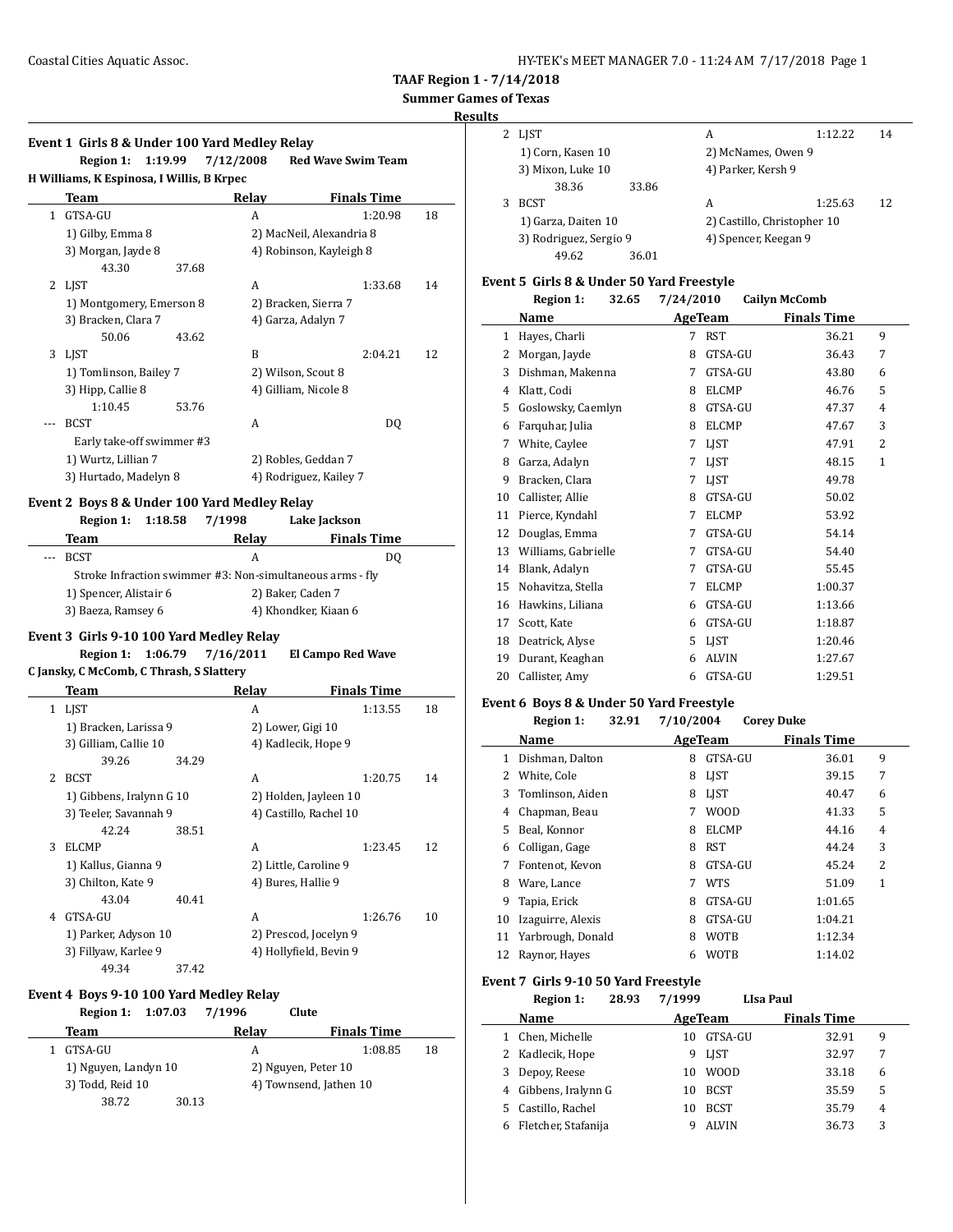| HY-TEK's MEET MANAGER 7.0 - 11:24 AM 7/17/2018 Page 2 |  |
|-------------------------------------------------------|--|
|-------------------------------------------------------|--|

**Results**

### **(Event 7 Girls 9-10 50 Yard Freestyle)**

|    | <b>Name</b>          |    | AgeTeam     | <b>Finals Time</b> |   |
|----|----------------------|----|-------------|--------------------|---|
| 7  | Holden, Jayleen      | 10 | <b>BCST</b> | 36.88              | 2 |
| 8  | Nichols, Makena      | 9  | <b>WOTB</b> | 37.62              | 1 |
| 9  | Conley, Chloe        | 10 | <b>TOM</b>  | 38.71              |   |
| 10 | Prescod, Jocelyn     | 9  | GTSA-GU     | 41.25              |   |
|    | 11 Teeler, Savannah  | 9  | <b>BCST</b> | 41.33              |   |
|    | 12 Hollyfield, Bevin | 9  | GTSA-GU     | 41.95              |   |
|    | 13 Cogswell, Kodi    | 10 | <b>WOTB</b> | 43.01              |   |
|    | 14 Parker, Adyson    | 10 | GTSA-GU     | 45.05              |   |
|    | 15 Landry, Belle     | 9  | GTSA-GU     | 48.50              |   |
|    | 16 Strout, Jordan    | 9  | GTSA-GU     | 1:07.87            |   |

### **Event 8 Boys 9-10 50 Yard Freestyle**

|     | <b>Region 1:</b><br>28.74 | 7/14/2012 |              | <b>Conner Williams</b> |   |
|-----|---------------------------|-----------|--------------|------------------------|---|
|     | Name                      | AgeTeam   |              | <b>Finals Time</b>     |   |
| 1   | Mixon, Luke               | 10        | LJST         | 33.27                  | 9 |
| 2   | Jones, Koby               | 10        | GTSA-GU      | 34.02                  | 7 |
| 3   | Spencer, Keegan           | 9         | <b>BCST</b>  | 34.35                  | 6 |
| 4   | Vasquez, Evan             | 9         | <b>ELCMP</b> | 35.80                  | 5 |
| 5   | Breazeale, Luke           | 10        | <b>WOTB</b>  | 35.90                  | 4 |
| 6   | Hayes, Chase              | 9         | <b>RST</b>   | 37.09                  | 3 |
| 7   | Xu, Ethan                 | 10        | GTSA-GU      | 37.10                  | 2 |
| 8   | Wind, Andrew              | 10        | <b>WTS</b>   | 37.36                  | 1 |
| 9   | Antichevich Jr, Jeffery A | 10        | DPARK-LR     | 37.46                  |   |
| 10  | Rodriguez, Sergio         | 9         | <b>BCST</b>  | 38.19                  |   |
| 11  | Mital, Jay                | 10        | <b>RST</b>   | 38.84                  |   |
| 12  | Morris, Dawson            | 10        | GTSA-GU      | 39.91                  |   |
| 13  | Ratcliff, Joaquin         | 10        | <b>ELCMP</b> | 40.59                  |   |
| 14  | Velazquez, Javi           | 9         | GTSA-GU      | 41.15                  |   |
| 15  | Shanks, Rayne             | 9         | <b>WTS</b>   | 42.03                  |   |
| 16  | Vos, Kendric              | 10        | GTSA-GU      | 48.64                  |   |
| 17  | Ware, Ross                | 9         | <b>WTS</b>   | 49.16                  |   |
| 18  | Mahan, Jacob              | 9         | GTSA-GU      | 1:04.96                |   |
| --- | Buchanan, Spencer         | 9         | GTSA-GU      | DQ                     |   |
|     | No touch on turn          |           |              |                        |   |

#### **Event 9 Girls 6 & Under 25 Yard Backstroke**

 $\overline{a}$ 

|     | <b>Region 1:</b><br>23.43             | 7/16/2011 |                | <b>Kate Kovin</b>  |                |
|-----|---------------------------------------|-----------|----------------|--------------------|----------------|
|     | Name                                  |           | <b>AgeTeam</b> | <b>Finals Time</b> |                |
| 1   | Colligan, Annabelle                   | 6         | <b>RST</b>     | 24.20              | 9              |
| 2   | Wallace, Avery                        | 6         | <b>RST</b>     | 24.70              | 7              |
| 3   | Keeler, Emelyn                        | 6         | <b>WTS</b>     | 27.85              | 6              |
| 4   | Todd, Rush                            | 6         | GTSA-GU        | 28.37              | 5              |
| 5   | Fontenot, Kalyssa                     | 6         | GTSA-GU        | 28.53              | 4              |
| 6   | Huch, Audrey                          | 6         | GTSA-GU        | 29.10              | 3              |
| 7   | Kallus, Bella                         | 6         | <b>ELCMP</b>   | 31.21              | $\overline{c}$ |
| 8   | James, Audrey                         | 6         | <b>LIST</b>    | 36.53              | 1              |
| 9   | Prescod, Pearl                        | 6         | GTSA-GU        | 36.68              |                |
| 10  | Durant, Keaghan                       | 6         | <b>ALVIN</b>   | 37.52              |                |
| 11  | Odom, Isabella                        | 6         | <b>WTS</b>     | 37.57              |                |
| 12  | Kadlecik, Piper                       | 5         | LIST           | 39.30              |                |
| 13  | Callister, Amy                        | 6         | GTSA-GU        | 41.57              |                |
| 14  | Scott, Kate                           | 6         | GTSA-GU        | 42.80              |                |
| --- | Martinez, Taylor                      | 5         | <b>TXCTY</b>   | DQ                 |                |
|     | Shoulders past vertical toward breast |           |                |                    |                |

|          | Event 10 Boys 6 & Under 25 Yard Backstroke |                |             |                        |   |  |  |
|----------|--------------------------------------------|----------------|-------------|------------------------|---|--|--|
|          | 22.07<br>Region 1:                         | 7/19/2014      |             | <b>Jathen Townsend</b> |   |  |  |
|          | Name                                       | <b>AgeTeam</b> |             | <b>Finals Time</b>     |   |  |  |
| 1        | Brunasso, Nolan                            | 6              | <b>TOM</b>  | 24.41                  | 9 |  |  |
| 2        | Lucas, Ross                                | 6              | <b>WOOD</b> | 25.68                  | 7 |  |  |
| 3        | Guy, Kaisen                                | 6              | GTSA-GU     | 28.01                  | 6 |  |  |
| 4        | Rodriguez III, Trey T                      | 6              | DPARK-LR    | 28.68                  | 5 |  |  |
| 5        | Niko, Daylen                               | 6              | <b>RST</b>  | 28.87                  | 4 |  |  |
| 6        | Hines, Denton                              | 6              | GTSA-GU     | 28.94                  | 3 |  |  |
| 7        | Gilby, Lucas                               | 6              | GTSA-GU     | 29.01                  | 2 |  |  |
| 8        | Collins, Luke                              | 6              | LIST        | 30.38                  | 1 |  |  |
| 9        | Neireiter, Anakin                          | 6              | GTSA-GU     | 33.28                  |   |  |  |
| 10       | MacNeil, Cooper                            | 6              | GTSA-GU     | 34.32                  |   |  |  |
| 11       | Johnson, Preston                           | 6              | WTS         | 34.98                  |   |  |  |
| 12       | Howland, Luke                              | 6              | <b>TOM</b>  | 35.75                  |   |  |  |
| $\cdots$ | Wehland, Dmitry                            | 5.             | <b>RST</b>  | DQ                     |   |  |  |
|          | Shoulders past vertical toward breast      |                |             |                        |   |  |  |
|          | Escalante, Jaxon                           | 6              | LJST        | DQ                     |   |  |  |
|          | Shoulders past vertical toward breast      |                |             |                        |   |  |  |

#### **Event 11 Girls 8 & Under 25 Yard Backstroke**

|              | 19.54<br><b>Region 1:</b>                               | 7/13/2013         | <b>Kelsy Elgar</b>      |
|--------------|---------------------------------------------------------|-------------------|-------------------------|
|              | Name                                                    | AgeTeam           | <b>Finals Time</b>      |
| $\mathbf{1}$ | Goff, Jayda                                             | <b>TXCTY</b><br>8 | 20.18<br>9              |
| 2            | Gilby, Emma                                             | GTSA-GU<br>8      | 20.71<br>7              |
| 3            | Morse, Alexis                                           | GTSA-GU<br>8      | 20.73<br>6              |
| 4            | Brunasso, Basil                                         | TOM<br>8          | 5<br>21.95              |
| 5            | James, Rylee                                            | LIST<br>8         | 23.90<br>4              |
| 6            | Redmon, Jaci                                            | GTSA-GU<br>7      | 3<br>24.16              |
| 7            | Farquhar, Julia                                         | <b>ELCMP</b><br>8 | $\overline{2}$<br>25.08 |
| 8            | Ma, Vivian                                              | GTSA-GU<br>7      | 25.78<br>$\mathbf{1}$   |
| 9            | Goslowsky, Caemlyn                                      | GTSA-GU<br>8      | 25.82                   |
| 10           | English, Gabby                                          | <b>TXCTY</b><br>8 | 25.93                   |
| 11           | Williams, Gabrielle                                     | GTSA-GU<br>7      | 26.72                   |
| 12           | Blank, Adalyn                                           | GTSA-GU<br>7      | 27.67                   |
| 13           | Hipp, Callie                                            | <b>LIST</b><br>8  | 28.06                   |
| 14           | Duren, Madisyn                                          | <b>RST</b><br>8   | 28.79                   |
| 15           | Robles, Geddan                                          | <b>BCST</b><br>7  | 29.27                   |
| 16           | Gilliam, Nicole                                         | <b>LIST</b><br>8  | 29.94                   |
| 17           | Albarran, Cora                                          | LIST<br>7         | 30.08                   |
| 18           | Nohavitza, Stella                                       | <b>ELCMP</b><br>7 | 30.10                   |
| 19           | Noble, Pyper                                            | <b>WOTB</b><br>7  | 35.54                   |
|              | Bowling, Marin                                          | <b>LIST</b><br>8  | DQ                      |
|              | Charlel dans a sample could sell more could have sample |                   |                         |

Shoulders past vertical toward breast

### **Event 12 Boys 8 & Under 25 Yard Backstroke**

|    | <b>Region 1:</b> | 17.94 | 7/24/2010 |              | <b>Conner Williams</b> |       |   |
|----|------------------|-------|-----------|--------------|------------------------|-------|---|
|    | Name             |       |           | AgeTeam      | <b>Finals Time</b>     |       |   |
| 1  | Respondek, Gus   |       | 8         | <b>ELCMP</b> |                        | 20.03 | 9 |
|    | Bailes, Ben      |       | 8         | <b>WOTB</b>  |                        | 20.99 | 7 |
| 3  | Niko, Kason      |       | 8         | <b>RST</b>   |                        | 21.66 | 6 |
| 4  | Baines, Justin   |       |           | <b>WOOD</b>  |                        | 21.86 | 5 |
| 5. | Chapman, Beau    |       |           | <b>WOOD</b>  |                        | 22.50 | 4 |
| 6  | Fontenot, Kevon  |       | 8         | GTSA-GU      |                        | 22.97 | 3 |
| 7  | Milton, Zachary  |       |           | GTSA-GU      |                        | 24.37 | 2 |
| 8  | Beal, Konnor     |       | 8         | <b>ELCMP</b> |                        | 24.82 | 1 |
| 9  | Buchanan, Graham |       | 8         | GTSA-GU      |                        | 25.62 |   |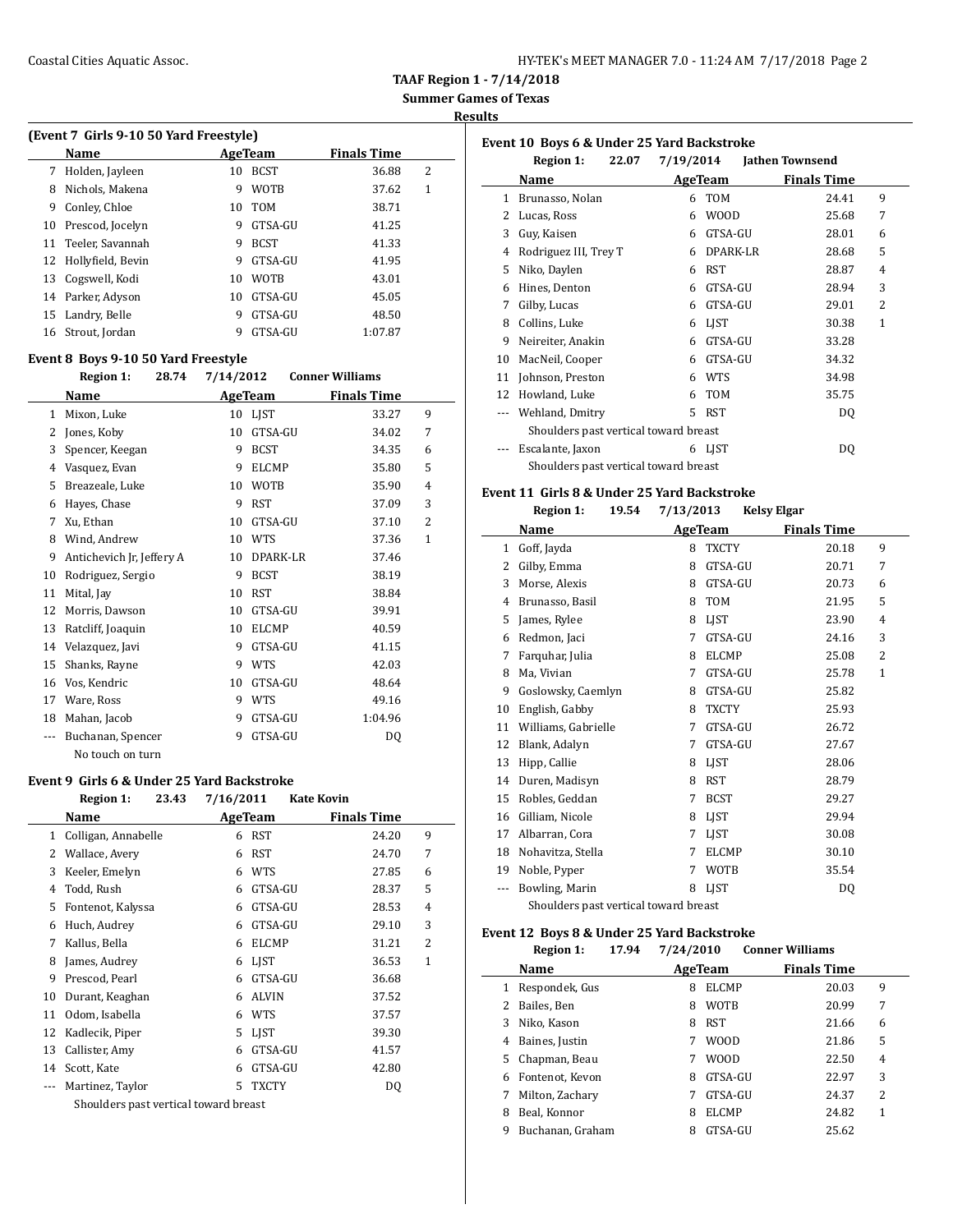## **Summer Games of Texas**

**Results**

 $\overline{\phantom{a}}$ 

|    | (Event 12 Boys 8 & Under 25 Yard Backstroke) |   |              |                    |  |  |  |  |
|----|----------------------------------------------|---|--------------|--------------------|--|--|--|--|
|    | Name                                         |   | AgeTeam      | <b>Finals Time</b> |  |  |  |  |
| 10 | Ermel, Bryce                                 | 7 | <b>LIST</b>  | 27.31              |  |  |  |  |
|    | 11 Treble, Levi                              | 8 | <b>TXCTY</b> | 28.17              |  |  |  |  |
|    | 12 Izaguirre, Alexis                         | 8 | GTSA-GU      | 28.58              |  |  |  |  |
|    | 13 Tortorice, Elliot                         | 8 | GTSA-GU      | 28.91              |  |  |  |  |
| 14 | Buck, Clayton                                | 8 | <b>TXCTY</b> | 32.10              |  |  |  |  |
|    | 15 Tapia, Erick                              | 8 | GTSA-GU      | 35.63              |  |  |  |  |
|    | 16 Yarbrough, Donald                         | 8 | <b>WOTB</b>  | 37.53              |  |  |  |  |
|    | Petty, Aiden                                 | 8 | <b>WOTB</b>  | D <sub>0</sub>     |  |  |  |  |
|    | Shoulders past vertical toward breast        |   |              |                    |  |  |  |  |

### **Event 13 Girls 9-10 25 Yard Backstroke**

|    | 16.61<br><b>Region 1:</b> | 7/14/2012         | Camryn Jansky           |
|----|---------------------------|-------------------|-------------------------|
|    | Name                      | AgeTeam           | <b>Finals Time</b>      |
| 1  | Depoy, Reese              | <b>WOOD</b><br>10 | 9<br>18.65              |
| 2  | Lower, Gigi               | LIST<br>10        | 18.78<br>7              |
| 3  | Redmon, Skylar            | GTSA-GU<br>9      | 18.89<br>6              |
| 4  | Kallus, Gianna            | <b>ELCMP</b><br>9 | 5<br>20.00              |
| 5  | West, Madison             | GTSA-GU<br>10     | 20.39<br>4              |
| 6  | Harris, Addyson           | GTSA-GU<br>10     | 3<br>20.62              |
| 7  | Boettcher, Kyleigh        | <b>RST</b><br>9   | $\overline{2}$<br>21.05 |
| 8  | Cogswell, Kodi            | <b>WOTB</b><br>10 | $\mathbf{1}$<br>21.16   |
| 9  | Fillyaw, Karlee           | 9<br>GTSA-GU      | 22.06                   |
| 10 | Chen, Isabella            | GTSA-GU<br>10     | 22.53                   |
| 11 | Li, Joy                   | 9<br>GTSA-GU      | 23.82                   |
| 12 | Debbs, Bailee             | <b>RST</b><br>10  | 25.64                   |
| 13 | Parker, Adyson            | GTSA-GU<br>10     | 25.65                   |
| 14 | Garza, Autumn             | <b>LIST</b><br>9  | 26.44                   |
| 15 | Roman, Angelina           | <b>RST</b><br>9   | 26.46                   |
| 16 | Landry, Belle             | 9<br>GTSA-GU      | 27.06                   |
| 17 | Kilpatrick, Trinity       | <b>RST</b><br>10  | 27.78                   |
| 18 | Meyers, Jenna             | <b>LIST</b><br>10 | 28.46                   |
| 19 | Oliver, Reagan            | <b>WOTB</b><br>10 | 29.61                   |
| 20 | Strout, Jordan            | GTSA-GU<br>9      | 30.66                   |

#### **Event 14 Boys 9-10 25 Yard Backstroke**

|    | 16.01<br><b>Region 1:</b> | 7/14/2012 |              | <b>Conner Williams</b> |                |
|----|---------------------------|-----------|--------------|------------------------|----------------|
|    | Name                      |           | AgeTeam      | <b>Finals Time</b>     |                |
| 1  | Abril, Cole               | 10        | <b>WOOD</b>  | 17.33                  | 9              |
| 2  | Townsend, Jathen          | 10        | GTSA-GU      | 17.97                  | 7              |
| 3  | Nguyen, Landyn            | 10        | GTSA-GU      | 18.55                  | 6              |
| 4  | Calhoun, Jacob            | 10        | <b>TXCTY</b> | 18.97                  | 5              |
| 5  | Hayes, Chase              | 9         | <b>RST</b>   | 20.19                  | 4              |
| 6  | Jones, Koby               | 10        | GTSA-GU      | 20.91                  | 3              |
| 7  | Vasquez, Evan             | 9         | <b>ELCMP</b> | 20.99                  | $\overline{2}$ |
| 8  | Antichevich Jr, Jeffery A | 10        | DPARK-LR     | 21.80                  | $\mathbf{1}$   |
| 9  | Velazquez, Javi           | 9         | GTSA-GU      | 21.99                  |                |
| 10 | Syas, Ridge               | 9         | GTSA-GU      | 23.08                  |                |
| 11 | Henley, Ezekiel           | 9         | LIST         | 23.52                  |                |
| 12 | Buchanan, Spencer         | 9         | GTSA-GU      | 23.93                  |                |
| 13 | Morris, Dawson            | 10        | GTSA-GU      | 24.02                  |                |
| 14 | Tyler, Lukah              | 9         | <b>RST</b>   | 24.34                  |                |
| 15 | Albarran, Benjamin        | 9         | LIST         | 24.79                  |                |
| 16 | Deatrick, Cade            | 9         | <b>LIST</b>  | 25.33                  |                |
| 17 | Martinez, Wesley          | 10        | <b>TXCTY</b> | 25.63                  |                |
| 18 | Shoonmaker, Corbin        | 10        | <b>WOTB</b>  | 27.15                  |                |

| LЭ                                    |                                       |     |              |       |  |
|---------------------------------------|---------------------------------------|-----|--------------|-------|--|
|                                       | 19 Holmes, Dalton                     |     | 9 RST        | 27.37 |  |
|                                       | 20 Vos, Kendric                       | 10. | GTSA-GU      | 28.56 |  |
|                                       | --- Mahan, Jacob                      | 9   | GTSA-GU      | DO.   |  |
| Shoulders past vertical toward breast |                                       |     |              |       |  |
|                                       | --- Aguirre, Julian                   |     | <b>ELCMP</b> | DO.   |  |
|                                       | Shoulders past vertical toward breast |     |              |       |  |

### **Event 15 Girls 8 & Under 25 Yard Breaststroke**

|    | <b>Region 1:</b><br>20.29 | 7/11/2009 |              | <b>Cailyn McComb</b> |   |
|----|---------------------------|-----------|--------------|----------------------|---|
|    | Name                      | AgeTeam   |              | <b>Finals Time</b>   |   |
| 1  | MacNeil, Alexandria       | 8         | GTSA-GU      | 23.82                | 9 |
| 2  | Redmon, Jaci              | 7         | GTSA-GU      | 26.25                | 7 |
| 3  | Bracken, Sierra           | 7         | <b>LIST</b>  | 26.45                | 6 |
| 4  | Coffey, Jayla             | 8         | GTSA-GU      | 29.14                | 5 |
| 5  | English, Gabby            | 8         | <b>TXCTY</b> | 29.98                | 4 |
| 6  | Douglas, Emma             | 7         | GTSA-GU      | 30.01                | 3 |
| 7  | Ma, Vivian                | 7         | GTSA-GU      | 34.26                | 2 |
| 8  | Tomlinson, Bailey         | 7         | <b>LIST</b>  | 37.22                | 1 |
| 9  | Wilson, Scout             | 8         | <b>LIST</b>  | 38.54                |   |
| 10 | Gilliam, Nicole           | 8         | <b>LIST</b>  | 40.44                |   |
| 11 | Hipp, Callie              | 8         | <b>LIST</b>  | 41.33                |   |
|    | Keeler, Emelyn            | 6         | <b>WTS</b>   | DQ                   |   |
|    | One hand touch            |           |              |                      |   |

### **Event 16 Boys 8 & Under 25 Yard Breaststroke**

#### **Region 1: 20.34 7/1986 Brent Wenzel**

|   | Name               |   | AgeTeam      | <b>Finals Time</b> |   |  |
|---|--------------------|---|--------------|--------------------|---|--|
| 1 | Niko, Kason        | 8 | <b>RST</b>   | 24.24              | 9 |  |
| 2 | Milton, Zachary    | 7 | GTSA-GU      | 24.82              | 7 |  |
| 3 | Colligan, Gage     | 8 | <b>RST</b>   | 25.18              | 6 |  |
| 4 | Bailes. Ben        | 8 | <b>WOTB</b>  | 26.89              | 5 |  |
| 5 | Howland, Kaleb     | 8 | <b>TOM</b>   | 27.33              | 4 |  |
| 6 | McClellan, Lukas C | 7 | DPARK-LR     | 29.15              | 3 |  |
| 7 | Buck, Clayton      | 8 | <b>TXCTY</b> | 31.18              | 2 |  |
| 8 | Collins, Luke      | 6 | <b>LIST</b>  | 34.89              | 1 |  |
| 9 | Baker, Caden       |   | <b>BCST</b>  | 35.62              |   |  |
|   | Escalante, Jaxon   | 6 | <b>LIST</b>  | DQ                 |   |  |
|   | Scissors kick      |   |              |                    |   |  |

# **Event 17 Girls 9-10 25 Yard Breaststroke**

|      | <b>Region 1:</b><br>16.81 | 7/14/2012 |                | <b>Cailyn McComb</b> |                |
|------|---------------------------|-----------|----------------|----------------------|----------------|
|      | Name                      |           | <b>AgeTeam</b> | <b>Finals Time</b>   |                |
| 1    | Lower, Gigi               | 10        | LJST           | 19.56                | 9              |
| 2    | Fletcher, Stafanija       | 9         | <b>ALVIN</b>   | 21.24                | 7              |
| $*3$ | Chilton, Kate             | 9         | <b>ELCMP</b>   | 21.79                | 5.5            |
| *3   | Redmon, Skylar            | 9         | GTSA-GU        | 21.79                | 5.5            |
| 5    | Taylor, Jordyn            | 10        | <b>RST</b>     | 22.19                | 4              |
| 6    | Howland, Faith            | 9         | <b>TOM</b>     | 22.99                | 3              |
| 7    | Bures, Hallie             | 9         | <b>ELCMP</b>   | 24.56                | $\overline{2}$ |
| 8    | Arellano, Abigail         | 9         | <b>RST</b>     | 26.64                | $\mathbf{1}$   |
| 9    | Robles, Aubrey            | 9         | <b>BCST</b>    | 27.53                |                |
| 10   | Kilpatrick, Trinity       | 10        | <b>RST</b>     | 28.15                |                |
| 11   | Spencer, Kayla            | 10        | <b>TOM</b>     | 29.83                |                |
| 12   | Roman, Angelina           | 9         | <b>RST</b>     | 29.85                |                |
| 13   | Little, Caroline          | 9         | <b>ELCMP</b>   | 30.89                |                |
| 14   | Debbs, Bailee             | 10        | <b>RST</b>     | 31.30                |                |
| 15   | Li, Joy                   | 9         | GTSA-GU        | 33.24                |                |
| 16   | Meyers, Jenna             | 10        | LIST           | 45.00                |                |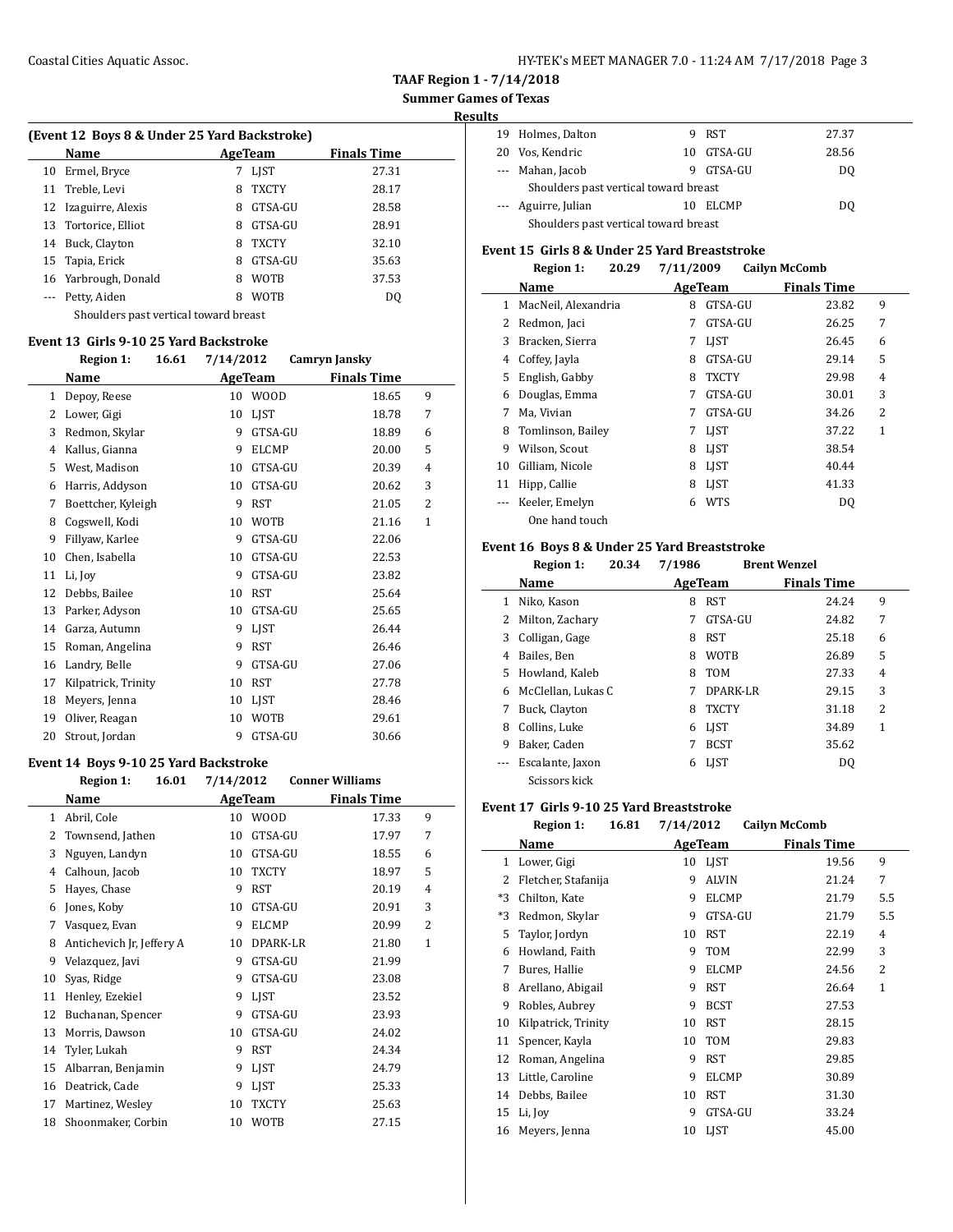### **Summer Games of Texas**

#### **Results**

|  |  |  |  | Event 18 Boys 9-10 25 Yard Breaststroke |
|--|--|--|--|-----------------------------------------|
|--|--|--|--|-----------------------------------------|

|    | 16.90<br><b>Region 1:</b> | 7/2000 |             | <b>M</b> Pham      |   |
|----|---------------------------|--------|-------------|--------------------|---|
|    | Name                      |        | AgeTeam     | <b>Finals Time</b> |   |
| 1  | Nguyen, Peter             | 10     | GTSA-GU     | 20.30              | 9 |
| 2  | Corn, Kasen               | 10     | <b>LIST</b> | 20.37              | 7 |
| 3  | McNames, Owen             | 9      | <b>LIST</b> | 20.61              | 6 |
| 4  | Xu, Ethan                 | 10     | GTSA-GU     | 21.77              | 5 |
| 5. | Shanks, Sullivan          | 10     | <b>WTS</b>  | 25.47              | 4 |
| 6  | Castillo, Christopher     | 10     | <b>BCST</b> | 27.18              | 3 |
| 7  | Albarran, Benjamin        | 9      | <b>LIST</b> | 31.46              | 2 |
| 8  | Shanks, Rayne             | 9      | <b>WTS</b>  | 31.84              | 1 |
| 9  | Syas, Ridge               | 9      | GTSA-GU     | 32.49              |   |

### **Event 19 Girls 8 & Under 25 Yard Butterfly**

|   | <b>Region 1:</b>      | 16.55 | 7/1999 |              | <b>Charae Grosser</b> |   |
|---|-----------------------|-------|--------|--------------|-----------------------|---|
|   | Name                  |       |        | AgeTeam      | <b>Finals Time</b>    |   |
| 1 | Hayes, Charli         |       |        | <b>RST</b>   | 21.73                 | 9 |
| 2 | Pierce, Kyndahl       |       |        | <b>ELCMP</b> | 23.55                 | 7 |
| 3 | Robinson, Kayleigh    |       | 8      | GTSA-GU      | 24.12                 | 6 |
| 4 | Goff, Jayda           |       | 8      | <b>TXCTY</b> | 25.47                 | 5 |
| 5 | Bracken, Sierra       |       |        | <b>LIST</b>  | 25.70                 | 4 |
| 6 | Coffey, Jayla         |       | 8      | GTSA-GU      | 29.88                 | 3 |
| 7 | Duren, Madisyn        |       | 8      | <b>RST</b>   | 35.57                 | 2 |
|   | Hawkins, Liliana      |       | 6      | GTSA-GU      | DO.                   |   |
|   | Non-simultaneous arms |       |        |              |                       |   |
|   | Bracken, Clara        |       |        | <b>LIST</b>  | D <sub>0</sub>        |   |
|   | Non-simultaneous arms |       |        |              |                       |   |

### **Event 20 Boys 8 & Under 25 Yard Butterfly**

|    | <b>Region 1:</b><br>16.58 | 7/24/2010 |              | <b>Conner Williams</b> |              |
|----|---------------------------|-----------|--------------|------------------------|--------------|
|    | Name                      |           | AgeTeam      | <b>Finals Time</b>     |              |
| 1  | Respondek, Gus            | 8         | <b>ELCMP</b> | 17.74                  | 9            |
| 2  | Dishman, Dalton           | 8         | GTSA-GU      | 19.19                  | 7            |
| 3  | Baines, Justin            | 7         | <b>WOOD</b>  | 21.03                  | 6            |
| 4  | White, Cole               | 8         | <b>LIST</b>  | 21.30                  | 5            |
| 5  | Bailes, Ben               | 8         | <b>WOTB</b>  | 21.96                  | 4            |
| 6  | Parker, Jiles             | 7         | LIST         | 22.38                  | 3            |
| 7  | Prescod, Isaac            | 7         | GTSA-GU      | 22.53                  | 2            |
| 8  | McClellan, Lukas C        | 7         | DPARK-LR     | 29.10                  | $\mathbf{1}$ |
| 9  | Treble, Levi              | 8         | <b>TXCTY</b> | 30.84                  |              |
| 10 | Rodriguez III, Trey T     | 6         | DPARK-LR     | 31.96                  |              |
| 11 | Petty, Aiden              | 8         | <b>WOTB</b>  | 32.04                  |              |
| 12 | Howland, Kaleb            | 8         | <b>TOM</b>   | 32.29                  |              |
| 13 | Hines, Denton             | 6         | GTSA-GU      | 39.55                  |              |
|    | Ware, Lance               | 7         | <b>WTS</b>   | DQ                     |              |
|    | Alternating Kick          |           |              |                        |              |

#### **Event 21 Girls 9-10 25 Yard Butterfly**

|    | <b>Region 1:</b>  | 14.60 | 7/9/2005 |             | <b>Haley Skinner</b> |                         |
|----|-------------------|-------|----------|-------------|----------------------|-------------------------|
|    | Name              |       |          | AgeTeam     | <b>Finals Time</b>   |                         |
| 1. | Chen, Michelle    |       | 10       | GTSA-GU     | 16.86                | 9                       |
|    | 2 Nichols, Makena |       | 9        | <b>WOTB</b> | 17.38                | 7                       |
| 3  | Bracken, Larissa  |       | 9        | <b>LIST</b> | 17.93                | 6                       |
| 4  | Gilliam, Callie   |       | 10       | <b>LIST</b> | 19.85                | 5                       |
| 5  | Duren, Cailey     |       | 10       | <b>RST</b>  | 19.96                | 4                       |
| 6  | Corn, Kesleigh    |       | 9        | <b>LIST</b> | 21.43                | 3                       |
|    | Howland, Faith    |       | 9        | TOM         | 21.66                | $\overline{\mathbf{c}}$ |

| 8 Conley, Chloe   |    | 10 TOM      | 22.94 |  |
|-------------------|----|-------------|-------|--|
| 9 Harris, Addyson |    | 10 GTSA-GU  | 23.30 |  |
| 10 Cogswell, Kodi |    | 10 WOTB     | 24.28 |  |
| 11 Chen, Isabella |    | 10 GTSA-GU  | 24.52 |  |
| 12 Oliver, Reagan | 10 | <b>WOTB</b> | 25.80 |  |

### **Event 22 Boys 9-10 25 Yard Butterfly**

|  |  | Region 1: | 15.00 | 7/14/2012 | <b>Conner Williams</b> |
|--|--|-----------|-------|-----------|------------------------|
|--|--|-----------|-------|-----------|------------------------|

|    | Name                      |    | AgeTeam      | <b>Finals Time</b> |              |  |
|----|---------------------------|----|--------------|--------------------|--------------|--|
| 1  | Todd, Reid                | 10 | GTSA-GU      | 16.50              | 9            |  |
| 2  | Abril, Cole               | 10 | <b>WOOD</b>  | 16.58              | 7            |  |
| 3  | Calhoun, Jacob            | 10 | <b>TXCTY</b> | 17.21              | 6            |  |
| 4  | Owens, Karson             | 10 | LIST         | 18.75              | 5            |  |
| 5  | Rodriguez, Sergio         | 9  | <b>BCST</b>  | 19.57              | 4            |  |
| 6  | Mital, Jay                | 10 | RST          | 19.79              | 3            |  |
| 7  | Antichevich Jr, Jeffery A | 10 | DPARK-LR     | 19.82              | 2            |  |
| 8  | Cobb, Jackson             | 10 | LIST         | 20.48              | $\mathbf{1}$ |  |
| 9  | Krenek, Bryce             | 10 | <b>ELCMP</b> | 20.65              |              |  |
| 10 | Garza, Daiten             | 10 | <b>BCST</b>  | 20.80              |              |  |
| 11 | Velazquez, Javi           | 9  | GTSA-GU      | 22.53              |              |  |
|    | 12 Shoonmaker, Corbin     | 10 | <b>WOTB</b>  | 22.96              |              |  |
| 13 | Morris, Dawson            | 10 | GTSA-GU      | 25.77              |              |  |
|    |                           |    |              |                    |              |  |

### **Event 23 Girls 6 & Under 25 Yard Freestyle**

|    | <b>Region 1:</b><br>18.73 | 7/24/2010         | <b>Isabella Barrientos</b> |              |
|----|---------------------------|-------------------|----------------------------|--------------|
|    | Name                      | <b>AgeTeam</b>    | <b>Finals Time</b>         |              |
| 1  | Colligan, Annabelle       | <b>RST</b><br>6   | 19.61                      | 9            |
| 2  | Garza, Marisa             | <b>RST</b><br>6   | 23.96                      | 7            |
| 3  | Wallace, Avery            | <b>RST</b><br>6   | 24.23                      | 6            |
| 4  | Kallus, Bella             | <b>ELCMP</b><br>6 | 24.40                      | 5            |
| 5  | Keeler, Emelyn            | <b>WTS</b><br>6   | 25.58                      | 4            |
| 6  | Todd, Rush                | GTSA-GU<br>6      | 25.77                      | 3            |
| 7  | Fontenot, Kalyssa         | GTSA-GU<br>6      | 26.41                      | 2            |
| 8  | Odom, Isabella            | <b>WTS</b><br>6   | 26.50                      | $\mathbf{1}$ |
| 9  | Prescod, Pearl            | GTSA-GU<br>6      | 28.04                      |              |
| 10 | James, Audrey             | <b>LIST</b><br>6  | 28.84                      |              |
| 11 | Hawkins, Liliana          | GTSA-GU<br>6      | 28.96                      |              |
| 12 | Huch, Audrey              | GTSA-GU<br>6      | 31.37                      |              |
| 13 | Deatrick, Alyse           | <b>LIST</b><br>5  | 38.19                      |              |
| 14 | Kadlecik, Piper           | <b>LIST</b><br>5  | 38.93                      |              |
| 15 | Scott, Kate               | GTSA-GU<br>6      | 39.35                      |              |
| 16 | Durant, Keaghan           | <b>ALVIN</b><br>6 | 41.16                      |              |
| 17 | Martinez, Taylor          | <b>TXCTY</b><br>5 | 42.23                      |              |
| 18 | Callister, Amy            | GTSA-GU<br>6      | 45.94                      |              |
| 19 | Taylor, Dani              | <b>TOM</b><br>4   | 2:17.00                    |              |

## **Event 24 Boys 6 & Under 25 Yard Freestyle**

|    | <b>Region 1:</b>      | 17.22 | 7/14/2012 |             | <b>Luke Johnson</b> |                    |       |                |
|----|-----------------------|-------|-----------|-------------|---------------------|--------------------|-------|----------------|
|    | Name                  |       |           | AgeTeam     |                     | <b>Finals Time</b> |       |                |
| 1  | Lucas, Ross           |       | 6         | <b>WOOD</b> |                     |                    | 21.45 | 9              |
|    | 2 MacNeil, Cooper     |       | 6         | GTSA-GU     |                     |                    | 22.92 | 7              |
| 3  | Guy, Kaisen           |       | 6         | GTSA-GU     |                     |                    | 23.62 | 6              |
| 4  | Spencer, Alistair     |       | 6         | <b>BCST</b> |                     |                    | 24.41 | 5              |
| 5. | Brunasso. Nolan       |       | 6         | <b>TOM</b>  |                     |                    | 24.69 | $\overline{4}$ |
| 6  | Khondker, Kiaan       |       | 6         | <b>BCST</b> |                     |                    | 24.79 | 3              |
| 7  | Niko, Daylen          |       | 6         | <b>RST</b>  |                     |                    | 25.11 | 2              |
| 8  | Gilby, Lucas          |       | 6         | GTSA-GU     |                     |                    | 26.83 | 1              |
| 9  | Rodriguez III, Trey T |       |           | DPARK-LR    |                     |                    | 27.00 |                |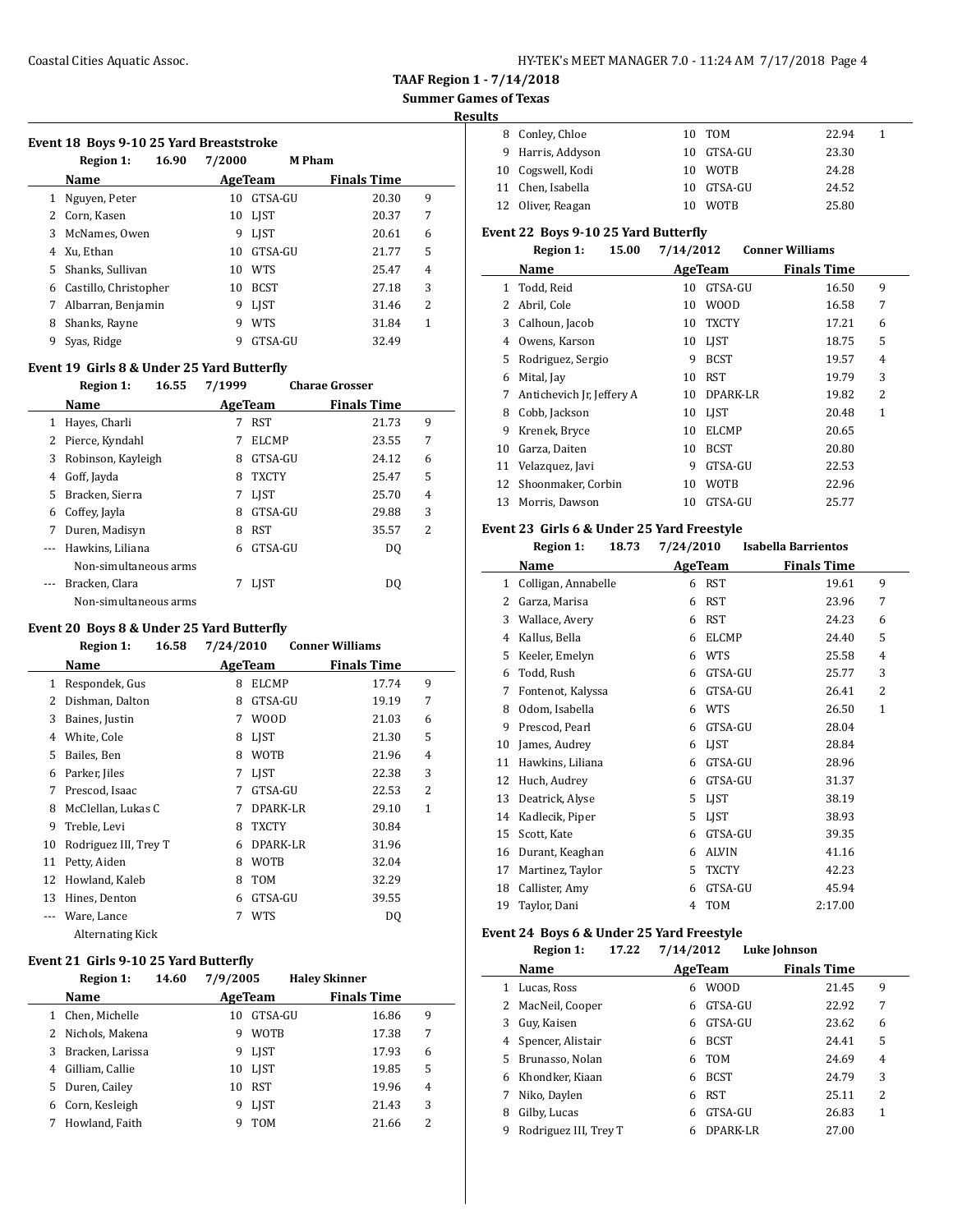### **Summer Games of Texas**

**Results**

 $\overline{a}$ 

 $\overline{a}$ 

|  | (Event 24 Boys 6 & Under 25 Yard Freestyle) |  |
|--|---------------------------------------------|--|
|  |                                             |  |

| Name               |    |             | <b>Finals Time</b> |
|--------------------|----|-------------|--------------------|
| Johnson, Preston   | 6  | <b>WTS</b>  | 28.24              |
| Collins, Luke      | 6  | LJST        | 29.27              |
| Hines, Denton      | 6  | GTSA-GU     | 29.72              |
| Raynor, Hayes      | 6  | <b>WOTB</b> | 33.11              |
| 14 Keeler, Asa     | 4  | WTS         | 34.09              |
| 15 Howland, Luke   | 6. |             | 36.21              |
| 16 Wehland, Dmitry | 5. | <b>RST</b>  | 37.22              |
| Neireiter, Anakin  | 6  | GTSA-GU     | 37.32              |
| Baeza, Ramsey      | 6  | <b>BCST</b> | 39.79              |
| Escalante, Jaxon   | 6  | LIST        | 47.47              |
|                    |    |             | AgeTeam<br>TOM     |

#### **Event 25 Girls 8 & Under 25 Yard Freestyle**

### **Region 1: 16.52 7/19/2014 Kendall Dean Name Age Team Finals Time** 1 Hayes, Charli 7 RST 18.04 9 Klatt, Codi 8 ELCMP 18.52 7 Goff, Jayda 8 TXCTY 19.21 6 MacNeil, Alexandria 8 GTSA-GU 19.36 5 5 Goslowsky, Caemlyn 8 GTSA-GU 19.63 4 6 White, Caylee 7 LJST 19.87 3  $*7$  James, Rylee 8 LJST 20.39 1.5 \*7 Dishman, Makenna 7 GTSA-GU 20.39 1.5 Robinson, Kayleigh 8 GTSA-GU 20.50 10 Rodriguez, Kailey 7 BCST 20.62 11 Brunasso, Basil 8 TOM 20.95 12 Callister, Allie 8 GTSA-GU 21.68 13 Morse, Alexis 8 GTSA-GU 21.77 14 Redmon, Jaci 7 GTSA-GU 22.04 15 Wurtz, Lillian 7 BCST 22.53 16 Williams, Gabrielle 7 GTSA-GU 24.25 17 Douglas, Emma 7 GTSA-GU 24.61 English, Gabby 8 TXCTY 24.68 Wilson, Scout 8 LJST 24.84 Nohavitza, Stella 7 ELCMP 25.54 21 Ma, Vivian 7 GTSA-GU 27.73 22 Albarran, Cora 7 LJST 29.92 23 Bowling, Marin 8 LJST 30.89 24 Noble, Pyper 7 WOTB 41.26

#### **Event 26 Boys 8 & Under 25 Yard Freestyle Region 1: 14.81 7/18/2015 Oliver Spencer**

|    | REEIVIL 1.<br>17.VL | $11012013$ Unver Spencer |                         |
|----|---------------------|--------------------------|-------------------------|
|    | Name                | AgeTeam                  | <b>Finals Time</b>      |
| 1  | Respondek, Gus      | <b>ELCMP</b><br>8        | 9<br>16.11              |
| 2  | Baines, Justin      | W00D<br>7                | 7<br>16.74              |
| 3  | Dishman, Dalton     | GTSA-GU<br>8             | 17.07<br>6              |
| 4  | Milton, Zachary     | GTSA-GU<br>7             | 5<br>18.94              |
| 5  | Chapman, Beau       | <b>WOOD</b><br>7         | 4<br>19.72              |
| 6  | Parker, Jiles       | <b>LIST</b><br>7         | 3<br>19.78              |
| 7  | Beal, Konnor        | <b>ELCMP</b><br>8        | $\overline{c}$<br>20.00 |
| 8  | McClellan, Lukas C  | DPARK-LR<br>7            | 1<br>20.24              |
| 9  | Niko, Kason         | <b>RST</b><br>8          | 20.98                   |
| 10 | Ware, Lance         | <b>WTS</b><br>7          | 21.68                   |
| 11 | Howland, Kaleb      | <b>TOM</b><br>8          | 21.92                   |
| 12 | Treble, Levi        | <b>TXCTY</b><br>8        | 23.76                   |
| 13 | Buchanan, Graham    | GTSA-GU<br>8             | 23.86                   |

| .  |                      |   |              |       |
|----|----------------------|---|--------------|-------|
|    | 14 Tortorice, Elliot | 8 | GTSA-GU      | 24.53 |
|    | 15 Ermel, Bryce      |   | 7 LIST       | 26.89 |
|    | 16 Petty, Aiden      | 8 | <b>WOTB</b>  | 27.22 |
| 17 | Tapia, Erick         | 8 | GTSA-GU      | 27.47 |
| 18 | Buck, Clayton        | 8 | <b>TXCTY</b> | 30.69 |
| 19 | Izaguirre, Alexis    | 8 | GTSA-GU      | 31.62 |
| 20 | Yarbrough, Donald    |   | <b>WOTB</b>  | 34.79 |

#### **Event 27 Girls 9-10 25 Yard Freestyle**

|    | <b>Region 1:</b><br>13.46 | 7/1999 | <b>Lisa Paul</b> |                    |                |
|----|---------------------------|--------|------------------|--------------------|----------------|
|    | Name                      |        | <b>AgeTeam</b>   | <b>Finals Time</b> |                |
| 1  | Chen, Michelle            | 10     | GTSA-GU          | 15.55              | 9              |
| 2  | Depoy, Reese              | 10     | <b>WOOD</b>      | 15.63              | 7              |
| 3  | Duren, Cailey             | 10     | <b>RST</b>       | 17.02              | 6              |
| 4  | Nichols, Makena           | 9      | <b>WOTB</b>      | 17.04              | 5              |
| 5  | Fletcher, Stafanija       | 9      | <b>ALVIN</b>     | 17.11              | $\overline{4}$ |
| 6  | Fillyaw, Karlee           | 9      | GTSA-GU          | 17.22              | 3              |
| 7  | West, Madison             | 10     | GTSA-GU          | 17.67              | 2              |
| 8  | Debbs, Bailee             | 10     | <b>RST</b>       | 18.46              | $\mathbf{1}$   |
| 9  | Hollyfield, Bevin         | 9      | GTSA-GU          | 18.67              |                |
| 10 | Arellano, Abigail         | 9      | <b>RST</b>       | 18.69              |                |
| 11 | Teeler, Savannah          | 9      | <b>BCST</b>      | 18.75              |                |
| 12 | Prescod, Jocelyn          | 9      | GTSA-GU          | 18.93              |                |
| 13 | Robles, Aubrey            | 9      | <b>BCST</b>      | 19.47              |                |
| 14 | Garza, Autumn             | 9      | LIST             | 20.29              |                |
| 15 | Kilpatrick, Trinity       | 10     | <b>RST</b>       | 21.28              |                |
| 16 | Oliver, Reagan            | 10     | <b>WOTB</b>      | 21.56              |                |
| 17 | Roman, Angelina           | 9      | <b>RST</b>       | 21.78              |                |
| 18 | Landry, Belle             | 9      | GTSA-GU          | 23.68              |                |
| 19 | Li, Joy                   | 9      | GTSA-GU          | 23.70              |                |
| 20 | Meyers, Jenna             | 10     | LIST             | 24.13              |                |
| 21 | Spencer, Kayla            | 10     | <b>TOM</b>       | 28.11              |                |
| 22 | Strout, Jordan            | 9      | GTSA-GU          | 32.39              |                |

#### **Event 28 Boys 9-10 25 Yard Freestyle**

|    | <b>Region 1:</b>      | 13.44 | 7/15/2017 |              | <b>Oliver Spencer</b> |       |              |
|----|-----------------------|-------|-----------|--------------|-----------------------|-------|--------------|
|    | Name                  |       |           | AgeTeam      | <b>Finals Time</b>    |       |              |
| 1  | Townsend, Jathen      |       | 10        | GTSA-GU      |                       | 14.69 | 9            |
| 2  | Abril, Cole           |       | 10        | <b>WOOD</b>  |                       | 14.77 | 7            |
| 3  | Spencer, Keegan       |       | 9         | <b>BCST</b>  |                       | 15.39 | 6            |
| 4  | Krenek, Bryce         |       | 10        | <b>ELCMP</b> |                       | 15.62 | 5            |
| 5  | Mixon, Luke           |       | 10        | LIST         |                       | 15.79 | 4            |
| 6  | Jones, Koby           |       | 10        | GTSA-GU      |                       | 16.18 | 3            |
| 7  | Breazeale, Luke       |       | 10        | WOTB         |                       | 16.92 | 2            |
| 8  | Owens, Karson         |       | 10        | LIST         |                       | 17.19 | $\mathbf{1}$ |
| 9  | Parker, Kersh         |       | 9         | <b>LIST</b>  |                       | 17.20 |              |
| 10 | Nguyen, Peter         |       | 10        | GTSA-GU      |                       | 17.37 |              |
| 11 | Cobb, Jackson         |       | 10        | <b>LIST</b>  |                       | 17.73 |              |
| 12 | Ratcliff, Joaquin     |       | 10        | <b>ELCMP</b> |                       | 17.96 |              |
| 13 | Garza, Daiten         |       | 10        | <b>BCST</b>  |                       | 18.66 |              |
| 14 | Aguirre, Julian       |       | 10        | <b>ELCMP</b> |                       | 19.18 |              |
| 15 | Shanks, Sullivan      |       | 10        | <b>WTS</b>   |                       | 19.32 |              |
| 16 | Castillo, Christopher |       | 10        | <b>BCST</b>  |                       | 19.45 |              |
| 17 | Buchanan, Spencer     |       | 9         | GTSA-GU      |                       | 19.65 |              |
| 18 | Shoonmaker, Corbin    |       | 10        | <b>WOTB</b>  |                       | 20.11 |              |
| 19 | Tyler, Lukah          |       | 9         | <b>RST</b>   |                       | 20.55 |              |
| 20 | Syas, Ridge           |       | 9         | GTSA-GU      |                       | 20.57 |              |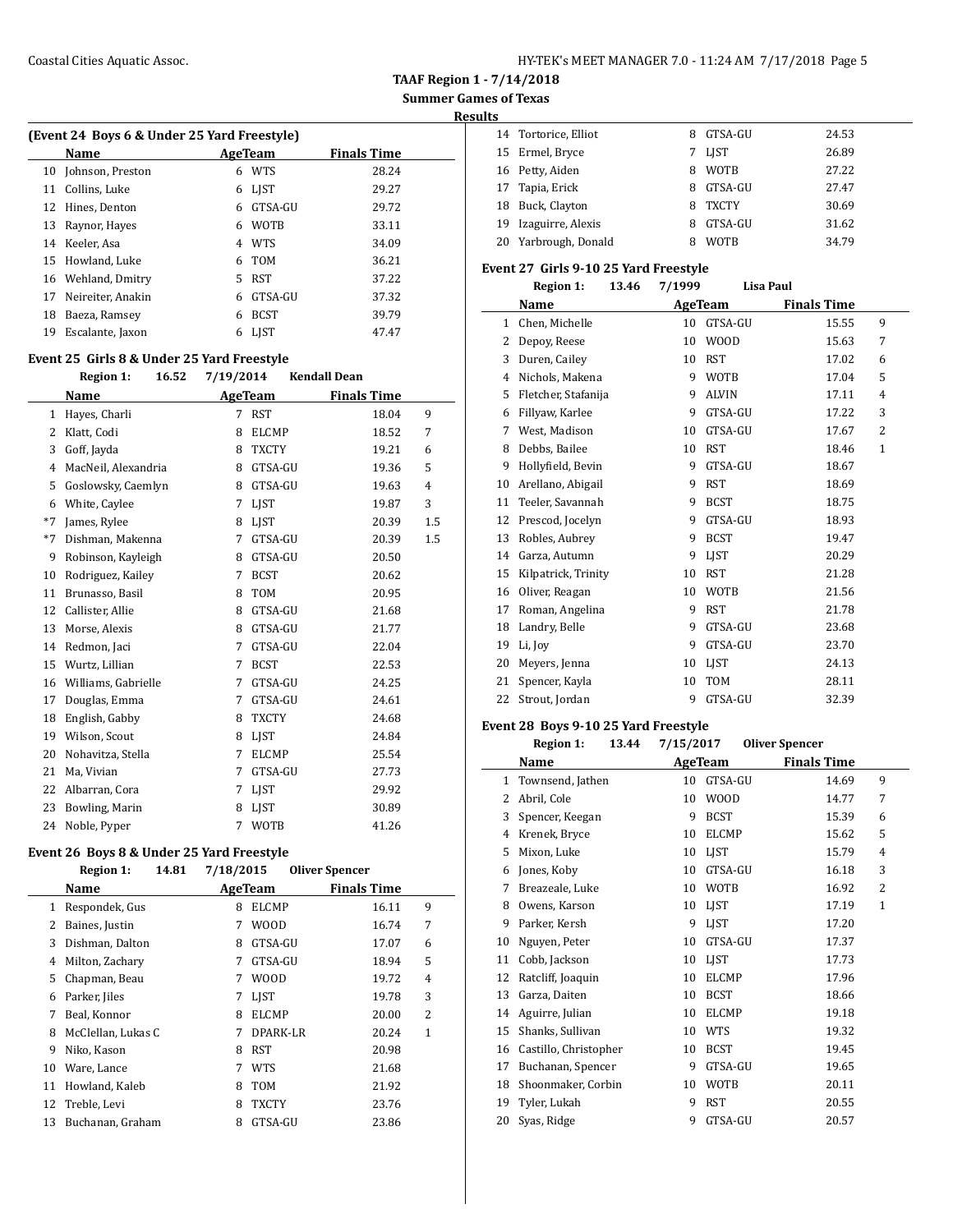| HY-TEK's MEET MANAGER 7.0 - 11:24 AM 7/17/2018 Page 6 |  |
|-------------------------------------------------------|--|
|-------------------------------------------------------|--|

**Summer Games of Texas**

**Results**

 $\overline{\phantom{a}}$ 

 $\frac{1}{2}$ 

| (Event 28 Boys 9-10 25 Yard Freestyle) |                       |    |              |                    |  |  |  |  |  |  |
|----------------------------------------|-----------------------|----|--------------|--------------------|--|--|--|--|--|--|
|                                        | Name                  |    | AgeTeam      | <b>Finals Time</b> |  |  |  |  |  |  |
|                                        | 21 Henley, Ezekiel    | 9  | <b>LIST</b>  | 21.37              |  |  |  |  |  |  |
|                                        | 22 Wind, Andrew       | 10 | <b>WTS</b>   | 21.44              |  |  |  |  |  |  |
|                                        | 23 Vos, Kendric       | 10 | GTSA-GU      | 22.39              |  |  |  |  |  |  |
|                                        | 24 Albarran, Benjamin | 9  | LIST         | 22.97              |  |  |  |  |  |  |
|                                        | 25 Holmes, Dalton     | 9  | <b>RST</b>   | 23.13              |  |  |  |  |  |  |
|                                        | 26 Martinez, Wesley   | 10 | <b>TXCTY</b> | 23.70              |  |  |  |  |  |  |
| 27                                     | Deatrick. Cade        |    | <b>LIST</b>  | 25.15              |  |  |  |  |  |  |

28 Mahan, Jacob 9 GTSA-GU 28.35

#### **Event 29 Girls 8 & Under 100 Yard IM**

|                          | 1:31.54<br>Region 1:   | 7/1986  | <b>B.</b> Haschke |                    |   |
|--------------------------|------------------------|---------|-------------------|--------------------|---|
|                          | <b>Name</b>            | AgeTeam |                   | <b>Finals Time</b> |   |
| 1                        | Morgan, Jayde          | 8       | GTSA-GU           | 1:37.46            | 9 |
| 2                        | Gilby, Emma            | 8       | GTSA-GU           | 1:48.84            | 7 |
| 3                        | Montgomery, Emerson    | 8       | <b>LIST</b>       | 1:49.00            | 6 |
| 4                        | Blank, Adalyn          |         | GTSA-GU           | 2:22.02            | 5 |
|                          | 5 Tomlinson, Bailey    |         | <b>LIST</b>       | 2:38.18            | 4 |
| $\overline{\phantom{a}}$ | Hurtado, Madelyn       | 8       | <b>BCST</b>       | DO.                |   |
|                          | Alternating Kick - fly |         |                   |                    |   |

#### **Event 30 Boys 8 & Under 100 Yard IM**

**Region 1: 1:28.75 7/10/2004 Corey Duke**

| Name                    |         | AgeTeam    | <b>Finals Time</b> |   |  |
|-------------------------|---------|------------|--------------------|---|--|
| Prescod, Isaac          |         | GTSA-GU    | 1:45.02            | 9 |  |
| 48.23                   | 56.79   |            |                    |   |  |
| 2 Tomlinson, Aiden      |         | 8 LJST     | 1:50.59            | 7 |  |
| 49.66                   | 1:00.93 |            |                    |   |  |
| --- Colligan, Gage      |         | <b>RST</b> | DO.                |   |  |
| One hand touch - breast |         |            |                    |   |  |
| 59.60                   | 55.69   |            |                    |   |  |

#### **Event 31 Girls 9-10 100 Yard IM**

#### **Region 1: 1:14.52 7/24/2010 Hope Williams**

|    | Name                    |         |    | AgeTeam     | <b>Finals Time</b> |   |
|----|-------------------------|---------|----|-------------|--------------------|---|
|    | 1 Redmon, Skylar        |         | 9  | GTSA-GU     | 1:30.81            | 9 |
|    | 42.72                   | 48.09   |    |             |                    |   |
| 2  | Howland, Faith          |         | 9  | <b>TOM</b>  | 1:38.54            | 7 |
|    | 46.20                   | 52.34   |    |             |                    |   |
| 3  | Taylor, Jordyn          |         | 10 | <b>RST</b>  | 1:38.96            | 6 |
|    | 49.33                   | 49.63   |    |             |                    |   |
| 4  | Harris, Addyson         |         | 10 | GTSA-GU     | 1:40.43            | 5 |
|    | 47.44                   | 52.99   |    |             |                    |   |
| 5. | Corn, Kesleigh          |         | 9  | <b>LIST</b> | 1:41.87            | 4 |
|    | 49.74                   | 52.13   |    |             |                    |   |
| 6  | West, Madison           |         | 10 | GTSA-GU     | 1:44.49            | 3 |
|    | 49.12                   | 55.37   |    |             |                    |   |
| 7  | Conley, Chloe           |         | 10 | <b>TOM</b>  | 1:46.47            | 2 |
|    | 48.36                   | 58.11   |    |             |                    |   |
| 8  | Gilliam, Callie         |         | 10 | <b>LIST</b> | 1:50.27            | 1 |
|    | 50.08                   | 1:00.19 |    |             |                    |   |
|    | Boettcher, Kyleigh      |         | 9  | <b>RST</b>  | DQ                 |   |
|    | One hand touch - breast |         |    |             |                    |   |
|    | 50.96                   | 58.59   |    |             |                    |   |

|    | Event 32 Boys 9-10 100 Yard IM |         |           |              |                        |                |  |  |
|----|--------------------------------|---------|-----------|--------------|------------------------|----------------|--|--|
|    | Region 1:                      | 1:18.39 | 7/13/2013 |              | <b>Thomas Reinholt</b> |                |  |  |
|    | Name                           |         |           | AgeTeam      | <b>Finals Time</b>     |                |  |  |
| 1  | Corn, Kasen                    |         |           | 10 LIST      | 1:22.70                | 9              |  |  |
|    | 38.17                          | 44.53   |           |              |                        |                |  |  |
| 2  | McNames, Owen                  |         | 9         | <b>LIST</b>  | 1:22.96                | 7              |  |  |
|    | 40.75                          | 42.21   |           |              |                        |                |  |  |
| 3  | Todd, Reid                     |         | 10        | GTSA-GU      | 1:27.53                | 6              |  |  |
|    | 39.87                          | 47.66   |           |              |                        |                |  |  |
| 4  | Nguyen, Landyn                 |         | 10        | GTSA-GU      | 1:30.07                | 5              |  |  |
|    | 38.96                          | 51.11   |           |              |                        |                |  |  |
| 5. | Calhoun, Jacob                 |         | 10        | <b>TXCTY</b> | 1:31.90                | $\overline{4}$ |  |  |
|    | 39.25                          | 52.65   |           |              |                        |                |  |  |
| 6  | Xu, Ethan                      |         | 10        | GTSA-GU      | 1:40.68                | 3              |  |  |
|    | 47.05                          | 53.63   |           |              |                        |                |  |  |
| 7  | Breazeale, Luke                |         | 10        | <b>WOTB</b>  | 1:41.73                | 2              |  |  |
|    | 48.69                          | 53.04   |           |              |                        |                |  |  |

#### **Event 33 Girls 6 & Under 100 Yard Freestyle Relay**

**Region 1: 1:42.29 7/18/2015 Lake Jackson Swim Team H Kadlecik, J Day, K Corn, G Palmer**

| Team                   |       | Relav               | <b>Finals Time</b> |    |
|------------------------|-------|---------------------|--------------------|----|
| GTSA-GU                |       | A                   | 1:53.48            | 18 |
| 1) Fontenot, Kalyssa 6 |       | 2) Prescod, Pearl 6 |                    |    |
| 3) Huch, Audrey 6      |       | 4) Todd, Rush 6     |                    |    |
| 56.10                  | 57.38 |                     |                    |    |
|                        |       |                     |                    |    |

#### **Event 34 Boys 6 & Under 100 Yard Freestyle Relay**

**Region 1: 1:34.83 7/13/2013 Golden Triangle**

#### **L Danner, J Townsend, T Merrill, A Neireiter**

| Team                   |         | Relav             | <b>Finals Time</b>   |    |
|------------------------|---------|-------------------|----------------------|----|
| GTSA-GU                |         |                   | 1:54.15              | 18 |
| 1) Guy, Kaisen 6       |         | 2) Gilby, Lucas 6 |                      |    |
| 3) Neireiter, Anakin 6 |         |                   | 4) MacNeil, Cooper 6 |    |
| 51.32                  | 1:02.83 |                   |                      |    |
|                        |         |                   |                      |    |

### **Event 35 Girls 8 & Under 100 Yard Freestyle Relay**

**Region 1: 1:12.73 7/19/2014 R&R Aquatics**

#### **T Gage, K Wheeless, A Light, J Leach**

|             | Team                  |         | Relay                    | <b>Finals Time</b> |    |
|-------------|-----------------------|---------|--------------------------|--------------------|----|
| 1           | GTSA-GU               |         | A                        | 1:24.52            | 18 |
|             | 1) Coffey, Jayla 8    |         | 2) Dishman, Makenna 7    |                    |    |
|             | 3) Callister, Allie 8 |         | 4) Morse, Alexis 8       |                    |    |
|             | 40.41                 | 44.11   |                          |                    |    |
| $2^{\circ}$ | <b>RST</b>            |         | A                        | 1:28.93            | 14 |
|             | 1) Duren, Madisyn 8   |         | 2) Garza, Marisa 6       |                    |    |
|             | 3) Wallace, Avery 6   |         | 4) Colligan, Annabelle 6 |                    |    |
|             | 49.24                 | 39.69   |                          |                    |    |
| 3           | <b>BCST</b>           |         | A                        | 1:32.22            | 12 |
|             | 1) Wurtz, Lillian 7   |         | 2) Hurtado, Madelyn 8    |                    |    |
|             | 3) Robles, Geddan 7   |         | 4) Rodriguez, Kailey 7   |                    |    |
|             | 45.57                 | 46.65   |                          |                    |    |
| 4           | <b>LIST</b>           |         | B                        | 2:13.79            | 10 |
|             | 1) Albarran, Cora 7   |         | 2) Kadlecik, Piper 5     |                    |    |
|             | 3) Bowling, Marin 8   |         | 4) James, Audrey 6       |                    |    |
|             | 1:13.21               | 1:00.58 |                          |                    |    |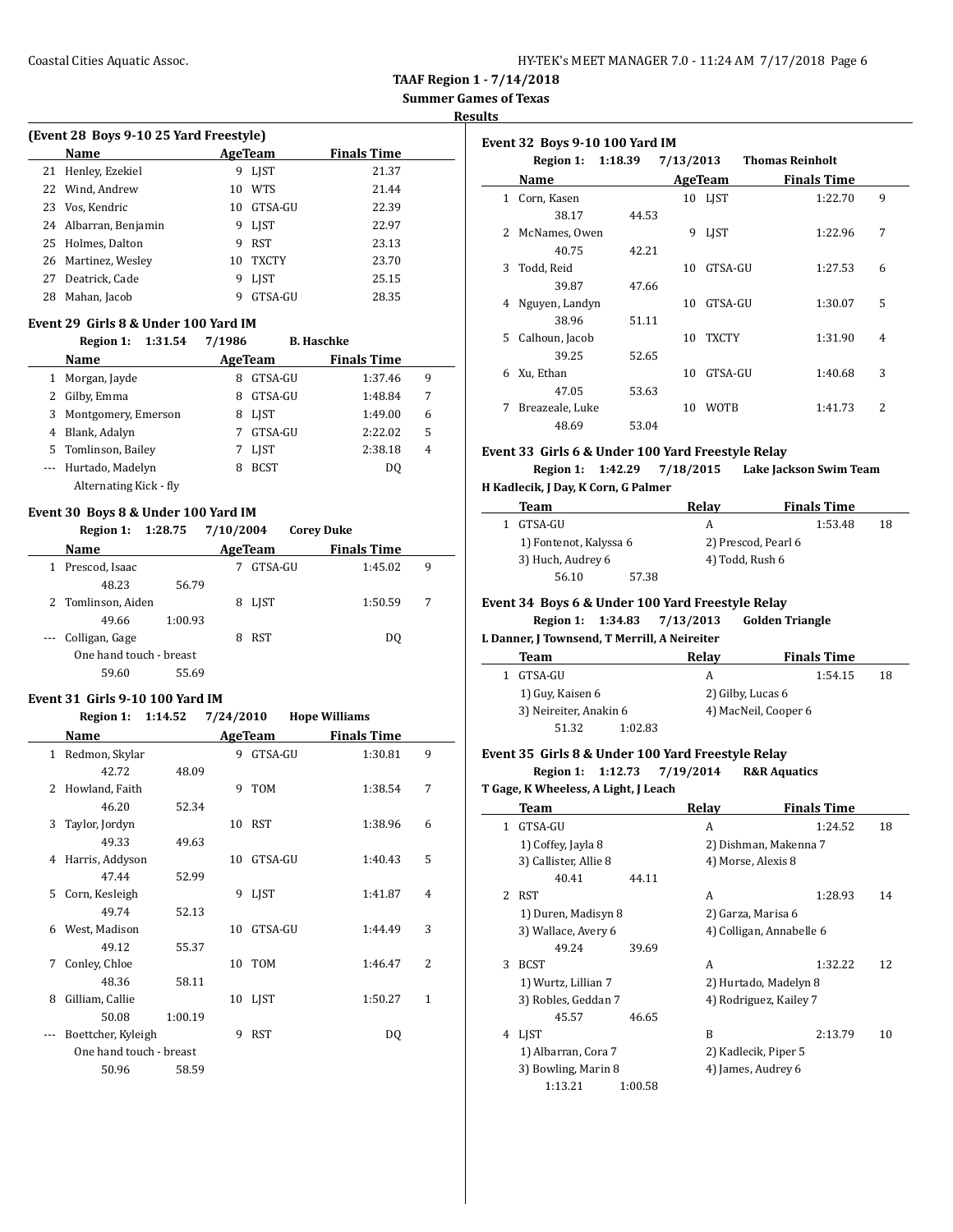**Results**

#### **(Event 35 Girls 8 & Under 100 Yard Freestyle Relay)**

| Team                      | Relay              | <b>Finals Time</b> |
|---------------------------|--------------------|--------------------|
| LIST                      | A                  | D <sub>0</sub>     |
| Early take-off swimmer #2 |                    |                    |
| 1) Montgomery, Emerson 8  | 2) White, Caylee 7 |                    |
| 3) James, Rylee 8         | 4) Garza, Adalyn 7 |                    |
| 45.01<br>36.95            |                    |                    |
| <b>ELCMP</b>              | A                  | DO.                |
| Early take-off swimmer #2 |                    |                    |
| 1) Pierce, Kyndahl 7      | 2) Kallus, Bella 6 |                    |
| 3) Farquhar, Julia 8      | 4) Klatt, Codi 8   |                    |
| 46.80<br>42.61            |                    |                    |

### **Event 36 Boys 8 & Under 100 Yard Freestyle Relay**

**Region 1: 1:10.45 7/18/2015 R&R Aquatics**

#### **G Masters, S Gage, P Dagley, B Spurlock**

|                          | Team                      |         | Relay                  | <b>Finals Time</b>    |    |
|--------------------------|---------------------------|---------|------------------------|-----------------------|----|
| 1                        | LJST                      |         | A                      | 1:20.18               | 18 |
|                          | 1) White, Cole 8          |         | 2) Ermel, Bryce 7      |                       |    |
|                          | 3) Parker, Jiles 7        |         |                        | 4) Tomlinson, Aiden 8 |    |
|                          | 41.75                     | 38.43   |                        |                       |    |
| $\overline{\mathcal{L}}$ | GTSA-GU                   |         | A                      | 1:26.68               | 14 |
|                          | 1) Buchanan, Graham 8     |         | 2) Prescod, Isaac 7    |                       |    |
|                          | 3) Tortorice, Elliot 8    |         | 4) Fontenot, Kevon 8   |                       |    |
|                          | 42.74                     | 43.94   |                        |                       |    |
|                          | <b>BCST</b>               |         | A                      | DO.                   |    |
|                          | Early take-off swimmer #2 |         |                        |                       |    |
|                          | 1) Baker, Caden 7         |         | 2) Khondker, Kiaan 6   |                       |    |
|                          | 3) Baeza, Ramsey 6        |         | 4) Spencer, Alistair 6 |                       |    |
|                          | 1:02.26                   | 1:01.76 |                        |                       |    |

#### **Event 37 Girls 9-10 100 Yard Freestyle Relay**

#### **Region 1: 58.94 7/1999 Lake Jackson**

|   | Team                     |       | Relay              | <b>Finals Time</b>     |    |
|---|--------------------------|-------|--------------------|------------------------|----|
| 1 | <b>BCST</b>              |       | A                  | 1:06.55                | 18 |
|   | 1) Holden, Jayleen 10    |       |                    | 2) Robles, Aubrey 9    |    |
|   | 3) Gibbens, Iralynn G 10 |       |                    | 4) Castillo, Rachel 10 |    |
|   | 35.53                    | 31.02 |                    |                        |    |
| 2 | <b>RST</b>               |       | A                  | 1:10.62                | 14 |
|   | 1) Duren, Cailey 10      |       |                    | 2) Arellano, Abigail 9 |    |
|   | 3) Boettcher, Kyleigh 9  |       |                    | 4) Taylor, Jordyn 10   |    |
|   | 38.63                    | 31.99 |                    |                        |    |
| 3 | <b>LIST</b>              |       | A                  | 1:11.07                | 12 |
|   | 1) Bracken, Larissa 9    |       |                    | 2) Garza, Autumn 9     |    |
|   | 3) Corn, Kesleigh 9      |       |                    | 4) Kadlecik, Hope 9    |    |
|   | 36.33                    | 34.74 |                    |                        |    |
| 4 | <b>ELCMP</b>             |       | A                  | 1:13.06                | 10 |
|   | 1) Kallus, Gianna 9      |       | 2) Chilton, Kate 9 |                        |    |
|   | 3) Bures, Hallie 9       |       |                    | 4) Little, Caroline 9  |    |
|   | 34.35                    | 38.71 |                    |                        |    |

#### **Event 38 Boys 9-10 100 Yard Freestyle Relay**

#### **Region 1: 58.17 7/1997 Wharton**

| Team                    |       | Relav                 | <b>Finals Time</b> |    |
|-------------------------|-------|-----------------------|--------------------|----|
| <b>ELCMP</b>            |       | А                     | 1:07.92            | 18 |
| 1) Vasquez, Evan 9      |       | 2) Krenek, Bryce 10   |                    |    |
| 3) Ratcliff, Joaquin 10 |       | 4) Aguirre, Julian 10 |                    |    |
| 31.95                   | 35.97 |                       |                    |    |

| 2 | <b>WTS</b>             |       | А                   | 1:13.44 | 14 |
|---|------------------------|-------|---------------------|---------|----|
|   | 1) Shanks, Sullivan 10 |       | 2) Ware, Ross 9     |         |    |
|   | 3) Shanks, Rayne 9     |       | 4) Wind, Andrew 10  |         |    |
|   | 38.46                  | 34.98 |                     |         |    |
| 3 | <b>LIST</b>            |       | А                   | 1:14.45 | 12 |
|   | 1) Parker, Kersh 9     |       | 2) Cobb, Jackson 10 |         |    |
|   | 3) Henley, Ezekiel 9   |       | 4) Owens, Karson 10 |         |    |
|   | 35.30                  | 39.15 |                     |         |    |
| 4 | RST                    |       | А                   | 1:19.02 | 10 |
|   | 1) Hayes, Chase 9      |       | 2) Mital, Jay 10    |         |    |
|   | 3) Holmes, Dalton 9    |       | 4) Tyler, Lukah 9   |         |    |
|   | 35.56                  | 43.46 |                     |         |    |

#### **Event 39 Girls 11-12 200 Yard Medley Relay**

**Region 1: 2:11.99 7/13/2013 El Campo Red Wave**

## **C Jansky, C McComb, C Thrash, E Wilson**

|   | Team                  |       | Relav                  | <b>Finals Time</b> |    |
|---|-----------------------|-------|------------------------|--------------------|----|
| 1 | <b>BCST</b>           |       | A                      | 2:20.87            | 18 |
|   | 1) Ryman, Nicole 11   |       | 2) Moya, Megan 11      |                    |    |
|   | 3) Frick, Lucy 12     |       | 4) Gibbens, Grace G 12 |                    |    |
|   | 36.80                 | 40.84 | 33.94                  | 29.29              |    |
| 2 | <b>LIST</b>           |       | A                      | 2:29.89            | 14 |
|   | 1) Kesler, Mallory 11 |       | 2) Brown, Emily 12     |                    |    |
|   | 3) Gambrel, Sarah 12  |       | 4) Sparkman, Alex 12   |                    |    |
|   | 39.06                 | 40.51 | 34.03                  | 36.29              |    |
| 3 | <b>RST</b>            |       | A                      | 2:36.33            | 12 |
|   | 1) Garza, Danica 11   |       | 2) Light, Ava 11       |                    |    |
|   | 3) Juarez, Abigail 11 |       | 4) Trevino, Estela 11  |                    |    |
|   | 40.62                 | 38.25 | 44.21                  | 33.25              |    |
|   |                       |       |                        |                    |    |

#### **Event 40 Boys 11-12 200 Yard Medley Relay Region 1: 1:55.02 7/12/2008 R&R Aquatics**

### **R Kempisty, S Mangel, C Garza, M Burditt**

|   | Team                   |       | Relay                   | <b>Finals Time</b> |    |
|---|------------------------|-------|-------------------------|--------------------|----|
|   | GTSA-GU                |       | А                       | 2:22.23            | 18 |
|   | 1) Chaney, Donovan 12  |       | 2) Neireiter, Andrew 11 |                    |    |
|   | 3) Meaux, Brandt 12    |       | 4) Garcia, Damian 12    |                    |    |
|   | 35.07                  | 39.59 | 35.57                   | 32.00              |    |
| 2 | <b>RST</b>             |       | A                       | 2:22.78            | 14 |
|   | 1) Esparza, Ethan 11   |       | 2) Arellano, Alwin 11   |                    |    |
|   | 3) Spurlock, Britt 11  |       | 4) Masters, George 11   |                    |    |
|   | 35.34                  | 43.81 | 36.19                   | 27.44              |    |
| 3 | <b>RST</b>             |       | B                       | 2:35.76            | 12 |
|   | 1) Sugawara, Connor 12 |       | 2) Gonzales, Diego 11   |                    |    |
|   | 3) Sugawara, Ian 12    |       | 4) Griffith, Zachary 12 |                    |    |
|   | 40.59                  | 44.82 | 38.36                   | 31.99              |    |

#### **Event 41 Girls 13-14 200 Yard Medley Relay Region 1: 1:59.53 7/20/2014 El Campo**

### **K Espinoza, H Williams, I Willis, E Wilson Team Relay Finals Time** 1 RST A 2:17.12 18 1) Malone, Bailey 14 2) Chancoco, Deanna 14 3) Dronova, Sophia 14 4 4) Deleon, Lyanna 13 35.05 40.08 29.29 32.70 2 WOTB A 2:45.84 14 1) Behan, Emily 14 2) Bible, Gracie 13 3) Moore, Kamrynn 13 4) Sealy, Angel 14 49.48 40.30 41.53 34.53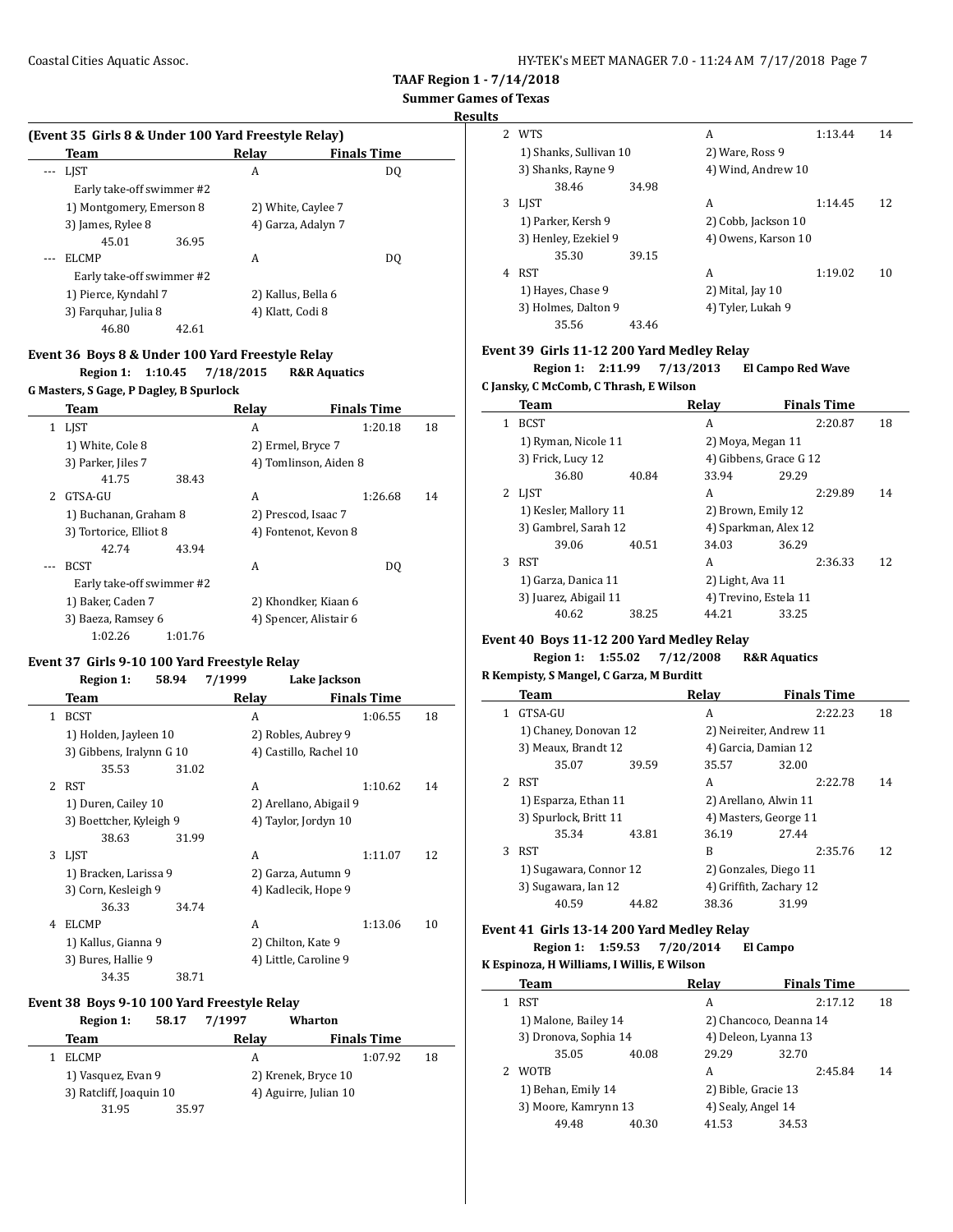**Results**

|              | (Event 41 Girls 13-14 200 Yard Medley Relay)<br>Team                 |       |           | <b>Relay</b>   |                                  | <b>Finals Time</b>            |    |
|--------------|----------------------------------------------------------------------|-------|-----------|----------------|----------------------------------|-------------------------------|----|
|              | GTSA-GU                                                              |       |           | A              |                                  | DQ                            |    |
|              | Early take-off swimmer #3                                            |       |           |                |                                  |                               |    |
|              | 1) Neireiter, Ashlyn 13                                              |       |           |                | 2) Reinholt, Caroline 13         |                               |    |
|              | 3) Edwards, Jordynn 13                                               |       |           |                | 4) Fillyaw, Karrenton 14         |                               |    |
|              | 33.46                                                                | 40.28 |           | 32.27          | 30.23                            |                               |    |
|              | Event 42 Boys 13-14 200 Yard Medley Relay                            |       |           |                |                                  |                               |    |
|              | <b>Region 1:</b><br>1:51.28                                          |       |           |                | 7/20/2014 Lake Jackson Swim Team |                               |    |
|              | N Harpham, C Yates, K Johnson, J Kuettel                             |       |           |                |                                  |                               |    |
|              | Team                                                                 |       |           | <b>Relay</b>   |                                  | <b>Finals Time</b>            |    |
|              | 1 GTSA-GU                                                            |       |           | A              |                                  | 2:04.95                       | 18 |
|              | 1) Reed, Taylor 14                                                   |       |           |                | 2) Nguyen, Joseph 14             |                               |    |
|              | 3) Sokic, Jakob 14                                                   |       |           |                | 4) Riley, Donte 14               |                               |    |
|              | 30.69                                                                | 33.97 |           | 31.95          | 28.34                            |                               |    |
| 2            | BCST                                                                 |       |           | A              |                                  | 2:15.27                       | 14 |
|              | 1) Vargas, Michael 13                                                |       |           |                | 2) Brooks, Mathew 13             |                               |    |
|              | 3) Wright, Jordan 14                                                 |       |           |                | 4) Dye, Daniel 14                |                               |    |
|              | 35.37                                                                | 38.37 |           | 32.77          | 28.76                            |                               |    |
| 3            | DPARK-LR                                                             |       |           | A              |                                  | 2:27.61                       | 12 |
|              | 1) Antichevich, Austin T 13                                          |       |           |                | 2) Royal, Blaine A 13            |                               |    |
|              | 3) Ward, Stephen M 13                                                |       |           |                | 4) Garrett, Bryce P 13           |                               |    |
|              | 33.93                                                                | 48.78 |           | 34.55          | 30.35                            |                               |    |
|              |                                                                      |       |           |                |                                  |                               |    |
|              | Team<br>1 GTSA-GU                                                    |       |           | Relay<br>A     |                                  | <b>Finals Time</b><br>2:05.81 | 18 |
|              | 1) Zhou, Emily 16                                                    |       |           |                | 2) Ross, Grace 15                |                               |    |
|              | 3) Reinholt, Catherine 16                                            |       |           |                | 4) Rocha, Veronica 16            |                               |    |
|              |                                                                      |       |           |                |                                  |                               |    |
|              | 31.10                                                                | 35.58 |           | 30.45          | 28.68                            |                               |    |
|              | Event 44 Men 15-17 200 Yard Medley Relay                             |       |           |                |                                  |                               |    |
|              | Region 1:<br>1:42.32                                                 |       | 7/16/2011 |                | <b>Golden Triangle</b>           |                               |    |
|              | P Qin, M Stockmann, D White, C Stockmann                             |       |           |                |                                  |                               |    |
|              | Team                                                                 |       |           | Relay          |                                  | <b>Finals Time</b>            |    |
| $\mathbf{1}$ | GTSA-GU                                                              |       |           | A              |                                  | 1:43.78                       | 18 |
|              | 1) Morgan, Darian 17                                                 |       |           |                | 2) Tullos, Paul 16               |                               |    |
|              | 3) Fletcher, Vincent 17                                              |       |           |                | 4) Camargo, Edmundo 17           |                               |    |
|              | 27.52                                                                | 28.14 |           | 23.35          | 24.77                            |                               |    |
|              | 2 LJST                                                               |       |           | A              |                                  | 1:48.80                       | 14 |
|              | 1) Mackebon, Will 15                                                 |       |           |                | 2) deValcourt, Myles 15          |                               |    |
|              | 3) Logan, Landon 16                                                  |       |           |                | 4) Kesler, Mason 15              |                               |    |
|              | 28.69                                                                | 29.04 |           | 26.15          | 24.92                            |                               |    |
|              | 3 RST                                                                |       |           | A              |                                  | 1:58.41                       | 12 |
|              | 1) Martin, Sean 15                                                   |       |           |                | 2) Mody, Kunal 16                |                               |    |
|              | 3) Valladares, Bryant 16                                             |       |           |                | 4) Griffith, Dustin 16           |                               |    |
|              | 28.59                                                                | 37.47 |           | 27.42          | 24.93                            |                               |    |
|              |                                                                      |       |           |                |                                  |                               |    |
|              | Event 45 Girls 11-12 100 Yard Freestyle<br>58.67<br><b>Region 1:</b> |       | 7/1996    |                | Jessica Lovorn                   |                               |    |
|              | Name                                                                 |       |           |                |                                  |                               |    |
| 1            |                                                                      |       |           | <b>AgeTeam</b> |                                  | <b>Finals Time</b>            | 9  |
|              | Gambrel, Sarah                                                       |       |           | 12 LJST        |                                  | 1:02.99                       |    |
| 2            | 30.55<br>Gibbens, Grace G                                            | 32.44 |           | 12 BCST        |                                  | 1:06.04                       | 7  |

| 3   | Frick, Lucy      |         |    | 12 BCST    | 1:07.27 | 6            |
|-----|------------------|---------|----|------------|---------|--------------|
|     | 32.75            | 34.52   |    |            |         |              |
| 4   | Light, Ava       |         |    | 11 RST     | 1:11.88 | 5            |
|     | 33.91            | 37.97   |    |            |         |              |
| 5   | Douglas, Maelynn |         | 11 | GTSA-GU    | 1:13.51 | 4            |
|     | 34.64            | 38.87   |    |            |         |              |
| 6   | Aparicio, Abby   |         | 12 | PAC        | 1:15.10 | 3            |
|     | 34.59            | 40.51   |    |            |         |              |
| 7   | Kesler, Mallory  |         |    | 11 LJST    | 1:15.55 | 2            |
|     | 35.30            | 40.25   |    |            |         |              |
| 8   | Reed, Kendall    |         | 11 | GTSA-GU    | 1:15.64 | $\mathbf{1}$ |
|     | 34.58            | 41.06   |    |            |         |              |
| 9   | Nemeth, Laurelie |         |    | 12 ALVIN   | 1:15.97 |              |
| 10  | Liu, Crystal     |         | 11 | GTSA-GU    | 1:17.52 |              |
|     | 36.77            | 40.75   |    |            |         |              |
| 11  | Little, Juliann  |         |    | 12 ELCMP   | 1:18.50 |              |
|     | 35.47            | 43.03   |    |            |         |              |
| 12  | Trevino, Estela  |         | 11 | RST        | 1:18.51 |              |
|     | 37.24            | 41.27   |    |            |         |              |
| 13  | Collins, Gracie  |         |    | 11 FST     | 1:18.86 |              |
|     | 37.05            | 41.81   |    |            |         |              |
| 14  | Sparkman, Alex   |         |    | 12 LJST    | 1:23.83 |              |
|     | 39.29            | 44.54   |    |            |         |              |
| 15  | Doctor, Sydney   |         | 11 | GTSA-GU    | 1:24.56 |              |
|     | 40.01            | 44.55   |    |            |         |              |
| 16  | Vasquez, Juliana |         | 11 | ELCMP      | 1:25.14 |              |
|     | 41.02            | 44.12   |    |            |         |              |
| 17  | Reuschle, Anna   |         |    | 11 LJST    | 1:31.49 |              |
|     | 41.42            | 50.07   |    |            |         |              |
| 18  | Mahan, Cleah     |         |    | 12 GTSA-GU | 1:32.10 |              |
|     | 41.52            | 50.58   |    |            |         |              |
| 19  | French, Kate     |         |    | 11 ALVIN   | 1:34.67 |              |
|     | 44.63            | 50.04   |    |            |         |              |
| 20  | Rivas, Brianna   |         |    | 11 ALVIN   | 1:37.13 |              |
|     | 39.39            | 57.74   |    |            |         |              |
| 21  | Pena, Rebecca    |         | 11 | LJST       | 1:40.59 |              |
|     | 43.92            | 56.67   |    |            |         |              |
| 22  | Rodrigue, Rayven |         | 12 | GTSA-GU    | 2:15.53 |              |
|     | 2:17.08          |         |    |            |         |              |
| --- | Ford, Alexis     |         |    | 11 GTSA-GU | DQ      |              |
|     | No touch on turn |         |    |            |         |              |
|     | 47.61            | 1:00.91 |    |            |         |              |
|     | $\sim$           |         |    |            |         |              |

#### **Event 46 Boys 11-12 100 Yard Freestyle Region 1: 56.28 7/9/2005 Cody Armstrong**

|    | REFIOII 1:          | 30.ZO | 1/9/2003 |            | COUV AFTIISTIONS   |   |
|----|---------------------|-------|----------|------------|--------------------|---|
|    | Name                |       |          | AgeTeam    | <b>Finals Time</b> |   |
| 1  | Chaney, Donovan     |       |          | 12 GTSA-GU | 1:06.06            | 9 |
|    | 32.57               | 33.49 |          |            |                    |   |
|    | 2 Neireiter, Andrew |       | 11       | GTSA-GU    | 1:08.57            | 7 |
|    | 32.72               | 35.85 |          |            |                    |   |
| 3  | Peralta, Jonathan   |       | 11       | <b>RST</b> | 1:11.40            | 6 |
|    | 33.95               | 37.45 |          |            |                    |   |
| 4  | Sugawara, Ian       |       | 12       | <b>RST</b> | 1:12.18            | 5 |
|    | 34.62               | 37.56 |          |            |                    |   |
| 5. | Miller, Lance       |       | 11       | <b>RST</b> | 1:13.06            | 4 |
|    | 34.51               | 38.55 |          |            |                    |   |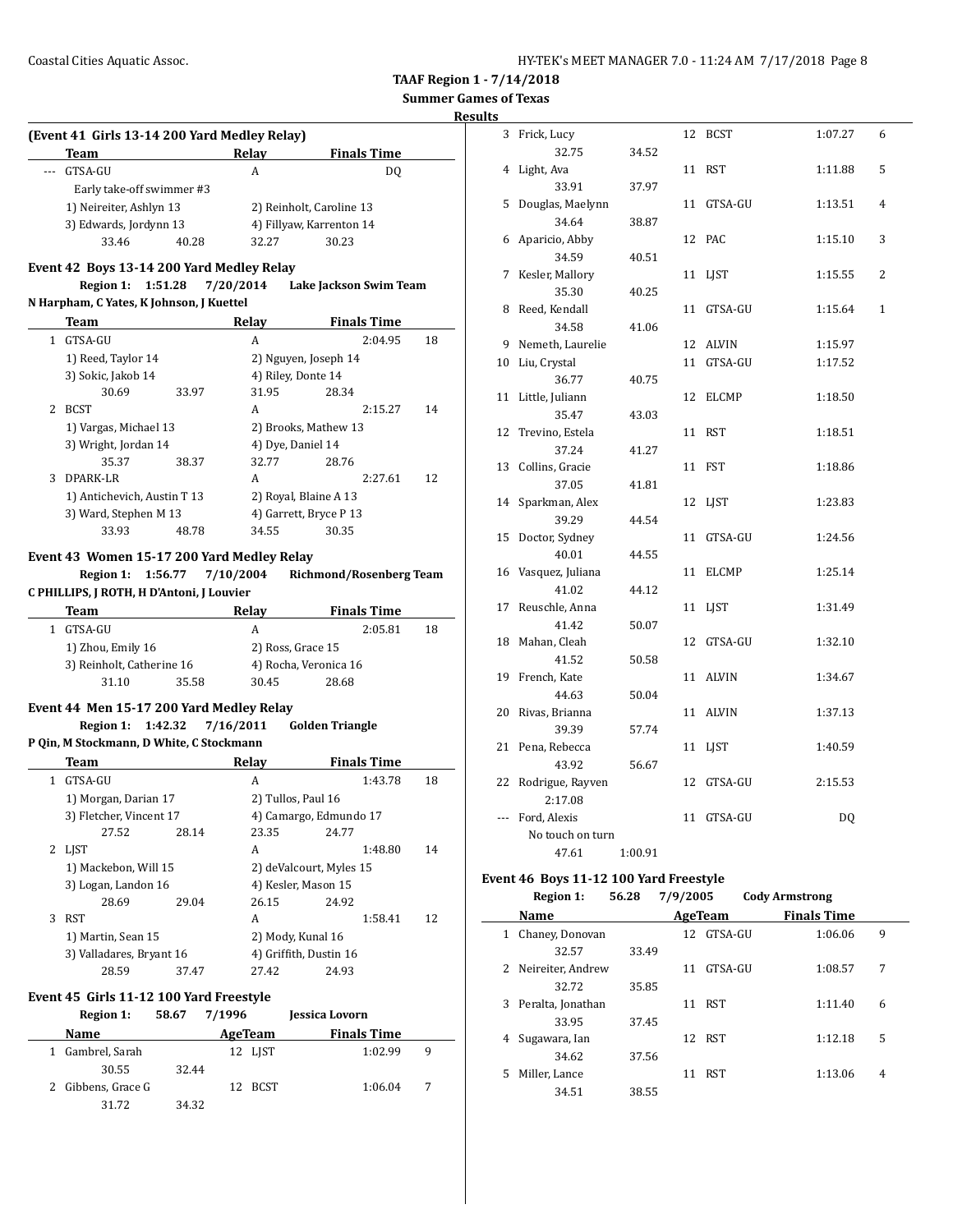## **Results**

|    | (Event 46 Boys 11-12 100 Yard Freestyle) |         |    |            |                    |   |  |  |
|----|------------------------------------------|---------|----|------------|--------------------|---|--|--|
|    | <b>Name</b>                              |         |    | AgeTeam    | <b>Finals Time</b> |   |  |  |
|    | 6 Spurlock, Britt                        |         |    | 11 RST     | 1:13.87            | 3 |  |  |
|    | 34.89                                    | 38.98   |    |            |                    |   |  |  |
| 7  | Griffith, Zachary                        |         |    | 12 RST     | 1:15.93            | 2 |  |  |
|    | 36.06                                    | 39.87   |    |            |                    |   |  |  |
|    | 8 Beal, Kaden                            |         |    | 11 ELCMP   | 1:17.19            | 1 |  |  |
|    | 36.65                                    | 40.54   |    |            |                    |   |  |  |
| 9  | Lower, Jack                              |         |    | 11 LIST    | 1:19.15            |   |  |  |
|    | 38.40                                    | 40.75   |    |            |                    |   |  |  |
| 10 | Goodman, Curtis                          |         |    | 11 BCST    | 1:20.71            |   |  |  |
|    | 40.07                                    | 40.64   |    |            |                    |   |  |  |
| 11 | Kocian, Cameron                          |         |    | 11 ELCMP   | 1:22.77            |   |  |  |
|    | 38.96                                    | 43.81   |    |            |                    |   |  |  |
| 12 | Farquhar, Tyson                          |         |    | 11 ELCMP   | 1:26.27            |   |  |  |
|    | 39.04                                    | 47.23   |    |            |                    |   |  |  |
| 13 | Sauceda, Gabriel                         |         |    | 11 FST     | 1:27.71            |   |  |  |
|    | 41.80                                    | 45.91   |    |            |                    |   |  |  |
|    | 14 Fontenot, Kevin                       |         |    | 11 GTSA-GU | 1:28.74            |   |  |  |
|    | 40.30                                    | 48.44   |    |            |                    |   |  |  |
| 15 | Golemon, Matthew                         |         |    | 11 GTSA-GU | 1:29.24            |   |  |  |
|    | 42.09                                    | 47.15   |    |            |                    |   |  |  |
| 16 | Morris, Easton                           |         |    | 12 GTSA-GU | 1:31.06            |   |  |  |
|    | 42.36                                    | 48.70   |    |            |                    |   |  |  |
| 17 | Mounts, Christian                        |         |    | 11 TXCTY   | 1:32.31            |   |  |  |
|    | 43.99                                    | 48.32   |    |            |                    |   |  |  |
| 18 | Hayes, Cristian                          |         |    | 11 RST     | 1:35.41            |   |  |  |
| 19 | Landry, Luke                             |         | 11 | GTSA-GU    | 1:37.66            |   |  |  |
|    | 44.46                                    | 53.20   |    |            |                    |   |  |  |
|    | 20 Frost, Sam                            |         |    | 11 GTSA-GU | 1:48.94            |   |  |  |
|    | 50.40                                    | 58.54   |    |            |                    |   |  |  |
| 21 | Beckwith, Zachary                        |         | 11 | WOTB       | 1:52.86            |   |  |  |
|    | 47.32                                    | 1:05.54 |    |            |                    |   |  |  |

### **Event 47 Girls 13-14 100 Yard Freestyle**

### **Region 1: 54.57 7/15/2017 Jordyn Waters**

|              | Name              | <b>AgeTeam</b> |    | <b>Finals Time</b> |         |                |
|--------------|-------------------|----------------|----|--------------------|---------|----------------|
| $\mathbf{1}$ | Sanders, Summer   |                |    | 14 LJST            | 58.17   | 9              |
|              | 27.50             | 30.67          |    |                    |         |                |
| 2            | Neireiter, Ashlyn |                | 13 | GTSA-GU            | 1:02.06 | 7              |
|              | 28.96             | 33.10          |    |                    |         |                |
| 3            | Beal, Kendall     |                |    | 14 ELCMP           | 1:02.57 | 6              |
|              | 30.36             | 32.21          |    |                    |         |                |
| 4            | Rodriguez, Aly I  |                |    | 14 DPARK-LR        | 1:02.87 | 5              |
|              | 30.26             | 32.61          |    |                    |         |                |
| 5            | Rincones, Leah    |                |    | 13 RST             | 1:04.32 | 4              |
|              | 30.66             | 33.66          |    |                    |         |                |
| 6            | Vargas, Glory     |                |    | 14 BCST            | 1:04.72 | 3              |
|              | 30.40             | 34.32          |    |                    |         |                |
| 7            | Lane, Sarah       |                | 13 | <b>WOOD</b>        | 1:07.91 | $\overline{c}$ |
|              | 31.82             | 36.09          |    |                    |         |                |
| 8            | Bible, Gracie     |                | 13 | WOTB               | 1:10.23 | 1              |
|              | 32.90             | 37.33          |    |                    |         |                |
| 9            | Velazquez, Kelly  |                |    | 14 GTSA-GU         | 1:10.60 |                |
|              | 33.36             | 37.24          |    |                    |         |                |
| 10           | You, Alex         |                | 14 | <b>ELCMP</b>       | 1:10.71 |                |
|              | 32.98             | 37.73          |    |                    |         |                |

| 11 | Deleon, Lyanna          |       |    | 13 RST       | 1:11.95 |
|----|-------------------------|-------|----|--------------|---------|
|    | 35.14                   | 36.81 |    |              |         |
| 12 | Ware, Lauren            |       |    | 14 WTS       | 1:14.32 |
|    | 34.48                   | 39.84 |    |              |         |
| 13 | Sealy, Angel            |       | 14 | <b>WOTB</b>  | 1:16.33 |
|    | 35.32                   | 41.01 |    |              |         |
|    | 14 Sprayberry, Izabella |       |    | 13 ALVIN     | 1:21.62 |
|    | 37.09                   | 44.53 |    |              |         |
| 15 | Wind, Madeline          |       |    | 14 WTS       | 1:22.30 |
|    | 38.07                   | 44.23 |    |              |         |
| 16 | Mounts, Samantha        |       | 14 | <b>TXCTY</b> | 1:22.97 |
|    | 39.82                   | 43.15 |    |              |         |
| 17 | Carlisle, Alexis        |       | 14 | <b>FST</b>   | 1:23.79 |
|    | 40.05                   | 43.74 |    |              |         |

### **Event 48 Boys 13-14 100 Yard Freestyle**

**Region 1: 50.56 7/14/2007 Cody Armstrong**

|    | <b>Name</b>             |       |    | <b>AgeTeam</b> | <b>Finals Time</b> |              |
|----|-------------------------|-------|----|----------------|--------------------|--------------|
|    | 1 Boettcher, Kase       |       |    | 14 RST         | 53.15              | 9            |
|    | 25.05                   | 28.10 |    |                |                    |              |
| 2  | Trihus, Micah           |       |    | 14 LIST        | 57.18              | 7            |
|    | 26.72                   | 30.46 |    |                |                    |              |
| 3  | Taylor, Alex            |       | 13 | <b>TOM</b>     | 57.46              | 6            |
|    | 27.54                   | 29.92 |    |                |                    |              |
|    | 4 Parcon, Caleb         |       |    | 14 GTSA-GU     | 58.53              | 5            |
|    | 27.48                   | 31.05 |    |                |                    |              |
| 5  | Vargas, Michael         |       | 13 | <b>BCST</b>    | 59.36              | 4            |
|    | 28.45                   | 30.91 |    |                |                    |              |
| 6  | Howell, Andrew          |       |    | 13 WTS         | 1:03.15            | 3            |
|    | 29.03                   | 34.12 |    |                |                    |              |
| 7  | Foster, Dylan           |       | 14 | WOTB           | 1:04.14            | 2            |
|    | 30.04                   | 34.10 |    |                |                    |              |
| 8  | Rocha, Emmanuel         |       |    | 14 GTSA-GU     | 1:05.41            | $\mathbf{1}$ |
|    | 30.52                   | 34.89 |    |                |                    |              |
| 9  | Vasseur, Kennon         |       | 13 | GTSA-GU        | 1:06.05            |              |
|    | 31.45                   | 34.60 |    |                |                    |              |
| 10 | Rodriguez, Felix        |       | 13 | <b>BCST</b>    | 1:06.10            |              |
|    | 31.75                   | 34.35 |    |                |                    |              |
| 11 | Dye, Daniel             |       |    | 14 BCST        | 1:07.19            |              |
|    | 30.17                   | 37.02 |    |                |                    |              |
| 12 | Tohill, Donovan         |       |    | 14 GTSA-GU     | 1:07.81            |              |
|    | 33.00                   | 34.81 |    |                |                    |              |
| 13 | Taylor, Austin          |       | 14 | TOM            | 1:08.24            |              |
|    | 32.05                   | 36.19 |    |                |                    |              |
| 14 | Sokic, Jakob            |       | 14 | GTSA-GU        | 1:08.31            |              |
|    | 31.63                   | 36.68 |    |                |                    |              |
| 15 | West, Carter            |       | 13 | GTSA-GU        | 1:08.52            |              |
|    | 33.71                   | 34.81 |    |                |                    |              |
|    | 16 Landry, Shannon Luke |       |    | 14 GTSA-GU     | 1:09.35            |              |
|    | 31.90                   | 37.45 |    |                |                    |              |
| 17 | Cook, Dylan             |       | 14 | <b>ELCMP</b>   | 1:09.44            |              |
|    | 31.47                   | 37.97 |    |                |                    |              |
| 18 | Oros, Blake             |       | 13 | <b>BCST</b>    | 1:09.49            |              |
|    | 33.14                   | 36.35 |    |                |                    |              |
| 19 | Rodriguez, Rene'        |       | 13 | <b>WOTB</b>    | 1:12.81            |              |
|    | 33.38                   | 39.43 |    |                |                    |              |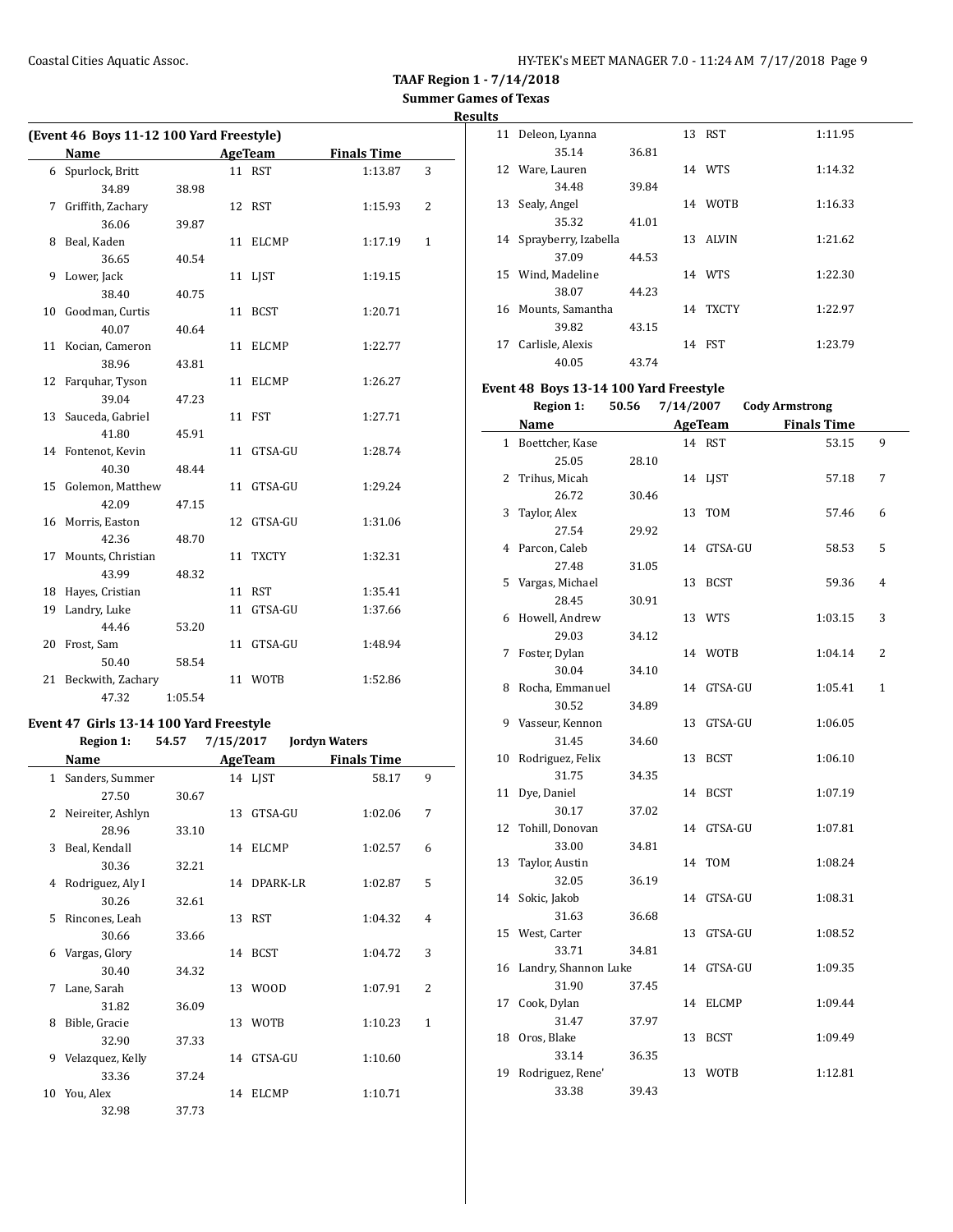| HY-TEK's MEET MANAGER 7.0 - 11:24 AM 7/17/2018 Page 10 |  |
|--------------------------------------------------------|--|
|--------------------------------------------------------|--|

**Results**

| (Event 48 Boys 13-14 100 Yard Freestyle) |                    |       |     |          |                    |  |  |  |  |  |
|------------------------------------------|--------------------|-------|-----|----------|--------------------|--|--|--|--|--|
|                                          | <b>Name</b>        |       |     | AgeTeam  | <b>Finals Time</b> |  |  |  |  |  |
| 20                                       | Withrow, Sheldon   |       | 13. | GTSA-GU  | 1:16.29            |  |  |  |  |  |
|                                          | 35.90              | 40.39 |     |          |                    |  |  |  |  |  |
| 21                                       | Toney, Ethan       |       | 14  | FST      | 1:16.87            |  |  |  |  |  |
|                                          | 36.17              | 40.70 |     |          |                    |  |  |  |  |  |
|                                          | 22 Royal, Blaine A |       | 13. | DPARK-LR | 1:20.22            |  |  |  |  |  |
|                                          | 37.57              | 42.65 |     |          |                    |  |  |  |  |  |
| 23                                       | Vos, Evan          |       | 13. | GTSA-GU  | 1:20.64            |  |  |  |  |  |
|                                          | 36.81              | 43.83 |     |          |                    |  |  |  |  |  |
| 24                                       | Garcia, Jonathan   |       | 13  | GTSA-GU  | 1:35.46            |  |  |  |  |  |
|                                          | 41.78              | 53.68 |     |          |                    |  |  |  |  |  |

### **Event 49 Women 15-17 100 Yard Freestyle**

**Region 1: 52.56 7/12/2008 Skylar Smith**

|    | Name                      |       |    | <b>AgeTeam</b> | <b>Finals Time</b> |                |
|----|---------------------------|-------|----|----------------|--------------------|----------------|
|    | 1 Waters, Jordyn N        |       |    | 15 DPARK-LR    | 56.09              | 9              |
|    | 27.22                     | 28.87 |    |                |                    |                |
| 2  | Grigar, Valerie           |       |    | 15 RST         | 56.65              | 7              |
|    | 26.97                     | 29.68 |    |                |                    |                |
| 3  | Yeguez, Erika B           |       | 15 | DPARK-LR       | 59.32              | 6              |
|    | 28.31                     | 31.01 |    |                |                    |                |
| 4  | Bracher, Caitlyn R        |       |    | 16 DPARK-LR    | 1:00.27            | 5              |
|    | 28.32                     | 31.95 |    |                |                    |                |
| 5  | Konvicka, Kayla D         |       | 15 | DPARK-LR       | 1:00.43            | 4              |
|    | 28.60                     | 31.83 |    |                |                    |                |
|    | 6 Weems, Torrie           |       | 15 | GTSA-GU        | 1:00.74            | 3              |
|    | 28.94                     | 31.80 |    |                |                    |                |
| 7  | Murdie, Aria              |       |    | 15 ALVIN       | 1:00.79            | $\overline{c}$ |
|    | 29.26                     | 31.53 |    |                |                    |                |
| 8  | Gambrel, Kathryn          |       | 15 | <b>LIST</b>    | 1:00.81            | $\mathbf{1}$   |
|    | 29.16                     | 31.65 |    |                |                    |                |
| 9  | Vargas, Faith             |       | 17 | <b>BCST</b>    | 1:02.66            |                |
|    | 29.72                     | 32.94 |    |                |                    |                |
| 10 | Myers, Kellee             |       |    | 16 RST         | 1:03.73            |                |
|    | 28.80                     | 34.93 |    |                |                    |                |
| 11 | Ross, Grace               |       | 15 | GTSA-GU        | 1:04.19            |                |
|    | 29.99                     | 34.20 |    |                |                    |                |
|    | 12 Antichevich, Brianna M |       | 17 | DPARK-LR       | 1:04.60            |                |
|    | 30.63                     | 33.97 |    |                |                    |                |
| 13 | Rocha, Veronica           |       |    | 16 GTSA-GU     | 1:06.09            |                |
|    | 30.42                     | 35.67 |    |                |                    |                |
|    | 14 Espinoza, Elizabeth    |       |    | 16 FST         | 1:11.42            |                |
|    | 34.52                     | 36.90 |    |                |                    |                |
| 15 | Bible, Katie              |       |    | 16 WOTB        | 1:13.36            |                |
|    | 34.97                     | 38.39 |    |                |                    |                |
| 16 | Juarez, Mercedes          |       |    | 15 RST         | 1:21.70            |                |
|    | 38.29                     | 43.41 |    |                |                    |                |
|    | 17 Vanderworth, Emily     |       |    | 15 FST         | 1:23.74            |                |
|    | 40.28                     | 43.46 |    |                |                    |                |
| 18 | Ebey, Ashlyn              |       | 15 | LJST           | 1:40.94            |                |
|    | 46.03                     | 54.91 |    |                |                    |                |

|              | <b>Region 1:</b>      | 47.75 | 7/9/2005 |                | Nicholas Ward      |              |
|--------------|-----------------------|-------|----------|----------------|--------------------|--------------|
|              | Name                  |       |          | <b>AgeTeam</b> | <b>Finals Time</b> |              |
| $\mathbf{1}$ | Fletcher, Vincent     |       |          | 17 GTSA-GU     | 48.52              | 9            |
|              | 22.68                 | 25.84 |          |                |                    |              |
|              | 2 deValcourt, Myles   |       | 15       | LJST           | 50.27              | 7            |
|              | 24.07                 | 26.20 |          |                |                    |              |
| 3            | Litchfield, Jake      |       | 15       | RST            | 50.63              | 6            |
|              | 24.29                 | 26.34 |          |                |                    |              |
| 4            | Penny, Evan J         |       | 15       | DPARK-LR       | 53.15              | 5            |
|              | 25.05                 | 28.10 |          |                |                    |              |
| 5            | Michna, Brandon P     |       | 15       | DPARK-LR       | 53.38              | 4            |
|              | 25.17                 | 28.21 |          |                |                    |              |
| 6            | Hoelting, Dane        |       | 16       | ALVIN          | 53.45              | 3            |
|              | 25.28                 | 28.17 |          |                |                    |              |
| 7            | Kesler, Mason         |       | 15       | LJST           | 54.09              | 2            |
|              | 25.93                 | 28.16 |          |                |                    |              |
| 8            | Logan, Landon         |       |          | 16 LJST        | 54.29              | $\mathbf{1}$ |
|              | 25.07                 | 29.22 |          |                |                    |              |
| 9            | Martin, Sean          |       | 15       | RST            | 55.61              |              |
|              | 26.52                 | 29.09 |          |                |                    |              |
| 10           | Oliphant, Nathan      |       | 17       | GTSA-GU        | 56.45              |              |
|              | 26.29                 | 30.16 |          |                |                    |              |
| 11           | Prescod, Esai         |       | 16       | GTSA-GU        | 56.90              |              |
|              | 27.15                 | 29.75 |          |                |                    |              |
|              | 12 Bailes, Jacob      |       | 15       | <b>WOTB</b>    | 57.39              |              |
|              | 27.16                 | 30.23 |          |                |                    |              |
|              | 13 Valladares, Bryant |       |          | 16 RST         | 58.28              |              |
|              | 14 Kusek, Stephan     |       |          | 16 GTSA-GU     | 1:01.10            |              |
|              | 28.33                 | 32.77 |          |                |                    |              |
| 15           | Stone, Benjamin       |       | 17       | GTSA-GU        | 1:01.59            |              |
|              | 29.15                 | 32.44 |          |                |                    |              |
| 16           | Neireiter, Aidan      |       | 15       | GTSA-GU        | 1:01.73            |              |
|              | 28.60                 | 33.13 |          |                |                    |              |
| 17           | Smith, Clinton        |       | 16       | GTSA-GU        | 1:01.87            |              |
|              | 27.93                 | 33.94 |          |                |                    |              |
| 18           | Nguyen, Leo           |       | 16       | GTSA-GU        | 1:04.48            |              |
|              | 29.76                 | 34.72 |          |                |                    |              |
|              | 19 Garcia, Jason      |       |          | 15 GTSA-GU     | 1:06.69            |              |
|              | 30.16                 | 36.53 |          |                |                    |              |
| 20           | Munoz, Nicholas       |       |          | 15 WTS         | 1:23.17            |              |
|              | 37.63                 | 45.54 |          |                |                    |              |

### **Event 51 Girls 11-12 50 Yard Backstroke**

|    | <b>Region 1:</b> | 30.63 | 7/20/2014 |              | Camryn Jansky      |   |
|----|------------------|-------|-----------|--------------|--------------------|---|
|    | Name             |       |           | AgeTeam      | <b>Finals Time</b> |   |
| 1  | Raiford, Emma    |       | 12        | <b>WOOD</b>  | 31.88              | 9 |
|    | Demers, Avery    |       | 12        | <b>TXCTY</b> | 34.42              | 7 |
| 3  | Ryman, Nicole    |       | 11        | <b>BCST</b>  | 36.04              | 6 |
| 4  | Gibbens, Grace G |       | 12        | <b>BCST</b>  | 36.15              | 5 |
| 5. | Flanagan, Zaniya |       | 11        | GTSA-GU      | 37.26              | 4 |
| 6  | Little, Juliann  |       | 12        | <b>ELCMP</b> | 38.22              | 3 |
| 7  | Kesler, Mallory  |       |           | 11 LIST      | 39.43              | 2 |
| 8  | Light, Ava       |       | 11        | <b>RST</b>   | 39.69              | 1 |
| 9  | Garza, Danica    |       | 11        | <b>RST</b>   | 39.89              |   |
| 10 | Trevino, Estela  |       | 11        | <b>RST</b>   | 40.38              |   |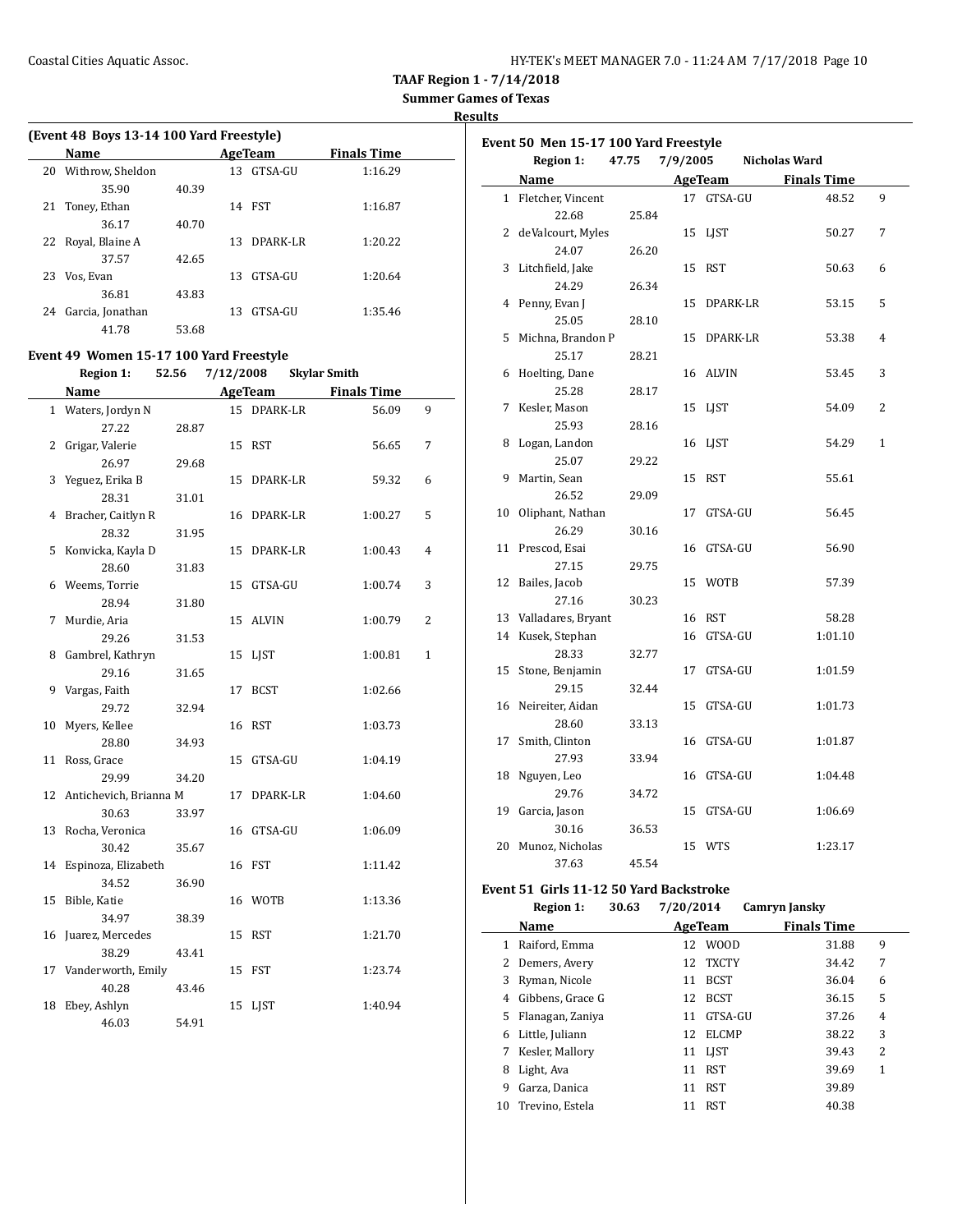**Results**

| (Event 51 Girls 11-12 50 Yard Backstroke) |                                       |    |                |                    |  |  |  |  |
|-------------------------------------------|---------------------------------------|----|----------------|--------------------|--|--|--|--|
|                                           | Name                                  |    | <b>AgeTeam</b> | <b>Finals Time</b> |  |  |  |  |
| 11                                        | Armstrong, Rosalinda                  | 12 | <b>TXCTY</b>   | 41.56              |  |  |  |  |
| 12                                        | Khondker, Suhana                      | 12 | <b>BCST</b>    | 41.71              |  |  |  |  |
| 13                                        | Vasquez, Juliana                      | 11 | <b>ELCMP</b>   | 42.18              |  |  |  |  |
| 14                                        | Rivas, Brianna                        | 11 | <b>ALVIN</b>   | 44.61              |  |  |  |  |
| 15                                        | Pena, Rebecca                         | 11 | <b>LIST</b>    | 45.98              |  |  |  |  |
| 16                                        | Doctor, Sydney                        | 11 | GTSA-GU        | 46.47              |  |  |  |  |
| 17                                        | Mahan, Cleah                          | 12 | GTSA-GU        | 46.70              |  |  |  |  |
| 18                                        | Tapia, Ericka                         | 11 | GTSA-GU        | 46.72              |  |  |  |  |
| 19                                        | Durant, Emily                         | 12 | <b>ALVIN</b>   | 47.21              |  |  |  |  |
| 20                                        | Myers, Kelsie                         | 11 | FST            | 49.24              |  |  |  |  |
| 21                                        | Collins, Gracie                       | 11 | FST            | 49.95              |  |  |  |  |
| 22                                        | Reuschle, Anna                        | 11 | <b>LIST</b>    | 50.54              |  |  |  |  |
| 23                                        | Lee, Paislei                          | 11 | <b>BCST</b>    | 51.59              |  |  |  |  |
| 24                                        | Ford, Alexis                          | 11 | GTSA-GU        | 57.44              |  |  |  |  |
| 25                                        | Martinez, Kayla                       | 11 | <b>BCST</b>    | 58.01              |  |  |  |  |
| 26                                        | Kahla, Mallory                        | 12 | GTSA-GU        | 58.50              |  |  |  |  |
| 27                                        | Rodrigue, Rayven                      | 12 | GTSA-GU        | 1:05.49            |  |  |  |  |
| ---                                       | French, Kate                          | 11 | <b>ALVIN</b>   | DQ                 |  |  |  |  |
|                                           | Not on back off wall                  |    |                |                    |  |  |  |  |
|                                           | English, Jillian                      | 11 | <b>TXCTY</b>   | DQ                 |  |  |  |  |
|                                           | Shoulders past vertical toward breast |    |                |                    |  |  |  |  |

### **Event 52 Boys 11-12 50 Yard Backstroke**

|    | <b>Region 1:</b><br>31.04 | 7/20/2014          | <b>Conner Williams</b> |
|----|---------------------------|--------------------|------------------------|
|    | Name                      | <b>AgeTeam</b>     | <b>Finals Time</b>     |
| 1  | Garner, Zane              | 12<br><b>ELCMP</b> | 33.26<br>9             |
| 2  | Esparza, Ethan            | <b>RST</b><br>11   | 34.20<br>7             |
| 3  | Taylor, Aiden             | <b>TOM</b><br>11   | 35.35<br>6             |
| 4  | Chaney, Donovan           | GTSA-GU<br>12      | 5<br>35.56             |
| 5  | Peralta, Jonathan         | <b>RST</b><br>11   | 35.97<br>4             |
| 6  | Myers, Mason              | GTSA-GU<br>11      | 3<br>37.14             |
| 7  | Sugawara, Ian             | <b>RST</b><br>12   | 2<br>39.33             |
| 8  | Ramirez, Joshua           | <b>WTS</b><br>12   | $\mathbf{1}$<br>39.77  |
| 9  | Beal, Kaden               | <b>ELCMP</b><br>11 | 40.83                  |
| 10 | Garcia, Damian            | GTSA-GU<br>12      | 40.98                  |
| 11 | Griffith, Zachary         | <b>RST</b><br>12   | 41.31                  |
| 12 | Sugawara, Connor          | <b>RST</b><br>12   | 41.93                  |
| 13 | Fontenot, Kevin           | GTSA-GU<br>11      | 45.59                  |
| 14 | Ware, Grant               | <b>WTS</b><br>12   | 47.15                  |
| 15 | Golemon, Matthew          | GTSA-GU<br>11      | 48.08                  |
| 16 | Chen, Benjamin            | GTSA-GU<br>11      | 48.22                  |
| 17 | Landry, Luke              | GTSA-GU<br>11      | 48.32                  |
| 18 | Farquhar, Tyson           | <b>ELCMP</b><br>11 | 49.21                  |
| 19 | Sauceda, Gabriel          | <b>FST</b><br>11   | 51.50                  |
| 20 | Gonzales, Diego           | <b>RST</b><br>11   | 51.72                  |
| 21 | Deatrick, Colin           | LIST<br>11         | 56.06                  |
| 22 | Beckwith, Zachary         | <b>WOTB</b><br>11  | 1:04.83                |
| 23 | Frost, Sam                | GTSA-GU<br>11      | 1:05.41                |

#### **Event 53 Girls 13-14 50 Yard Backstroke**

| Region 1:         | 28.90 | 7/15/2017 |          | <b>Jordyn Waters</b> |    |
|-------------------|-------|-----------|----------|----------------------|----|
| Name              |       |           | AgeTeam  | <b>Finals Time</b>   |    |
| 1 Tran, Minnie    |       |           | 13 LIST  | 30.09                | 9  |
| 2 Sanders, Summer |       |           | 14 LIST  | 30.32                | -7 |
| 3 Beal, Kendall   |       |           | 14 ELCMP | 31.86                | 6  |

| 4  | Neireiter, Ashlyn    | 13 | GTSA-GU      | 33.55   | 5              |
|----|----------------------|----|--------------|---------|----------------|
| 5  | Malone, Bailey       | 14 | <b>RST</b>   | 34.94   | 4              |
| 6  | Reinholt, Caroline   | 13 | GTSA-GU      | 35.22   | 3              |
| 7  | Madden, Sophie       | 13 | GTSA-GU      | 36.98   | $\overline{2}$ |
| 8  | Agan, Emily          | 13 | <b>LIST</b>  | 37.47   | $\mathbf{1}$   |
| 9  | Fillyaw, Karrenton   | 14 | GTSA-GU      | 37.87   |                |
| 10 | Kusek, Sarah         | 14 | GTSA-GU      | 38.39   |                |
| 11 | Wind, Madeline       | 14 | <b>WTS</b>   | 38.53   |                |
| 12 | Calhoun, Hannah      | 13 | <b>TXCTY</b> | 39.59   |                |
| 13 | Velazquez, Kelly     | 14 | GTSA-GU      | 39.97   |                |
| 14 | Aparicio, Avery      | 14 | <b>PAC</b>   | 40.72   |                |
| 15 | Edwards, Jordynn     | 13 | GTSA-GU      | 41.10   |                |
| 16 | Landry, Maggie       | 14 | GTSA-GU      | 41.91   |                |
| 17 | Moore, Kamrynn       | 13 | <b>WOTB</b>  | 42.13   |                |
| 18 | Parra, Lily          | 13 | GTSA-GU      | 43.29   |                |
| 19 | Carlisle, Alexis     | 14 | <b>FST</b>   | 44.02   |                |
| 20 | Sprayberry, Izabella | 13 | <b>ALVIN</b> | 44.53   |                |
| 21 | Sias, Holly          | 13 | GTSA-GU      | 48.33   |                |
| 22 | Watts, Tabitha       | 13 | <b>LIST</b>  | 1:01.35 |                |

#### **Event 54 Boys 13-14 50 Yard Backstroke**

|    | <b>Region 1:</b><br>28.02 | 7/14/2018 |              | <b>Kase Boettcher</b> |              |
|----|---------------------------|-----------|--------------|-----------------------|--------------|
|    | Name                      | AgeTeam   |              | <b>Finals Time</b>    |              |
| 1  | Boettcher, Kase           |           | 14 RST       | 28.02                 | 9            |
| 2  | Reed, Taylor              | 14        | GTSA-GU      | 30.64                 | 7            |
| 3  | Citso, Caden              | 14        | <b>WOOD</b>  | 30.92                 | 6            |
| 4  | Taylor, Alex              | 13        | <b>TOM</b>   | 31.87                 | 5            |
| 5  | Trihus, Micah             | 14        | LIST         | 32.12                 | 4            |
| 6  | Sauceda, Aiden            | 14        | <b>FST</b>   | 33.01                 | 3            |
| 7  | Parcon, Caleb             | 14        | GTSA-GU      | 33.30                 | 2            |
| 8  | Foster, Dylan             | 14        | <b>WOTB</b>  | 33.43                 | $\mathbf{1}$ |
| 9  | Antichevich, Austin T     | 13        | DPARK-LR     | 34.70                 |              |
| 10 | Vasseur, Kennon           | 13        | GTSA-GU      | 35.36                 |              |
| 11 | Landry, Shannon Luke      | 14        | GTSA-GU      | 36.52                 |              |
| 12 | Richard, Conner           | 14        | GTSA-GU      | 36.67                 |              |
| 13 | Wilcox, Cooper            | 14        | GTSA-GU      | 36.68                 |              |
| 14 | Rodriguez, Rene'          | 13        | <b>WOTB</b>  | 39.31                 |              |
| 15 | Rodriguez, Felix          | 13        | <b>BCST</b>  | 40.21                 |              |
| 16 | Sokic, Jakob              | 14        | GTSA-GU      | 41.02                 |              |
| 17 | Withrow, Sheldon          | 13        | GTSA-GU      | 43.59                 |              |
| 18 | Cook, Dylan               | 14        | <b>ELCMP</b> | 44.95                 |              |
| 19 | Sandoval, Leo             | 13        | GTSA-GU      | 46.26                 |              |
| 20 | Garcia, Jonathan          | 13        | GTSA-GU      | 49.04                 |              |
| 21 | Mody, Nakul               | 13        | <b>RST</b>   | 49.97                 |              |

### **Event 55 Women 15-17 50 Yard Backstroke**

|    | 27.90<br><b>Region 1:</b> | 7/16/2016          | <b>Karley Thompson</b> |     |
|----|---------------------------|--------------------|------------------------|-----|
|    | <b>Name</b>               | AgeTeam            | <b>Finals Time</b>     |     |
| 1  | Waters, Jordyn N          | DPARK-LR<br>15     | 29.86                  | 9   |
|    | Zhou, Emily               | GTSA-GU<br>16      | 30.58                  | 7   |
| 3  | Konvicka, Kayla D         | DPARK-LR<br>15     | 31.04                  | 6   |
| 4  | Bracher, Caitlyn R        | DPARK-LR<br>16     | 31.06                  | 5   |
| 5. | Pierce, Morgan            | <b>ELCMP</b><br>15 | 32.57                  | 4   |
| 6  | Reinholt, Catherine       | GTSA-GU<br>16      | 33.04                  | 3   |
|    | Ross. Erin                | GTSA-GU<br>15      | 33.28                  | 2   |
| *8 | Murdie, Aria              | <b>ALVIN</b><br>15 | 33.54                  | 0.5 |
| *8 | Parker, Katie             | RST                | 33.54                  | 0.5 |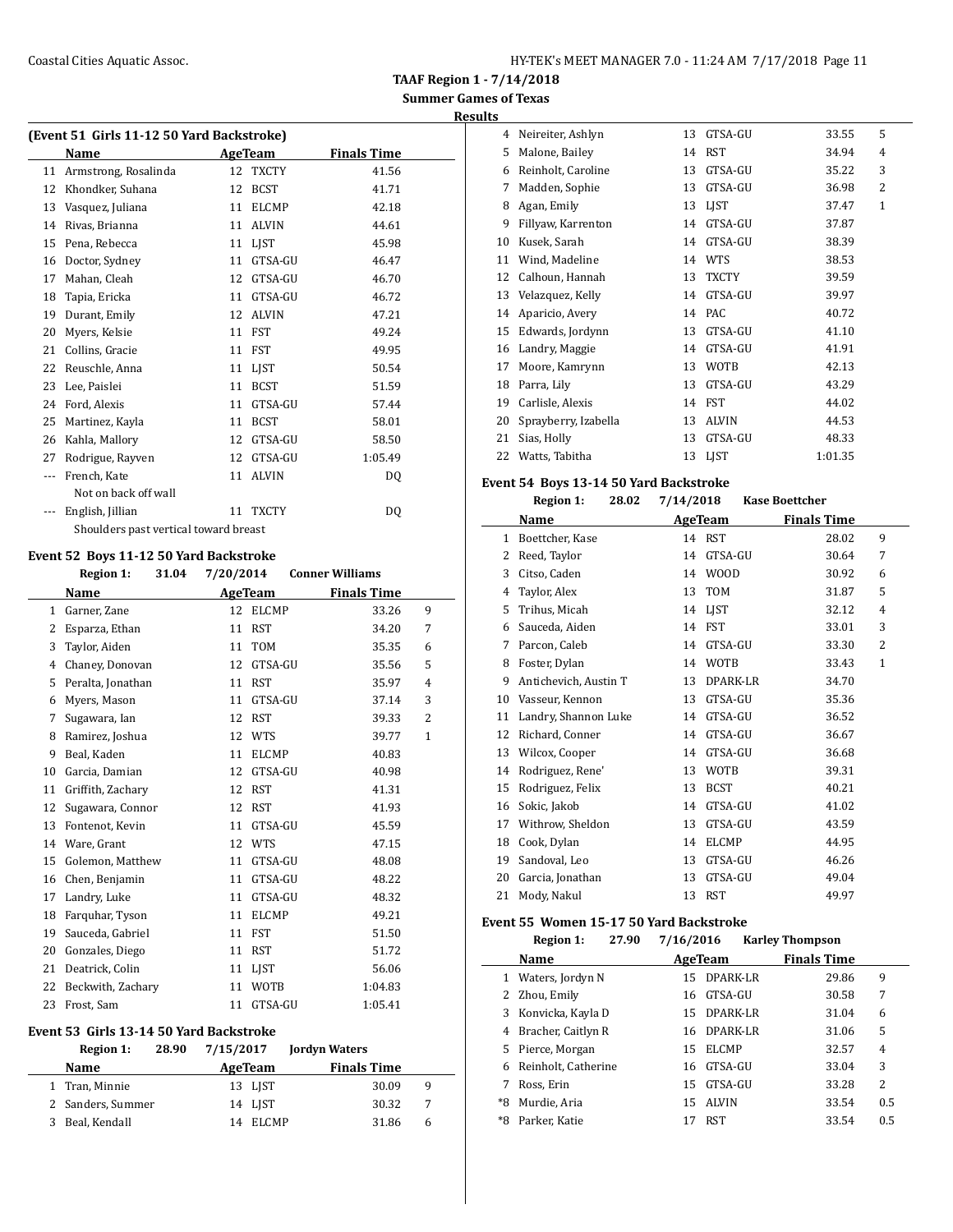**Results**

| (Event 55 Women 15-17 50 Yard Backstroke) |  |  |  |  |  |
|-------------------------------------------|--|--|--|--|--|
|-------------------------------------------|--|--|--|--|--|

|    | Name                   | AgeTeam |            | <b>Finals Time</b> |
|----|------------------------|---------|------------|--------------------|
|    | 10 Hamlin, Mia         |         | 15 WTS     | 33.98              |
|    | 11 Peterson, Victoria  |         | 15 ALVIN   | 35.35              |
|    | 12 Espinoza, Elizabeth |         | 16 FST     | 42.36              |
|    | 13 Behan, Anna         |         | 16 WOTB    | 42.86              |
|    | 14 Vanderworth, Emily  |         | 15 FST     | 44.92              |
|    | 15 Sandoval, Frida     |         | 15 GTSA-GU | 45.14              |
| 16 | Ebey, Ashlyn           |         | 15 LIST    | 46.19              |

### **Event 56 Men 15-17 50 Yard Backstroke**

 $\overline{a}$ 

 $\overline{a}$ 

#### **Region 1: 25.33 7/14/2012 Carter Wallace**

|    | 25.011<br>-----   | $\cdot$ , $\sim$ $\cdot$ , $\sim$ $\sim$ $\sim$ $\sim$ |              |                    |   |  |
|----|-------------------|--------------------------------------------------------|--------------|--------------------|---|--|
|    | <b>Name</b>       |                                                        | AgeTeam      | <b>Finals Time</b> |   |  |
|    | Garner, Gage      | 15                                                     | <b>ELCMP</b> | 28.30              | 9 |  |
|    | Galvan, Eleazar V | 15                                                     | DPARK-LR     | 28.78              | 7 |  |
|    | Avila, Jerry      |                                                        | 15 DPARK-LR  | 28.80              | 6 |  |
| 4  | Kusek, Stephan    |                                                        | 16 GTSA-GU   | 32.72              | 5 |  |
| 5. | Neireiter, Aidan  |                                                        | 15 GTSA-GU   | 32.91              | 4 |  |
| 6  | Mann, Dakota      |                                                        | 16 WOTB      | 32.92              | 3 |  |
|    | Nguyen, Dylan     | 15                                                     | GTSA-GU      | 35.26              | 2 |  |
| 8  | Smith, Clinton    | 16                                                     | GTSA-GU      | 35.51              | 1 |  |
| 9  | Garcia, Jason     | 15                                                     | GTSA-GU      | 38.54              |   |  |
|    |                   |                                                        |              |                    |   |  |

### **Event 57 Girls 11-12 50 Yard Breaststroke**

|              | <b>Region 1:</b><br>33.90 | 7/20/2014          | <b>Cailyn McComb</b>    |  |
|--------------|---------------------------|--------------------|-------------------------|--|
|              | Name                      | <b>AgeTeam</b>     | <b>Finals Time</b>      |  |
| $\mathbf{1}$ | Light, Ava                | 11 RST             | 9<br>39.50              |  |
| 2            | Moya, Megan               | <b>BCST</b><br>11  | 7<br>40.74              |  |
| 3            | Brown, Emily              | <b>LIST</b><br>12  | 41.02<br>6              |  |
| 4            | Torres, Avery             | 11<br><b>TXCTY</b> | 5<br>41.79              |  |
| 5            | Flanagan, Zaniya          | GTSA-GU<br>11      | 42.71<br>4              |  |
| 6            | Kadlecik, Grace           | <b>LIST</b><br>11  | 3<br>44.63              |  |
| 7            | Khondker, Suhana          | 12<br><b>BCST</b>  | $\overline{2}$<br>44.70 |  |
| 8            | Milton, Reagan            | GTSA-GU<br>11      | 46.52<br>$\mathbf{1}$   |  |
| 9            | Douglas, Maelynn          | GTSA-GU<br>11      | 46.64                   |  |
| 10           | Armstrong, Rosalinda      | <b>TXCTY</b><br>12 | 47.29                   |  |
| 11           | Tapia, Ericka             | GTSA-GU<br>11      | 47.42                   |  |
| 12           | Liu, Crystal              | GTSA-GU<br>11      | 48.20                   |  |
| 13           | Nemeth, Laurelie          | <b>ALVIN</b><br>12 | 48.41                   |  |
| 14           | Myers, Kelsie             | 11<br>FST          | 48.52                   |  |
| 15           | Frost, Sophie             | GTSA-GU<br>11      | 49.39                   |  |
| 16           | Wilburn, Savannah         | <b>TXCTY</b><br>12 | 50.81                   |  |
| 17           | Martinez, Kayla           | <b>BCST</b><br>11  | 51.88                   |  |
| 18           | Lee, Paislei              | <b>BCST</b><br>11  | 55.46                   |  |
| 19           | Hill, Brycelyn            | GTSA-GU<br>11      | 57.17                   |  |
| 20           | Mahan, Cleah              | GTSA-GU<br>12      | 57.66                   |  |
| 21           | English, Jillian          | 11<br><b>TXCTY</b> | 1:18.03                 |  |
| ---          | Pena, Rebecca             | <b>LIST</b><br>11  | DQ                      |  |
|              | Scissors kick             |                    |                         |  |

#### **Event 58 Boys 11-12 50 Yard Breaststroke**

|    | <b>Region 1:</b><br>32.21 | 7/24/2010     | <b>Matthew Wilkins</b> |   |
|----|---------------------------|---------------|------------------------|---|
|    | <b>Name</b>               | AgeTeam       | <b>Finals Time</b>     |   |
|    | 1 Neireiter, Andrew       | GTSA-GU<br>11 | 41.04                  | 9 |
|    | 2 Ramirez, Joshua         | 12 WTS        | 41.28                  | 7 |
|    | 3 Myers, Mason            | GTSA-GU<br>11 | 41.90                  | 6 |
|    | 4 Arellano, Alwin         | <b>RST</b>    | 43.89                  | 5 |
| 5. | Garza, Kaiden             | BCST<br>12.   | 44.51                  | 4 |

| 6  | Ware, Grant                      |    | 12 WTS       | 46.05   | 3 |  |
|----|----------------------------------|----|--------------|---------|---|--|
| 7  | Gonzales, Diego                  | 11 | <b>RST</b>   | 46.36   | 2 |  |
| 8  | Treble, James                    | 11 | <b>TXCTY</b> | 47.63   | 1 |  |
| 9  | Goodman, Curtis                  | 11 | <b>BCST</b>  | 49.64   |   |  |
| 10 | McClellan, Logan E               | 11 | DPARK-LR     | 50.19   |   |  |
| 11 | Chen, Benjamin                   | 11 | GTSA-GU      | 52.20   |   |  |
|    | 12 Landry, Luke                  | 11 | GTSA-GU      | 54.13   |   |  |
| 13 | Morris, Easton                   | 12 | GTSA-GU      | 56.44   |   |  |
| 14 | Fontenot, Kevin                  | 11 | GTSA-GU      | 1:00.15 |   |  |
|    | Sugawara, Connor                 | 12 | RST          | DO.     |   |  |
|    | One hand touch                   |    |              |         |   |  |
|    | Michna, Joey A                   | 12 | DPARK-LR     | DO.     |   |  |
|    | Head under for 2 or more strokes |    |              |         |   |  |

#### **Event 59 Girls 13-14 50 Yard Breaststroke**

|    | <b>Region 1:</b><br>32.09 | 7/24/2010         | Kari Wilkins |                    |                |
|----|---------------------------|-------------------|--------------|--------------------|----------------|
|    | Name                      | AgeTeam           |              | <b>Finals Time</b> |                |
| 1  | Ramon, Kayla M            | 14                | DPARK-LR     | 35.28              | 9              |
| 2  | Ware, Lauren              | WTS<br>14         |              | 38.37              | 7              |
| 3  | Marshall, GG              | 13                | DPARK-LR     | 38.58              | 6              |
| 4  | Agan, Emily               | <b>LIST</b><br>13 |              | 38.59              | 5              |
| 5  | Rodriguez, Aly I          | 14                | DPARK-LR     | 38.77              | $\overline{4}$ |
| 6  | Bible, Gracie             | 13                | <b>WOTB</b>  | 41.02              | 3              |
| 7  | Uribe, Isabella           | 13                | GTSA-GU      | 41.12              | $\overline{2}$ |
| 8  | Reinholt, Caroline        | 13                | GTSA-GU      | 41.18              | 1              |
| 9  | Madden, Sophie            | 13                | GTSA-GU      | 41.94              |                |
| 10 | Fillyaw, Karrenton        | 14                | GTSA-GU      | 42.01              |                |
| 11 | You, Alex                 | 14                | <b>ELCMP</b> | 42.24              |                |
| 12 | Garza, Ruby               | <b>RST</b><br>13  |              | 43.30              |                |
| 13 | Spencer, McKinsey         | <b>TOM</b><br>13  |              | 43.72              |                |
| 14 | Landry, Maggie            | 14                | GTSA-GU      | 45.57              |                |
| 15 | Sealy, Angel              | 14                | <b>WOTB</b>  | 45.80              |                |
| 16 | Mounts, Samantha          | 14                | <b>TXCTY</b> | 47.60              |                |
|    | Watts, Tabitha            | LIST<br>13        |              | DQ                 |                |
|    | One hand touch            |                   |              |                    |                |

#### **Event 60 Boys 13-14 50 Yard Breaststroke Region 1: 28.59 7/15/2017 Brandon Michna**

 $\overline{\phantom{a}}$ 

|     | Region 1:<br>28.59      | 7/15/2017 |                 | Brandon Michna     |                |
|-----|-------------------------|-----------|-----------------|--------------------|----------------|
|     | Name                    |           | AgeTeam         | <b>Finals Time</b> |                |
| 1   | Reyes, Sergio M         | 13        | DPARK-LR        | 30.91              | 9              |
| 2   | Owens, Kole             | 13        | <b>LIST</b>     | 31.73              | 7              |
| 3   | Nguyen, Joseph          | 14        | GTSA-GU         | 33.97              | 6              |
| 4   | McCullough, John        | 13        | <b>WOOD</b>     | 35.89              | 5              |
| 5   | Landry, Shannon Luke    | 14        | GTSA-GU         | 38.26              | 4              |
| 6   | Brooks, Mathew          | 13        | <b>BCST</b>     | 38.33              | 3              |
| 7   | Richard, Conner         | 14        | GTSA-GU         | 38.64              | $\overline{2}$ |
| 8   | Sauceda, Aiden          | 14        | <b>FST</b>      | 40.05              | 1              |
| 9   | Ward, Stephen M         | 13        | <b>DPARK-LR</b> | 40.49              |                |
| 10  | Oros, Blake             | 13        | <b>BCST</b>     | 42.50              |                |
| 11  | Taylor, Austin          | 14        | <b>TOM</b>      | 42.68              |                |
| 12  | Wilcox, Cooper          | 14        | GTSA-GU         | 45.23              |                |
| 13  | Morgan, Eli             | 14        | GTSA-GU         | 45.44              |                |
| 14  | Garcia, Jonathan        | 13        | GTSA-GU         | 46.85              |                |
| 15  | Withrow, Sheldon        | 13        | GTSA-GU         | 47.75              |                |
| --- | Rocha, Emmanuel         | 14        | GTSA-GU         | DQ                 |                |
|     | Downward butterfly kick |           |                 |                    |                |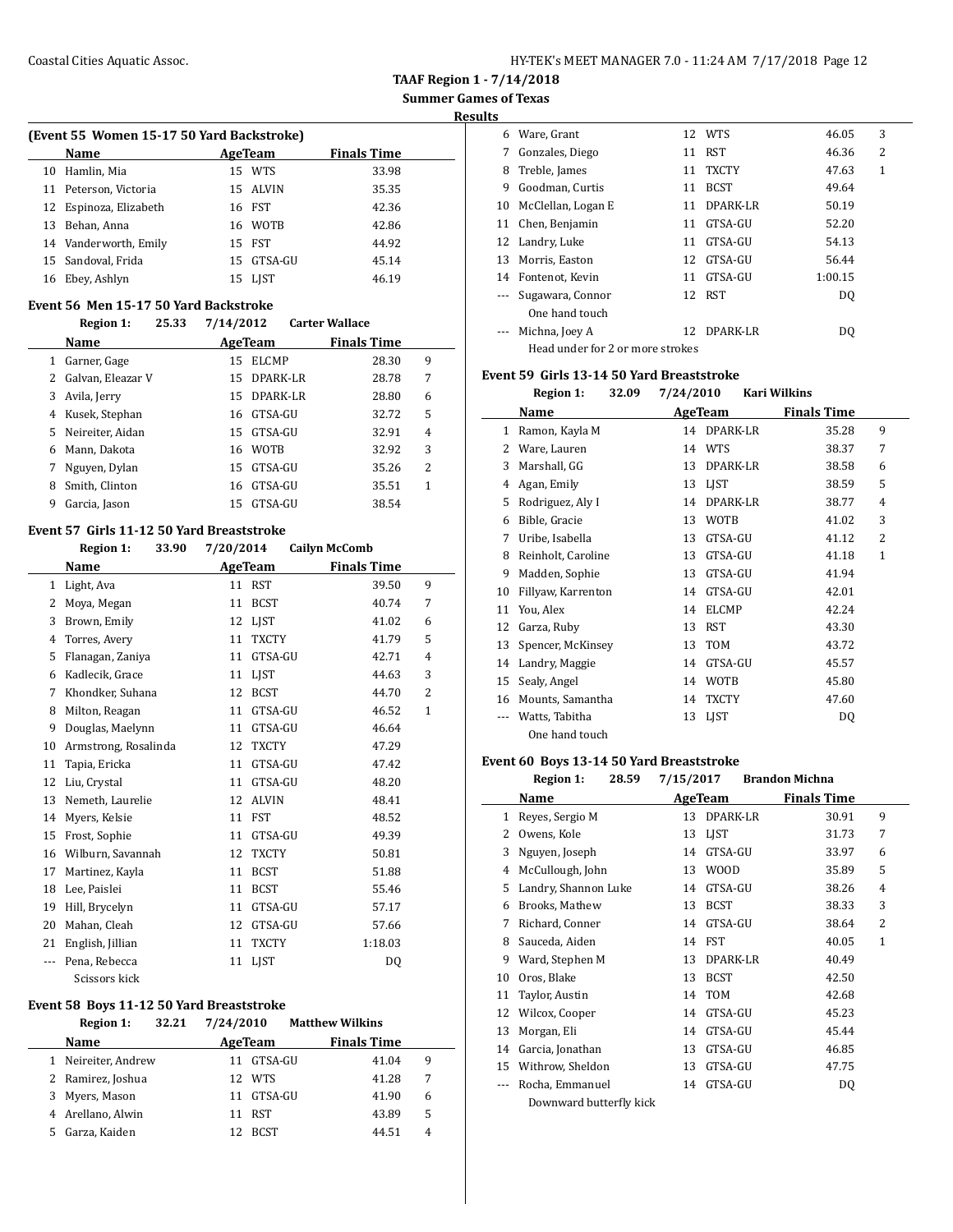| HY-TEK's MEET MANAGER 7.0 - 11:24 AM 7/17/2018 Page 13 |  |  |  |  |  |
|--------------------------------------------------------|--|--|--|--|--|
|--------------------------------------------------------|--|--|--|--|--|

## **Summer Games of Texas**

### **Results**

|  |  |  |  | Event 61 Women 15-17 50 Yard Breaststroke |
|--|--|--|--|-------------------------------------------|
|--|--|--|--|-------------------------------------------|

|     | <b>Region 1:</b><br>30.98 | 7/12/2008 |                 | <b>Skylar Smith</b> |   |
|-----|---------------------------|-----------|-----------------|---------------------|---|
|     | Name                      |           | <b>AgeTeam</b>  | <b>Finals Time</b>  |   |
| 1   | Yeguez, Erika B           | 15        | <b>DPARK-LR</b> | 33.87               | 9 |
| 2   | Myers, Kellee             | 16        | <b>RST</b>      | 34.06               | 7 |
| 3   | Gambrel, Kathryn          | 15        | LIST            | 35.50               | 6 |
| 4   | Weems, Torrie             | 15        | GTSA-GU         | 36.12               | 5 |
| 5   | Ross, Grace               | 15        | GTSA-GU         | 36.27               | 4 |
| 6   | Sliva, Hannah             | 17        | <b>BCST</b>     | 37.86               | 3 |
| 7   | Peterson, Victoria        | 15        | <b>ALVIN</b>    | 38.29               | 2 |
| 8   | Bible, Katie              | 16        | <b>WOTB</b>     | 41.68               | 1 |
| 9   | Juarez, Mercedes          | 15        | <b>RST</b>      | 44.87               |   |
| 10  | Cooper, Morgan F          | 15        | DPARK-LR        | 46.56               |   |
| 11  | Wessman, Gentry           | 16        | FST             | 47.08               |   |
| --- | Ebey, Ashlyn              | 15        | <b>LIST</b>     | DQ                  |   |
|     | Downward butterfly kick   |           |                 |                     |   |

#### **Event 62 Men 15-17 50 Yard Breaststroke**

#### **Region 1: 28.31 7/10/2004 Chris Hughes**

|              | Name              |    | AgeTeam      | <b>Finals Time</b> |                |  |
|--------------|-------------------|----|--------------|--------------------|----------------|--|
| $\mathbf{1}$ | Michna, Brandon P | 15 | DPARK-LR     | 29.04              | 9              |  |
| 2            | Tullos, Paul      | 16 | GTSA-GU      | 29.20              | 7              |  |
| 3            | deValcourt, Myles | 15 | <b>LIST</b>  | 29.27              | 6              |  |
| 4            | Morgan, Darian    | 17 | GTSA-GU      | 30.22              | 5              |  |
| 5            | Avila, Jerry      | 15 | DPARK-LR     | 30.25              | 4              |  |
| 6            | Garner, Gage      | 15 | <b>ELCMP</b> | 31.55              | 3              |  |
| 7            | Martin, Sean      | 15 | <b>RST</b>   | 33.26              | $\overline{2}$ |  |
| 8            | Galvan, Eleazar V | 15 | DPARK-LR     | 33.82              | $\mathbf{1}$   |  |
| 9            | Griffith, Dustin  | 16 | <b>RST</b>   | 33.87              |                |  |
| 10           | Syas, Hunter      | 17 | GTSA-GU      | 34.96              |                |  |
| 11           | Foster, Cameron   | 17 | <b>WOTB</b>  | 35.02              |                |  |
| 12           | Uribe, Ezequiel   | 15 | GTSA-GU      | 35.85              |                |  |
| 13           | Stone, Benjamin   | 17 | GTSA-GU      | 36.20              |                |  |
| 14           | Nguyen, Leo       | 16 | GTSA-GU      | 36.26              |                |  |
| 15           | Nguyen, Dylan     | 15 | GTSA-GU      | 38.38              |                |  |
| 16           | Mody, Kunal       | 16 | <b>RST</b>   | 38.57              |                |  |
| 17           | Munoz, Nicholas   | 15 | <b>WTS</b>   | 39.89              |                |  |
| 18           | Brian, Jonny      | 13 | <b>RST</b>   | 46.40              |                |  |

### **Event 63 Girls 11-12 50 Yard Butterfly**

|    | <b>Region 1:</b><br>28.39 | 7/20/2014 |              | Savannah Goudeau   |                |
|----|---------------------------|-----------|--------------|--------------------|----------------|
|    | Name                      | AgeTeam   |              | <b>Finals Time</b> |                |
| 1  | Raiford, Emma             | 12        | <b>WOOD</b>  | 31.57              | 9              |
| 2  | Frick, Lucy               | 12        | <b>BCST</b>  | 33.59              | 7              |
| 3  | Demers, Avery             | 12        | <b>TXCTY</b> | 33.95              | 6              |
| 4  | Khondker, Suhana          | 12        | <b>BCST</b>  | 36.37              | 5              |
| 5  | Broussard, Malaika        | 12        | GTSA-GU      | 38.94              | 4              |
| 6  | Little, Juliann           | 12        | <b>ELCMP</b> | 42.21              | 3              |
| 7  | Kadlecik, Grace           | 11        | LIST         | 44.54              | $\overline{2}$ |
| 8  | Durant, Emily             | 12        | <b>ALVIN</b> | 44.58              | 1              |
| 9  | Juarez, Abigail           | 11        | RST          | 46.15              |                |
| 10 | Tapia, Ericka             | 11        | GTSA-GU      | 46.51              |                |
| 11 | Vasquez, Juliana          | 11        | <b>ELCMP</b> | 47.74              |                |
| 12 | Wilburn, Savannah         | 12        | <b>TXCTY</b> | 48.43              |                |
|    | Kahla, Mallory            | 12        | GTSA-GU      | DQ                 |                |
|    | Alternating Kick          |           |              |                    |                |

| --- Rodrigue, Rayven    | 12 GTSA-GU | DO |
|-------------------------|------------|----|
| <b>Alternating Kick</b> |            |    |
| --- Jaramillo, Anabelle | 12 TXCTY   | DO |

### **Event 64 Boys 11-12 50 Yard Butterfly**

|    | <b>Region 1:</b><br>29.06 | 7/12/2008          | <b>Logan Campbell</b>    |              |
|----|---------------------------|--------------------|--------------------------|--------------|
|    | Name                      | <b>AgeTeam</b>     | <b>Finals Time</b>       |              |
| 1  | Garner, Zane              | <b>ELCMP</b><br>12 | 32.74                    | 9            |
| 2  | Myers, Mason              | 11                 | GTSA-GU<br>33.79         | 7            |
| 3  | Spurlock, Britt           | <b>RST</b><br>11   | 33.99                    | 6            |
| 4  | Esparza, Ethan            | <b>RST</b><br>11   | 34.63                    | 5            |
| 5  | Taylor, Aiden             | <b>TOM</b><br>11   | 37.01                    | 4            |
| 6  | Miller, Lance             | <b>RST</b><br>11   | 37.31                    | 3            |
| 7  | Peralta, Jonathan         | <b>RST</b><br>11   | 38.55                    | 2            |
| 8  | Meaux, Brandt             | 12                 | GTSA-GU<br>38.63         | $\mathbf{1}$ |
| 9  | Lower, Jack               | LIST<br>11         | 39.28                    |              |
| 10 | Garza, Kaiden             | <b>BCST</b><br>12  | 39.91                    |              |
| 11 | Treble, James             | <b>TXCTY</b><br>11 | 40.15                    |              |
| 12 | McClellan, Logan E        | 11                 | <b>DPARK-LR</b><br>40.54 |              |
| 13 | Hayes, Cristian           | <b>RST</b><br>11   | 43.70                    |              |
| 14 | Kocian, Cameron           | <b>ELCMP</b><br>11 | 45.21                    |              |
| 15 | Mounts, Christian         | <b>TXCTY</b><br>11 | 49.07                    |              |
|    | Frost, Sam                | 11                 | GTSA-GU<br>DQ            |              |
|    | Non-simultaneous arms     |                    |                          |              |
|    | Beckwith, Zachary         | <b>WOTB</b><br>11  | DQ                       |              |
|    | <b>Alternating Kick</b>   |                    |                          |              |

### **Event 65 Girls 13-14 50 Yard Butterfly**

| Region 1: | 27.10 | 7/20/2014 | <b>Ivy Willis</b> |
|-----------|-------|-----------|-------------------|
|           |       |           |                   |

|                                       | Name             |                    | <b>AgeTeam</b> | <b>Finals Time</b>     |                |  |
|---------------------------------------|------------------|--------------------|----------------|------------------------|----------------|--|
| 1                                     | Tran, Minnie     |                    | 13 LIST        | 27.58                  | 9              |  |
| 2                                     | Dronova, Sophia  | 14                 | <b>RST</b>     | 28.88                  | 7              |  |
| 3                                     | Sanders, Summer  | 14                 | <b>LIST</b>    | 28.98                  | 6              |  |
| 4                                     | Beal, Kendall    | 14                 | <b>ELCMP</b>   | 30.57                  | 5              |  |
| 5                                     | Rodriguez, Aly I | 14                 | DPARK-LR       | 31.20                  | 4              |  |
| 6                                     | Vargas, Glory    | 14                 | <b>BCST</b>    | 32.34                  | 3              |  |
| 7                                     | Lane, Sarah      | 13                 | <b>WOOD</b>    | 32.79                  | $\overline{2}$ |  |
| 8                                     | Edwards, Jordynn | 13                 | GTSA-GU        | 33.28                  | $\mathbf{1}$   |  |
| 9                                     | Chancoco, Deanna | 14                 | <b>RST</b>     | 33.86                  |                |  |
| 10                                    | Ramon, Kayla M   | 14                 | DPARK-LR       | 34.16                  |                |  |
| 11                                    | Marshall, GG     | 13                 | DPARK-LR       | 35.09                  |                |  |
| 12                                    | Madden, Sophie   | 13                 | GTSA-GU        | 35.21                  |                |  |
| 13                                    | Conley, Lily     | 13                 | <b>TOM</b>     | 36.39                  |                |  |
| 14                                    | Uribe, Isabella  | 13                 | GTSA-GU        | 36.62                  |                |  |
| 15                                    | You, Alex        | 14                 | <b>ELCMP</b>   | 37.12                  |                |  |
| 16                                    | Velazquez, Kelly | 14                 | GTSA-GU        | 37.27                  |                |  |
| 17                                    | Deleon, Lyanna   | 13                 | <b>RST</b>     | 37.80                  |                |  |
| 18                                    | Calhoun, Hannah  | 13                 | <b>TXCTY</b>   | 38.31                  |                |  |
| 19                                    | Moore, Kamrynn   | 13                 | <b>WOTB</b>    | 41.46                  |                |  |
| 20                                    | Parra, Lily      | 13                 | GTSA-GU        | 43.30                  |                |  |
| 21                                    | Sias, Holly      | 13                 | GTSA-GU        | 47.54                  |                |  |
| Event 66 Boys 13-14 50 Yard Butterfly |                  |                    |                |                        |                |  |
|                                       | Region 1:        | 7/24/2010<br>24.59 |                | <b>Logan Sheffield</b> |                |  |
|                                       | <b>Name</b>      |                    | AgeTeam        | Finals Time            |                |  |

| Name            | AgeTeam    | <b>Finals Time</b> |   |
|-----------------|------------|--------------------|---|
| 1 Owens, Kole   | 13 LIST    | 25.72              | q |
| 2 Trihus, Micah | 14 LJST    | 28.29              |   |
| 3 Reed, Taylor  | 14 GTSA-GU | 28.31              |   |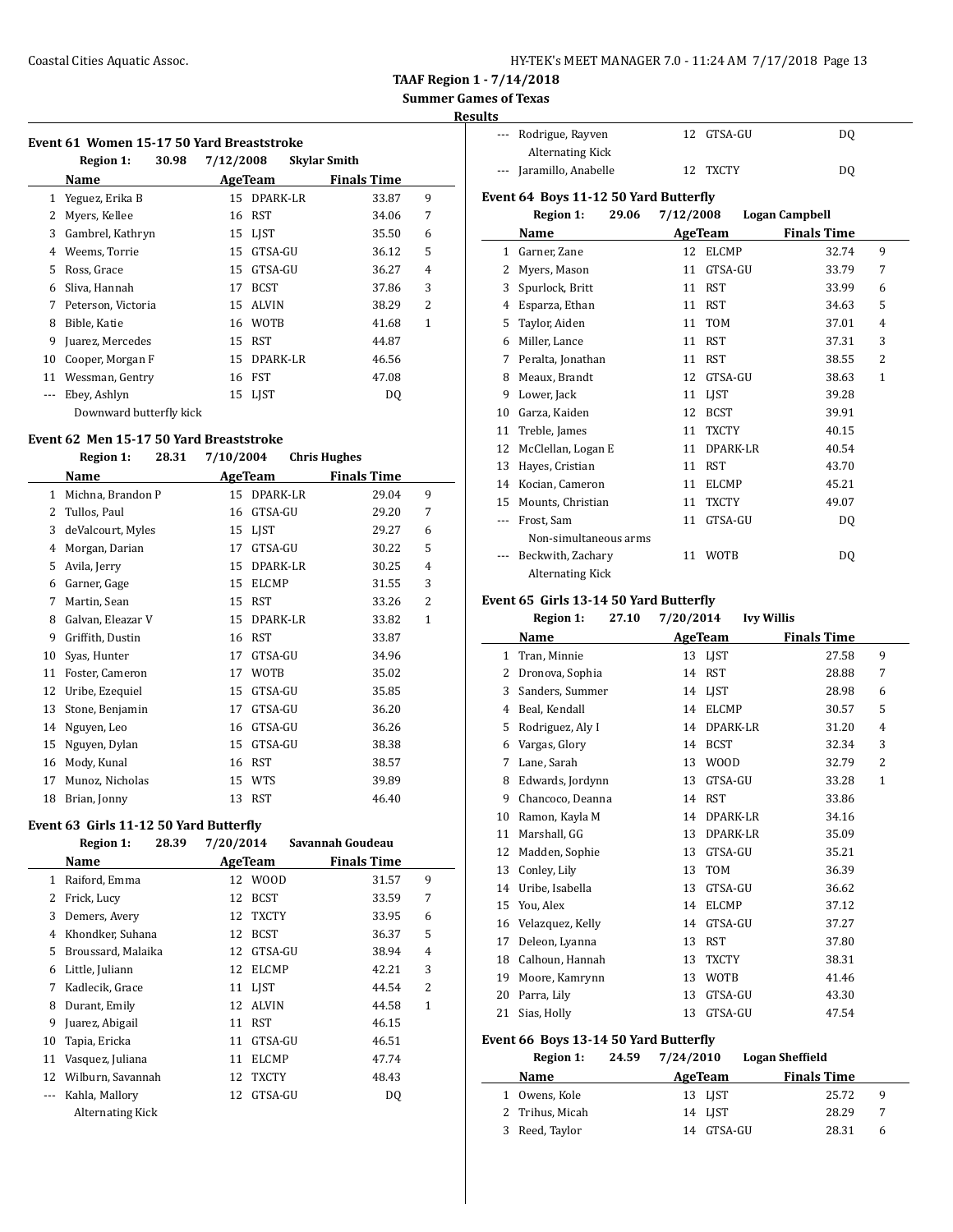**Results**

| (Event 66 Boys 13-14 50 Yard Butterfly) |  |  |  |
|-----------------------------------------|--|--|--|
|                                         |  |  |  |

|    | Name                   |    | <b>AgeTeam</b> | <b>Finals Time</b> |                |
|----|------------------------|----|----------------|--------------------|----------------|
| 4  | Reyes, Sergio M        | 13 | DPARK-LR       | 29.39              | 5              |
| 5  | Citso, Caden           | 14 | <b>WOOD</b>    | 29.87              | $\overline{4}$ |
| 6  | Sokic, Jakob           | 14 | GTSA-GU        | 31.03              | 3              |
| 7  | Foster, Dylan          | 14 | <b>WOTB</b>    | 31.76              | $\overline{c}$ |
| 8  | Wright, Jordan         | 14 | <b>BCST</b>    | 31.95              | $\mathbf{1}$   |
| 9  | McCullough, John       | 13 | <b>WOOD</b>    | 32.05              |                |
| 10 | Toney, Ethan           | 14 | FST            | 32.70              |                |
| 11 | Riley, Donte           | 14 | GTSA-GU        | 33.89              |                |
| 12 | Tohill, Donovan        | 14 | GTSA-GU        | 34.73              |                |
| 13 | West, Carter           | 13 | GTSA-GU        | 35.85              |                |
| 14 | Landry, Shannon Luke   | 14 | GTSA-GU        | 37.12              |                |
| 15 | Garrett, Bryce P       | 13 | DPARK-LR       | 38.32              |                |
| 16 | Rodriguez, Rene'       | 13 | <b>WOTB</b>    | 40.13              |                |
| 17 | Withrow, Sheldon       | 13 | GTSA-GU        | 41.49              |                |
| 18 | Vos, Evan              | 13 | GTSA-GU        | 45.13              |                |
| 19 | Morgan, Eli            | 14 | GTSA-GU        | 46.28              |                |
| 20 | Sandoval, Leo          | 13 | GTSA-GU        | 51.02              |                |
|    | Cook, Dylan            | 14 | <b>ELCMP</b>   | DQ                 |                |
|    | Kick breaststroke type |    |                |                    |                |

### **Event 67 Women 15-17 50 Yard Butterfly**

|    | <b>Region 1:</b><br>27.32 | 7/24/2010             | <b>Blythe Nava</b> |   |
|----|---------------------------|-----------------------|--------------------|---|
|    | Name                      | AgeTeam               | <b>Finals Time</b> |   |
| 1  | Yeguez, Erika B           | DPARK-LR<br>15        | 29.14              | 9 |
| 2  | Konvicka, Kayla D         | DPARK-LR<br>15        | 29.29              | 7 |
| 3  | Pierce, Morgan            | <b>ELCMP</b><br>15    | 29.58              | 6 |
| 4  | Zhou, Emily               | GTSA-GU<br>16         | 29.74              | 5 |
| 5. | Vargas, Faith             | <b>BCST</b><br>17     | 29.92              | 4 |
| 6  | Rocha, Veronica           | GTSA-GU<br>16         | 30.24              | 3 |
| 7  | Murdie, Aria              | ALVIN<br>15           | 30.26              | 2 |
| 8  | Antichevich, Brianna M    | DPARK-LR<br>17        | 31.13              | 1 |
| 9  | Hamlin, Mia               | <b>WTS</b><br>15      | 31.43              |   |
| 10 | Reinholt, Catherine       | GTSA-GU<br>16         | 31.47              |   |
| 11 | Parker, Katie             | RST<br>17             | 32.92              |   |
| 12 | Cooper, Morgan F          | <b>DPARK-LR</b><br>15 | 38.68              |   |
| 13 | Sandoval, Frida           | GTSA-GU<br>15         | 47.59              |   |

### **Event 68 Men 15-17 50 Yard Butterfly**

|              | <b>Region 1:</b><br>23.59 | 7/14/2018          | Vincent Fletcher   |                |
|--------------|---------------------------|--------------------|--------------------|----------------|
|              | Name                      | AgeTeam            | <b>Finals Time</b> |                |
| $\mathbf{1}$ | Fletcher, Vincent         | GTSA-GU<br>17      | 23.59              | 9              |
| 2            | Litchfield, Jake          | <b>RST</b><br>15   | 25.82              | 7              |
| 3            | Mackebon, Will            | 15 LIST            | 25.95              | 6              |
| 4            | Galvan, Eleazar V         | DPARK-LR<br>15     | 26.04              | 5              |
| 5            | Michna, Brandon P         | DPARK-LR<br>15     | 26.86              | 4              |
| 6            | Avila, Jerry              | DPARK-LR<br>15     | 27.10              | 3              |
| 7            | Camargo, Edmundo          | GTSA-GU<br>17      | 27.20              | $\overline{2}$ |
| *8           | Hoelting, Dane            | <b>ALVIN</b><br>16 | 27.72              | 0.5            |
| *8           | Valladares, Bryant        | RST<br>16          | 27.72              | 0.5            |
| 10           | Syas, Hunter              | GTSA-GU<br>17      | 28.08              |                |
| 11           | Prescod, Esai             | GTSA-GU<br>16      | 28.14              |                |
| 12           | Mann, Dakota              | <b>WOTB</b><br>16  | 28.64              |                |
| 13           | Marcantel, Kade           | GTSA-GU<br>15      | 29.90              |                |
| 14           | Uribe, Ezequiel           | GTSA-GU<br>15      | 31.48              |                |
| 15           | Garcia, Jason             | GTSA-GU<br>15      | 34.00              |                |

|    | Event 69 Girls 11-12 50 Yard Freestyle |        |                |                    |                |
|----|----------------------------------------|--------|----------------|--------------------|----------------|
|    | 26.73<br><b>Region 1:</b>              | 7/2000 | L Paul         |                    |                |
|    | Name                                   |        | <b>AgeTeam</b> | <b>Finals Time</b> |                |
| 1  | Gambrel, Sarah                         | 12     | LJST           | 28.28              | 9              |
| 2  | Moya, Megan                            | 11     | <b>BCST</b>    | 31.58              | 7              |
| 3  | Aparicio, Abby                         | 12     | <b>PAC</b>     | 32.16              | 6              |
| 4  | Little, Juliann                        | 12     | <b>ELCMP</b>   | 32.60              | 5              |
| 5  | Flanagan, Zaniya                       | 11     | GTSA-GU        | 32.86              | 4              |
| 6  | Reed, Kendall                          | 11     | GTSA-GU        | 32.89              | 3              |
| 7  | Nemeth, Laurelie                       | 12     | <b>ALVIN</b>   | 33.16              | $\overline{2}$ |
| 8  | Douglas, Maelynn                       | 11     | GTSA-GU        | 33.67              | $\mathbf{1}$   |
| 9  | Milton, Reagan                         | 11     | GTSA-GU        | 34.20              |                |
| 10 | Broussard, Malaika                     | 12     | GTSA-GU        | 34.36              |                |
| 11 | Armstrong, Rosalinda                   | 12     | <b>TXCTY</b>   | 34.78              |                |
| 12 | Doctor, Sydney                         | 11     | GTSA-GU        | 35.14              |                |
| 13 | Liu, Crystal                           | 11     | GTSA-GU        | 35.26              |                |
| 14 | Sparkman, Alex                         | 12     | <b>LIST</b>    | 35.72              |                |
| 15 | Jaramillo, Anabelle                    | 12     | <b>TXCTY</b>   | 36.06              |                |
| 16 | Collins, Gracie                        | 11     | <b>FST</b>     | 36.69              |                |
| 17 | Juarez, Abigail                        | 11     | RST            | 37.15              |                |
| 18 | Lee, Paislei                           | 11     | <b>BCST</b>    | 37.93              |                |
| 19 | Durant, Emily                          | 12     | <b>ALVIN</b>   | 38.55              |                |
| 20 | Frost, Sophie                          | 11     | GTSA-GU        | 39.05              |                |
| 21 | Vasquez, Juliana                       | 11     | <b>ELCMP</b>   | 39.92              |                |
| 22 | Mahan, Cleah                           | 12     | GTSA-GU        | 40.07              |                |
| 23 | French, Kate                           | 11     | <b>ALVIN</b>   | 40.92              |                |
| 24 | Myers, Kelsie                          | 11     | FST            | 40.95              |                |
| 25 | Reuschle, Anna                         | 11     | <b>LIST</b>    | 41.47              |                |
| 26 | Pena, Rebecca                          | 11     | LJST           | 41.69              |                |
| 27 | Rivas, Brianna                         | 11     | <b>ALVIN</b>   | 42.44              |                |
| 28 | Martinez, Kayla                        | 11     | <b>BCST</b>    | 42.95              |                |
| 29 | Ford, Alexis                           | 11     | GTSA-GU        | 46.28              |                |
| 30 | Kahla, Mallory                         |        | 12 GTSA-GU     | 53.65              |                |
| 31 | English, Jillian                       | 11     | <b>TXCTY</b>   | 54.39              |                |
| 32 | Hill, Brycelyn                         | 11     | GTSA-GU        | 54.43              |                |
| 33 | Rodrigue, Rayven                       | 12     | GTSA-GU        | 1:03.46            |                |

### **Event 70 Boys 11-12 50 Yard Freestyle**

|    | $\frac{1}{2}$     |       |          |              |                       |              |
|----|-------------------|-------|----------|--------------|-----------------------|--------------|
|    | Region 1:         | 25.32 | 7/9/2005 |              | <b>Cody Armstrong</b> |              |
|    | Name              |       |          | AgeTeam      | <b>Finals Time</b>    |              |
| 1  | Chaney, Donovan   |       | 12       | GTSA-GU      | 29.07                 | 9            |
| 2  | Masters, George   |       | 11       | <b>RST</b>   | 29.18                 | 7            |
| 3  | Garner, Zane      |       | 12       | <b>ELCMP</b> | 30.81                 | 6            |
| 4  | Garza, Kaiden     |       | 12       | <b>BCST</b>  | 32.07                 | 5            |
| 5  | Garcia, Damian    |       | 12       | GTSA-GU      | 32.14                 | 4            |
| 6  | Meaux, Brandt     |       | 12       | GTSA-GU      | 32.16                 | 3            |
| 7  | Ramirez, Joshua   |       | 12       | <b>WTS</b>   | 32.58                 | 2            |
| 8  | Miller, Lance     |       | 11       | <b>RST</b>   | 33.08                 | $\mathbf{1}$ |
| 9  | Peralta, Jonathan |       | 11       | <b>RST</b>   | 33.27                 |              |
| 10 | Beal, Kaden       |       | 11       | <b>ELCMP</b> | 33.41                 |              |
| 11 | Griffith, Zachary |       | 12       | <b>RST</b>   | 34.10                 |              |
| 12 | Sugawara, Connor  |       | 12       | <b>RST</b>   | 34.24                 |              |
| 13 | Treble, James     |       | 11       | <b>TXCTY</b> | 35.29                 |              |
| 14 | Gonzales, Diego   |       | 11       | <b>RST</b>   | 36.23                 |              |
| 15 | Lower, Jack       |       | 11       | <b>LIST</b>  | 36.90                 |              |
| 16 | Farquhar, Tyson   |       | 11       | <b>ELCMP</b> | 37.07                 |              |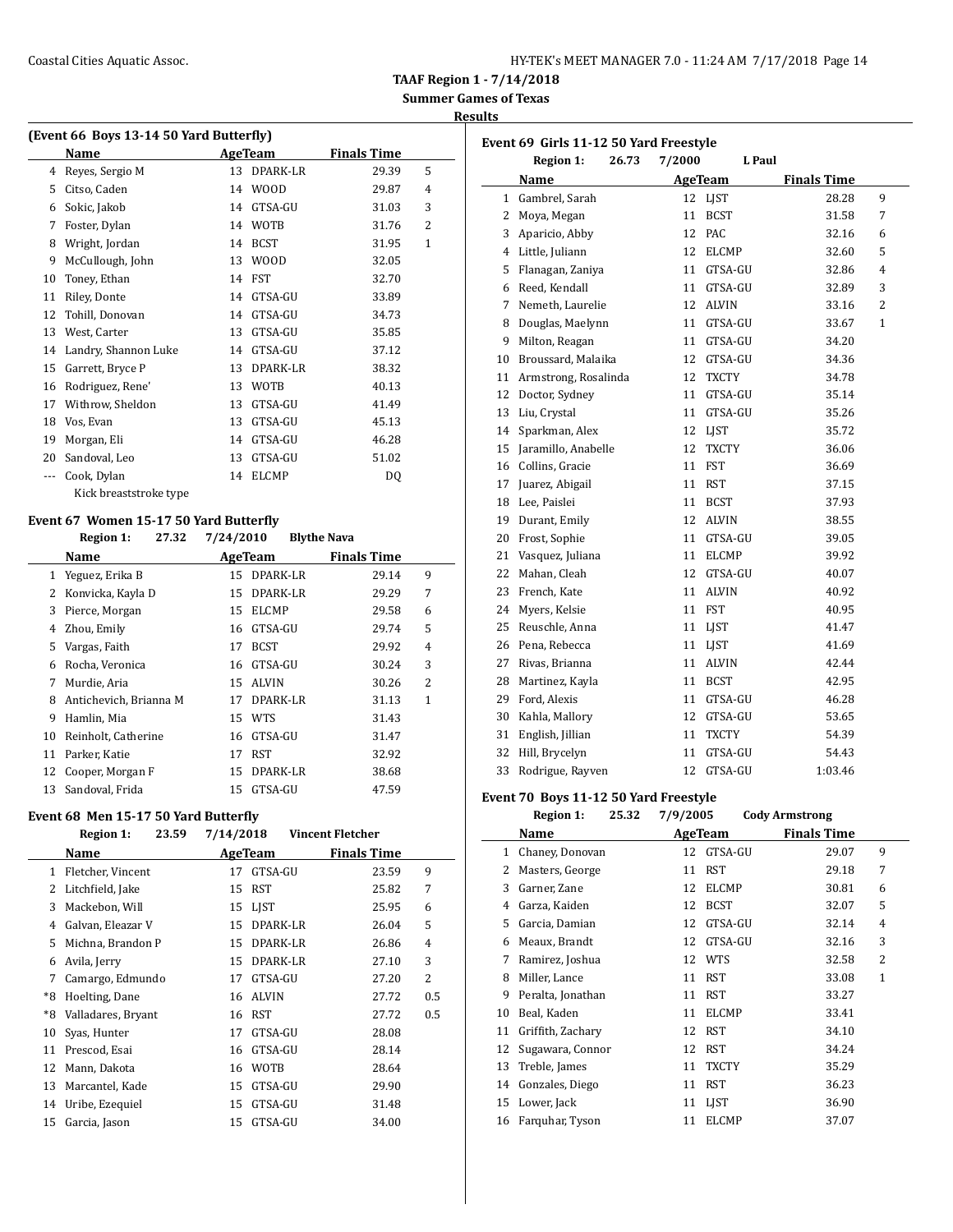**Results**

|    | (Event 70 Boys 11-12 50 Yard Freestyle) |     |              |       |  |  |  |  |  |
|----|-----------------------------------------|-----|--------------|-------|--|--|--|--|--|
|    | Name<br><b>Finals Time</b><br>AgeTeam   |     |              |       |  |  |  |  |  |
| 17 | Goodman, Curtis                         | 11  | <b>BCST</b>  | 37.11 |  |  |  |  |  |
| 18 | Michna, Joey A                          | 12. | DPARK-LR     | 38.06 |  |  |  |  |  |
| 19 | Kocian, Cameron                         | 11  | <b>ELCMP</b> | 38.39 |  |  |  |  |  |
| 20 | McClellan, Logan E                      | 11  | DPARK-LR     | 38.54 |  |  |  |  |  |
| 21 | Golemon, Matthew                        | 11  | GTSA-GU      | 39.19 |  |  |  |  |  |
|    | 22 Sauceda, Gabriel                     | 11  | <b>FST</b>   | 39.25 |  |  |  |  |  |
|    | 23 Morris, Easton                       | 12. | GTSA-GU      | 39.42 |  |  |  |  |  |
| 24 | Deatrick, Colin                         |     | 11 LIST      | 42.05 |  |  |  |  |  |
| 25 | Mounts, Christian                       | 11  | <b>TXCTY</b> | 42.17 |  |  |  |  |  |
|    | 26 Landry, Luke                         | 11  | GTSA-GU      | 44.78 |  |  |  |  |  |
| 27 | Frost, Sam                              | 11  | GTSA-GU      | 48.46 |  |  |  |  |  |
|    |                                         |     |              |       |  |  |  |  |  |

### **Event 71 Girls 13-14 50 Yard Freestyle**

|          | <b>Region 1:</b><br>25.27 | 7/20/2014 |                 | <b>Hope Williams</b> |                |
|----------|---------------------------|-----------|-----------------|----------------------|----------------|
|          | Name                      |           | AgeTeam         | <b>Finals Time</b>   |                |
| 1        | Tran, Minnie              | 13        | <b>LIST</b>     | 25.84                | 9              |
| 2        | Dronova, Sophia           | 14        | <b>RST</b>      | 26.34                | 7              |
| 3        | Beal, Kendall             | 14        | <b>ELCMP</b>    | 28.00                | 6              |
| 4        | Malone, Bailey            | 14        | <b>RST</b>      | 28.74                | 5              |
| 5        | Edwards, Jordynn          | 13        | GTSA-GU         | 29.37                | $\overline{4}$ |
| 6        | Reinholt, Caroline        | 13        | GTSA-GU         | 29.78                | 3              |
| 7        | Rodriguez, Aly I          | 14        | DPARK-LR        | 30.09                | $\overline{2}$ |
| 8        | Ramon, Kayla M            | 14        | <b>DPARK-LR</b> | 30.34                | $\mathbf{1}$   |
| 9        | Fillyaw, Karrenton        | 14        | GTSA-GU         | 30.38                |                |
| 10       | You, Alex                 | 14        | <b>ELCMP</b>    | 31.51                |                |
| 11       | Agan, Emily               | 13        | <b>LIST</b>     | 31.82                |                |
| 12       | Marshall, GG              | 13        | DPARK-LR        | 31.84                |                |
| 13       | Madden, Sophie            | 13        | GTSA-GU         | 31.85                |                |
| 14       | Conley, Lily              | 13        | <b>TOM</b>      | 32.22                |                |
| 15       | Kusek, Sarah              | 14        | GTSA-GU         | 32.69                |                |
| 16       | Aparicio, Avery           | 14        | PAC             | 32.76                |                |
| 17       | Parra, Lily               | 13        | GTSA-GU         | 34.43                |                |
| 18       | Moore, Kamrynn            | 13        | <b>WOTB</b>     | 34.74                |                |
| 19       | Sias, Holly               | 13        | GTSA-GU         | 35.54                |                |
| 20       | Mounts, Samantha          | 14        | <b>TXCTY</b>    | 35.74                |                |
| 21       | Sprayberry, Izabella      | 13        | <b>ALVIN</b>    | 35.80                |                |
| 22       | Spencer, McKinsey         | 13        | <b>TOM</b>      | 36.23                |                |
| 23       | Carlisle, Alexis          | 14        | FST             | 37.32                |                |
| $\cdots$ | Watts, Tabitha            | 13        | LIST            | DQ                   |                |
|          | No touch on turn          |           |                 |                      |                |

### **Event 72 Boys 13-14 50 Yard Freestyle**

|    | <b>Region 1:</b> | 23.36 | 7/14/2007 |                 | <b>Cody Armstrong</b> |   |
|----|------------------|-------|-----------|-----------------|-----------------------|---|
|    | Name             |       |           | AgeTeam         | <b>Finals Time</b>    |   |
| 1  | Owens, Kole      |       |           | 13 LJST         | 23.81                 | 9 |
| 2  | Boettcher, Kase  |       | 14        | RST             | 24.22                 | 7 |
| 3  | Trihus, Micah    |       |           | 14 LJST         | 25.55                 | 6 |
| 4  | Citso, Caden     |       | 14        | WOOD            | 26.03                 | 5 |
| 5  | McCullough, John |       | 13        | <b>WOOD</b>     | 26.69                 | 4 |
| 6  | Reves, Sergio M  |       | 13        | <b>DPARK-LR</b> | 26.98                 | 3 |
| 7  | Vargas, Michael  |       | 13        | <b>BCST</b>     | 27.00                 | 2 |
| 8  | Howell, Andrew   |       | 13        | <b>WTS</b>      | 27.15                 | 1 |
| 9  | Parcon, Caleb    |       | 14        | GTSA-GU         | 27.39                 |   |
| 10 | Taylor, Austin   |       | 14        | TOM             | 29.08                 |   |
| 11 | Dye, Daniel      |       | 14        | <b>BCST</b>     | 29.24                 |   |

| 12 | Nguyen, Joseph        | 14 | GTSA-GU      | 29.45 |
|----|-----------------------|----|--------------|-------|
| 13 | Wright, Jordan        | 14 | <b>BCST</b>  | 29.54 |
| 14 | Brooks, Mathew        | 13 | <b>BCST</b>  | 29.60 |
| 15 | Vasseur, Kennon       | 13 | GTSA-GU      | 29.81 |
| 16 | Rodriguez, Felix      | 13 | <b>BCST</b>  | 30.10 |
| 17 | Riley, Donte          | 14 | GTSA-GU      | 30.15 |
| 18 | Richard, Conner       | 14 | GTSA-GU      | 30.28 |
| 19 | Tohill, Donovan       | 14 | GTSA-GU      | 30.39 |
| 20 | Rocha, Emmanuel       | 14 | GTSA-GU      | 30.47 |
| 21 | Cook, Dylan           | 14 | <b>ELCMP</b> | 30.48 |
| 22 | Ward, Stephen M       | 13 | DPARK-LR     | 30.67 |
| 23 | Antichevich, Austin T | 13 | DPARK-LR     | 30.73 |
| 24 | Garrett, Bryce P      | 13 | DPARK-LR     | 31.38 |
| 25 | Oros, Blake           | 13 | <b>BCST</b>  | 31.47 |
| 26 | Rodriguez, Rene'      | 13 | <b>WOTB</b>  | 31.90 |
| 27 | Toney, Ethan          | 14 | <b>FST</b>   | 32.66 |
| 28 | Wilcox, Cooper        | 14 | GTSA-GU      | 32.69 |
| 29 | Vos, Evan             | 13 | GTSA-GU      | 35.57 |
| 30 | Mody, Nakul           | 13 | RST          | 35.92 |
| 31 | Garcia, Jonathan      | 13 | GTSA-GU      | 38.82 |
| 32 | Morgan, Eli           | 14 | GTSA-GU      | 41.20 |

### **Event 73 Women 15-17 50 Yard Freestyle**

|  | Region 1: | 24.34 | 7/12/2008 | <b>Skylar Smith</b> |
|--|-----------|-------|-----------|---------------------|
|--|-----------|-------|-----------|---------------------|

|       | $-1101$                | $, 1 - 1 - 1 - 0 - 0 - 0$ | <b><i><u>DIAYAWA DIMAGNI</u></i></b> |                    |              |  |
|-------|------------------------|---------------------------|--------------------------------------|--------------------|--------------|--|
|       | Name                   |                           | AgeTeam                              | <b>Finals Time</b> |              |  |
| 1     | Bracher, Caitlyn R     | 16                        | DPARK-LR                             | 25.93              | 9            |  |
| 2     | Grigar, Valerie        | 15                        | <b>RST</b>                           | 25.98              | 7            |  |
| 3     | Waters, Jordyn N       | 15                        | DPARK-LR                             | 26.17              | 6            |  |
| 4     | Konvicka, Kayla D      | 15                        | DPARK-LR                             | 27.76              | 5            |  |
| 5     | Weems, Torrie          | 15                        | GTSA-GU                              | 27.89              | 4            |  |
| 6     | Murdie, Aria           | 15                        | <b>ALVIN</b>                         | 27.94              | 3            |  |
| 7     | Ross, Grace            | 15                        | GTSA-GU                              | 28.20              | 2            |  |
| 8     | Myers, Kellee          | 16                        | <b>RST</b>                           | 28.24              | $\mathbf{1}$ |  |
| 9     | Vargas, Faith          | 17                        | <b>BCST</b>                          | 28.39              |              |  |
| $*10$ | Rocha, Veronica        | 16                        | GTSA-GU                              | 28.90              |              |  |
| $*10$ | Peterson, Victoria     | 15                        | <b>ALVIN</b>                         | 28.90              |              |  |
| 12    | Antichevich, Brianna M | 17                        | DPARK-LR                             | 29.25              |              |  |
| 13    | Ross, Erin             | 15                        | GTSA-GU                              | 30.01              |              |  |
| 14    | Espinoza, Elizabeth    | 16                        | <b>FST</b>                           | 31.83              |              |  |
| 15    | Cooper, Morgan F       | 15                        | DPARK-LR                             | 33.13              |              |  |
| 16    | Juarez, Mercedes       | 15                        | <b>RST</b>                           | 34.61              |              |  |
| 17    | Behan, Anna            | 16                        | <b>WOTB</b>                          | 36.43              |              |  |
| 18    | Wessman, Gentry        | 16                        | FST                                  | 37.79              |              |  |
| 19    | Vanderworth, Emily     | 15                        | FST                                  | 37.80              |              |  |
| 20    | Ebey, Ashlyn           | 15                        | <b>LIST</b>                          | 46.44              |              |  |

#### **Event 74 Men 15-17 50 Yard Freestyle**

l,

|   | <b>Region 1:</b>   | 21.66 | 7/14/2018 |             | <b>Vincent Fletcher</b> |       |   |
|---|--------------------|-------|-----------|-------------|-------------------------|-------|---|
|   | Name               |       | AgeTeam   |             | <b>Finals Time</b>      |       |   |
| 1 | Fletcher, Vincent  |       | 17        | GTSA-GU     |                         | 21.66 | 9 |
|   | 2 Litchfield, Jake |       | 15        | <b>RST</b>  |                         | 23.01 | 7 |
| 3 | Logan, Landon      |       |           | 16 LIST     |                         | 23.28 | 6 |
| 4 | Hoelting, Dane     |       |           | 16 ALVIN    |                         | 23.61 | 5 |
|   | 5 Penny, Evan J    |       |           | 15 DPARK-LR |                         | 23.82 | 4 |
| 6 | Avila, Jerry       |       | 15        | DPARK-LR    |                         | 24.00 | 3 |
| 7 | Morgan, Darian     |       | 17        | GTSA-GU     |                         | 24.41 | 2 |
| 8 | Oliphant, Nathan   |       | 17        | GTSA-GU     |                         | 24.47 | 1 |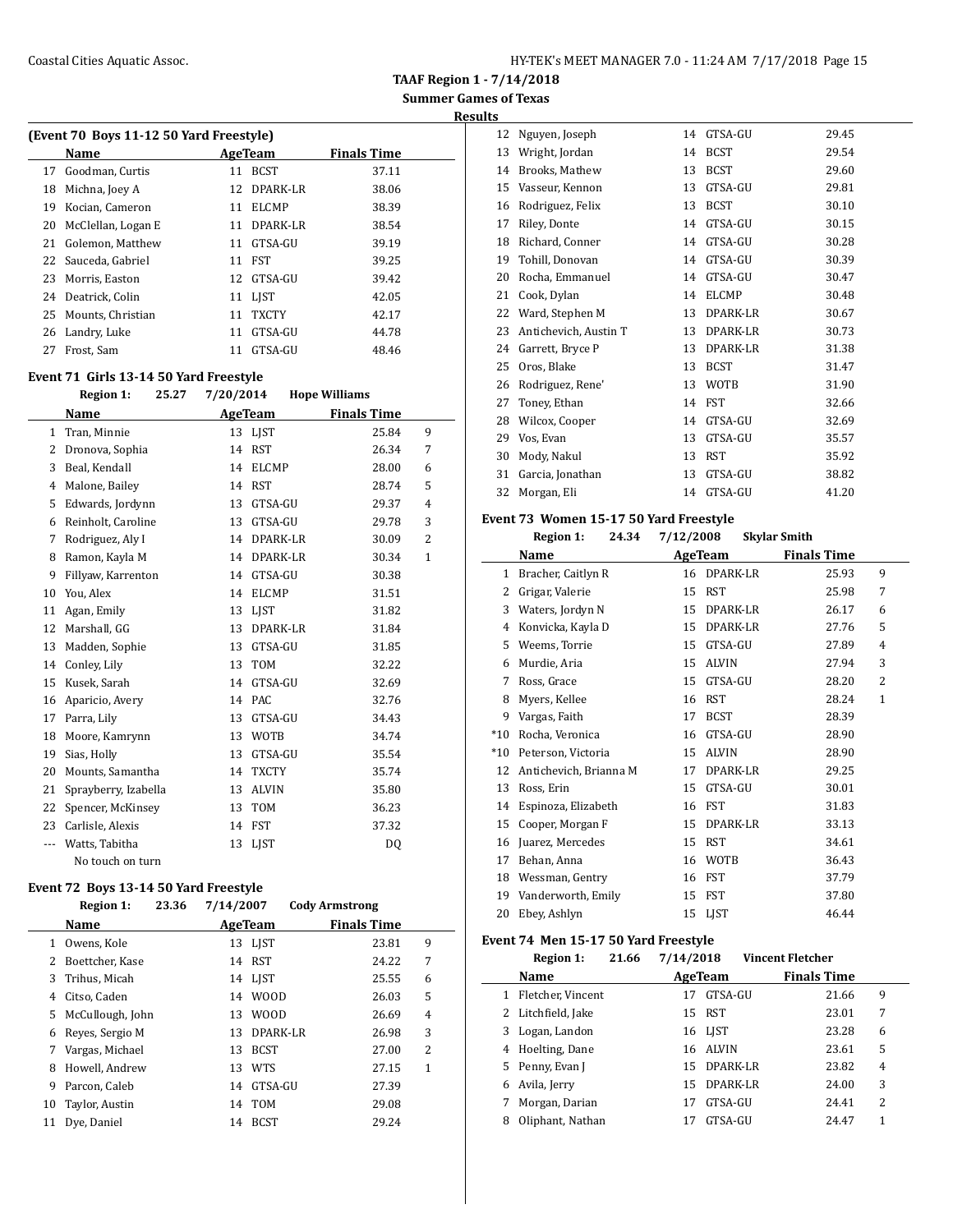**Summer Games of Texas**

### **Results**

| (Event 74 Men 15-17 50 Yard Freestyle) |                  |    |              |                    |  |  |  |  |
|----------------------------------------|------------------|----|--------------|--------------------|--|--|--|--|
|                                        | Name             |    | AgeTeam      | <b>Finals Time</b> |  |  |  |  |
| 9                                      | Mackebon, Will   | 15 | <b>LIST</b>  | 24.66              |  |  |  |  |
| 10                                     | Tullos, Paul     | 16 | GTSA-GU      | 24.94              |  |  |  |  |
| 11                                     | Griffith, Dustin | 16 | <b>RST</b>   | 25.30              |  |  |  |  |
| 12                                     | Syas, Hunter     | 17 | GTSA-GU      | 25.49              |  |  |  |  |
| 13                                     | Garner, Gage     | 15 | <b>ELCMP</b> | 25.78              |  |  |  |  |
| 14                                     | Prescod, Esai    | 16 | GTSA-GU      | 25.85              |  |  |  |  |
| 15                                     | Bailes, Jacob    | 15 | <b>WOTB</b>  | 25.99              |  |  |  |  |
| 16                                     | Mann, Dakota     | 16 | <b>WOTB</b>  | 26.01              |  |  |  |  |
| 17                                     | Kusek, Stephan   | 16 | GTSA-GU      | 26.54              |  |  |  |  |
| 18                                     | Foster, Cameron  | 17 | WOTB         | 26.76              |  |  |  |  |
| 19                                     | Marcantel, Kade  | 15 | GTSA-GU      | 27.00              |  |  |  |  |
| 20                                     | Smith, Clinton   | 16 | GTSA-GU      | 27.39              |  |  |  |  |
| 21                                     | Nguyen, Dylan    | 15 | GTSA-GU      | 27.71              |  |  |  |  |
| 22                                     | Nguyen, Leo      | 16 | GTSA-GU      | 28.88              |  |  |  |  |
| 23                                     | Mody, Kunal      | 16 | <b>RST</b>   | 28.91              |  |  |  |  |
| 24                                     | Garcia, Jason    | 15 | GTSA-GU      | 30.83              |  |  |  |  |
| 25                                     | Munoz, Nicholas  | 15 | <b>WTS</b>   | 36.38              |  |  |  |  |
| 26                                     | Brian, Jonny     | 13 | <b>RST</b>   | 39.08              |  |  |  |  |

#### **Event 75 Girls 11-12 100 Yard IM**

|    | Region 1: 1:09.25 7/20/2014 |       |    |            | Camryn Jansky      |                |
|----|-----------------------------|-------|----|------------|--------------------|----------------|
|    | Name                        |       |    | AgeTeam    | <b>Finals Time</b> |                |
|    | 1 Gambrel, Sarah            |       |    | 12 LJST    | 1:10.83            | 9              |
|    | 32.58                       | 38.25 |    |            |                    |                |
|    | 2 Raiford, Emma             |       |    | 12 WOOD    | 1:14.18            | 7              |
|    | 33.32                       | 40.86 |    |            |                    |                |
| 3  | Demers, Avery               |       |    | 12 TXCTY   | 1:18.78            | 6              |
|    | 35.11                       | 43.67 |    |            |                    |                |
|    | 4 Ryman, Nicole             |       |    | 11 BCST    | 1:19.11            | 5              |
|    | 35.67                       | 43.44 |    |            |                    |                |
| 5  | Brown, Emily                |       |    | 12 LJST    | 1:22.06            | 4              |
|    | 36.98                       | 45.08 |    |            |                    |                |
|    | 6 Khondker, Suhana          |       |    | 12 BCST    | 1:26.80            | 3              |
|    | 38.68                       | 48.12 |    |            |                    |                |
| 7  | Trevino, Estela             |       |    | 11 RST     | 1:27.32            | $\overline{2}$ |
|    | 39.99                       | 47.33 |    |            |                    |                |
| 8  | Reed, Kendall               |       |    | 11 GTSA-GU | 1:27.54            | $\mathbf{1}$   |
|    | 40.47                       | 47.07 |    |            |                    |                |
| 9  | Garza, Danica               |       |    | 11 RST     | 1:27.73            |                |
|    | 39.93                       | 47.80 |    |            |                    |                |
| 10 | Milton, Reagan              |       |    | 11 GTSA-GU | 1:35.21            |                |
|    | 45.66                       | 49.55 |    |            |                    |                |
|    | 11 Frost, Sophie            |       |    | 11 GTSA-GU | 1:38.33            |                |
|    | 46.43                       | 51.90 |    |            |                    |                |
| 12 | Tapia, Ericka               |       | 11 | GTSA-GU    | 1:38.94            |                |
|    | 44.96                       | 53.98 |    |            |                    |                |
|    | 13 Torres, Avery            |       |    | 11 TXCTY   | 1:39.55            |                |
|    | 51.56                       | 47.99 |    |            |                    |                |
|    | 14 Wilburn, Savannah        |       |    | 12 TXCTY   | 1:40.10            |                |
|    | 47.33                       | 52.77 |    |            |                    |                |
|    | Jaramillo, Anabelle         |       |    | 12 TXCTY   | DQ                 |                |
|    | Alternating Kick - fly      |       |    |            |                    |                |
|    | 43.53                       | 47.32 |    |            |                    |                |

| ւՏ |                                  |       |         |            |
|----|----------------------------------|-------|---------|------------|
|    | --- Reuschle, Anna               |       | 11 LJST | DO         |
|    | Downward butterfly kick - breast |       |         |            |
|    | 49.86                            | 58.90 |         |            |
|    | --- Juarez, Abigail              |       | 11 RST  | <b>DFS</b> |
|    | Declared false start - Misc      |       |         |            |
|    |                                  |       |         |            |

### **Event 76 Boys 11-12 100 Yard IM**

**Region 1: 1:06.60 7/24/2010 Jordan Kacko**

|   | Name                   |       |    | <b>AgeTeam</b> | <b>Finals Time</b> |                |
|---|------------------------|-------|----|----------------|--------------------|----------------|
|   | 1 Masters, George      |       |    | 11 RST         | 1:14.87            | 9              |
|   | 35.12                  | 39.75 |    |                |                    |                |
| 2 | Taylor, Aiden          |       |    | 11 TOM         | 1:20.82            | 7              |
|   | 36.39                  | 44.43 |    |                |                    |                |
| 3 | Neireiter, Andrew      |       |    | 11 GTSA-GU     | 1:21.01            | 6              |
|   | 37.79                  | 43.22 |    |                |                    |                |
| 4 | Myers, Mason           |       |    | 11 GTSA-GU     | 1:21.04            | 5              |
|   | 36.44                  | 44.60 |    |                |                    |                |
|   | 5 Sugawara, Ian        |       |    | 12 RST         | 1:22.75            | $\overline{4}$ |
|   | 38.52                  | 44.23 |    |                |                    |                |
| 6 | Meaux, Brandt          |       |    | 12 GTSA-GU     | 1:23.97            | 3              |
|   | 37.12                  | 46.85 |    |                |                    |                |
| 7 | McClellan, Logan E     |       | 11 | DPARK-LR       | 1:33.22            | 2              |
|   | 42.64                  | 50.58 |    |                |                    |                |
| 8 | Lower, Jack            |       |    | 11 LJST        | 1:34.33            | 1              |
|   | 43.38                  | 50.95 |    |                |                    |                |
| 9 | Goodman, Curtis        |       | 11 | <b>BCST</b>    | 1:42.67            |                |
|   | 50.73                  | 51.94 |    |                |                    |                |
|   | Chen, Benjamin         |       | 11 | GTSA-GU        | DQ                 |                |
|   | Alternating Kick - fly |       |    |                |                    |                |
|   | 45.03                  | 52.86 |    |                |                    |                |

#### **Event 77 Girls 13-14 100 Yard IM**

| Region 1: 1:03.32 | 7/20/2014 | <b>Hope Williams</b> |
|-------------------|-----------|----------------------|
|                   |           |                      |

|    | Name               |       | <b>AgeTeam</b> | <b>Finals Time</b> |              |
|----|--------------------|-------|----------------|--------------------|--------------|
|    | 1 Tran, Minnie     |       | 13 LJST        | 1:04.39            | 9            |
|    | 28.93              | 35.46 |                |                    |              |
|    | 2 Sanders, Summer  |       | 14 LJST        | 1:09.23            | 7            |
|    | 30.40              | 38.83 |                |                    |              |
| 3  | Neireiter, Ashlyn  |       | 13 GTSA-GU     | 1:14.28            | 6            |
|    | 33.59              | 40.69 |                |                    |              |
|    | 4 Ramon, Kayla M   |       | 14 DPARK-LR    | 1:16.68            | 5            |
|    | 37.18              | 39.50 |                |                    |              |
|    | 5 Chancoco, Deanna |       | 14 RST         | 1:17.41            | 4            |
|    | 35.12              | 42.29 |                |                    |              |
|    | 6 Rincones, Leah   |       | 13 RST         | 1:17.76            | 3            |
|    | 36.59              | 41.17 |                |                    |              |
| 7  | Lane, Sarah        |       | 13 WOOD        | 1:20.12            | 2            |
|    | 35.64              | 44.48 |                |                    |              |
|    | 8 Uribe, Isabella  |       | 13 GTSA-GU     | 1:20.13            | $\mathbf{1}$ |
|    | 38.25              | 41.88 |                |                    |              |
| 9  | Marshall, GG       |       | 13 DPARK-LR    | 1:21.07            |              |
|    | 36.63              | 44.44 |                |                    |              |
| 10 | Conley, Lily       |       | 13 TOM         | 1:23.88            |              |
|    | 37.44              | 46.44 |                |                    |              |
| 11 | Bible, Gracie      |       | 13 WOTB        | 1:25.53            |              |
|    | 40.05              | 45.48 |                |                    |              |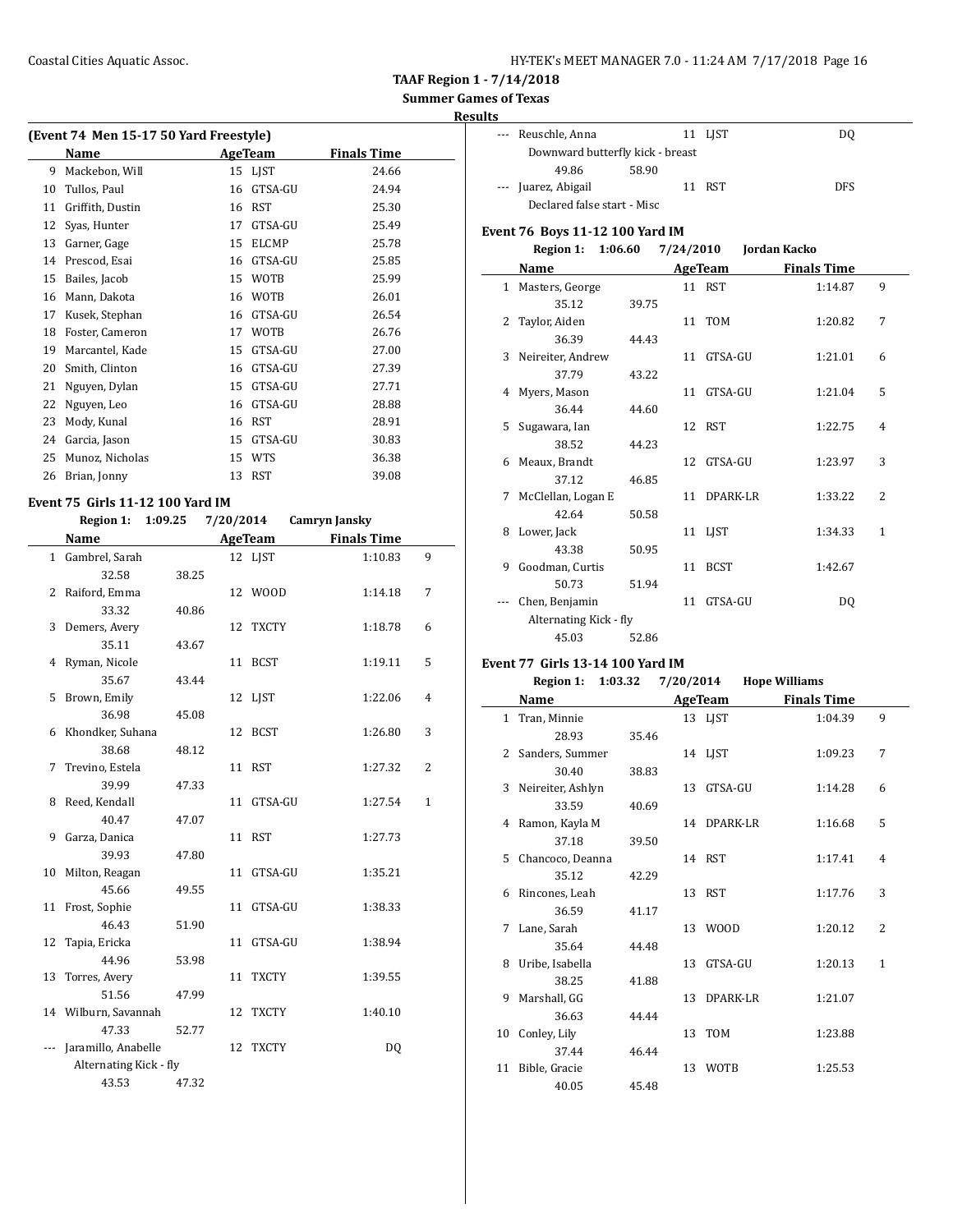| HY-TEK's MEET MANAGER 7.0 - 11:24 AM 7/17/2018 Page 17 |  |  |  |
|--------------------------------------------------------|--|--|--|
|--------------------------------------------------------|--|--|--|

**Results**

| (Event 77 Girls 13-14 100 Yard IM) |                        |       |    |             |                    |  |
|------------------------------------|------------------------|-------|----|-------------|--------------------|--|
|                                    | <b>Name</b>            |       |    | AgeTeam     | <b>Finals Time</b> |  |
|                                    | 12 Sealy, Angel        |       | 14 | <b>WOTB</b> | 1:31.82            |  |
|                                    | 42.25                  | 49.57 |    |             |                    |  |
| 13                                 | Spencer, McKinsey      |       |    | 13 TOM      | 1:34.27            |  |
|                                    | 44.38                  | 49.89 |    |             |                    |  |
|                                    | --- Landry, Maggie     |       | 14 | GTSA-GU     | DO.                |  |
|                                    | Scissors kick - breast |       |    |             |                    |  |
|                                    | 43.13                  | 48.37 |    |             |                    |  |

### **Event 78 Boys 13-14 100 Yard IM**

**Region 1: 58.55 7/13/2013 Casey Green**

|              | Name                             |       |    | <b>AgeTeam</b> | <b>Finals Time</b> |                |
|--------------|----------------------------------|-------|----|----------------|--------------------|----------------|
| $\mathbf{1}$ | Owens, Kole                      |       |    | 13 LJST        | 1:01.51            | 9              |
|              | 27.80                            | 33.71 |    |                |                    |                |
| 2            | Reyes, Sergio M                  |       |    | 13 DPARK-LR    | 1:06.29            | 7              |
|              | 31.35                            | 34.94 |    |                |                    |                |
| 3            | Reed, Taylor                     |       |    | 14 GTSA-GU     | 1:06.39            | 6              |
|              | 30.33                            | 36.06 |    |                |                    |                |
|              | 4 Parcon, Caleb                  |       |    | 14 GTSA-GU     | 1:08.55            | 5              |
|              | 32.07                            | 36.48 |    |                |                    |                |
| 5            | Taylor, Alex                     |       |    | 13 TOM         | 1:12.49            | $\overline{4}$ |
|              | 33.84                            | 38.65 |    |                |                    |                |
|              | 6 Sauceda, Aiden                 |       |    | 14 FST         | 1:18.83            | 3              |
|              | 34.80                            | 44.03 |    |                |                    |                |
| 7            | Rocha, Emmanuel                  |       |    | 14 GTSA-GU     | 1:22.85            | 2              |
|              | 37.17                            | 45.68 |    |                |                    |                |
| 8            | West, Carter                     |       |    | 13 GTSA-GU     | 1:24.86            | $\mathbf{1}$   |
|              | 37.56                            | 47.30 |    |                |                    |                |
|              | Sandoval, Leo                    |       | 13 | GTSA-GU        | DO.                |                |
|              | Downward butterfly kick - breast |       |    |                |                    |                |
|              | 48.73                            | 58.27 |    |                |                    |                |
|              | Morgan, Eli                      |       |    | 14 GTSA-GU     | DQ                 |                |
|              | Scissors kick - breast           |       |    |                |                    |                |
|              | 48.09                            | 49.73 |    |                |                    |                |
|              | Riley, Donte                     |       | 14 | GTSA-GU        | DQ                 |                |
|              | Scissors kick - breast           |       |    |                |                    |                |
|              | 38.09                            | 54.50 |    |                |                    |                |

#### **Event 79 Women 15-17 100 Yard IM**

### **Region 1: 1:02.12 7/16/2016 Karley Thompson**

|   | Name               |       |    | AgeTeam      | <b>Finals Time</b> |   |
|---|--------------------|-------|----|--------------|--------------------|---|
| 1 | Zhou, Emily        |       |    | 16 GTSA-GU   | 1:06.90            | 9 |
|   | 29.46              | 37.44 |    |              |                    |   |
| 2 | Yeguez, Erika B    |       |    | 15 DPARK-LR  | 1:08.07            | 7 |
|   | 31.40              | 36.67 |    |              |                    |   |
| 3 | Bracher, Caitlyn R |       |    | 16 DPARK-LR  | 1:08.54            | 6 |
|   | 31.09              | 37.45 |    |              |                    |   |
| 4 | Weems, Torrie      |       | 15 | GTSA-GU      | 1:10.25            | 5 |
|   | 32.97              | 37.28 |    |              |                    |   |
| 5 | Myers, Kellee      |       |    | 16 RST       | 1:11.25            | 4 |
|   | 32.73              | 38.52 |    |              |                    |   |
| 6 | Peterson, Victoria |       | 15 | <b>ALVIN</b> | 1:12.73            | 3 |
|   | 33.86              | 38.87 |    |              |                    |   |
| 7 | Gambrel, Rachel    |       | 17 | LJST         | 1:14.31            | 2 |
|   | 32.78              | 41.53 |    |              |                    |   |

| 8   | Hamlin, Mia            |       |    | 15 WTS       | 1:14.35 | $\mathbf{1}$ |
|-----|------------------------|-------|----|--------------|---------|--------------|
|     | 33.96                  | 40.39 |    |              |         |              |
| 9   | Pierce, Morgan         |       | 15 | <b>ELCMP</b> | 1:14.69 |              |
|     | 33.64                  | 41.05 |    |              |         |              |
| 10. | Antichevich, Brianna M |       |    | 17 DPARK-LR  | 1:15.20 |              |
|     | 34.74                  | 40.46 |    |              |         |              |
| 11  | Reinholt, Catherine    |       |    | 16 GTSA-GU   | 1:16.07 |              |
|     | 33.13                  | 42.94 |    |              |         |              |
| 12  | Ross, Erin             |       | 15 | GTSA-GU      | 1:19.06 |              |
|     | 34.87                  | 44.19 |    |              |         |              |
| 13  | Cooper, Morgan F       |       |    | 15 DPARK-LR  | 1:30.52 |              |
|     | 39.60                  | 50.92 |    |              |         |              |
| 14  | Sandoval, Frida        |       | 15 | GTSA-GU      | 1:41.35 |              |
|     | 46.00                  | 55.35 |    |              |         |              |
| 15  | Wessman, Gentry        |       |    | 16 FST       | 1:42.58 |              |
|     | 49.10                  | 53.48 |    |              |         |              |

### **Event 80 Men 15-17 100 Yard IM**

|   | <b>Region 1:</b>     | 56.06 | 7/14/2012       |             | <b>Carter Wallace</b> |                |
|---|----------------------|-------|-----------------|-------------|-----------------------|----------------|
|   | Name                 |       |                 | AgeTeam     | <b>Finals Time</b>    |                |
|   | 1 Michna, Brandon P  |       |                 | 15 DPARK-LR | 59.04                 | 9              |
|   | 28.57                | 30.47 |                 |             |                       |                |
|   | *2 Tullos, Paul      |       |                 | 16 GTSA-GU  | 1:01.51               | 6.5            |
|   | 29.32                | 32.19 |                 |             |                       |                |
|   | *2 Galvan, Eleazar V |       |                 | 15 DPARK-LR | 1:01.51               | 6.5            |
|   | 28.64                | 32.87 |                 |             |                       |                |
|   | 4 Morgan, Darian     |       |                 | 17 GTSA-GU  | 1:02.13               | 5              |
|   | 27.73                | 34.40 |                 |             |                       |                |
|   | 5 Garner, Gage       |       | 15 <sup>7</sup> | ELCMP       | 1:04.43               | $\overline{4}$ |
|   | 28.84                | 35.59 |                 |             |                       |                |
|   | 6 Camargo, Edmundo   |       | 17              | GTSA-GU     | 1:04.91               | 3              |
|   | 29.70                | 35.21 |                 |             |                       |                |
| 7 | Oliphant, Nathan     |       | 17              | GTSA-GU     | 1:06.35               | $\overline{2}$ |
|   | 30.16                | 36.19 |                 |             |                       |                |
|   | 8 Marcantel, Kade    |       |                 | 15 GTSA-GU  | 1:11.70               | 1              |
|   | 31.74                | 39.96 |                 |             |                       |                |
|   | 9 Prescod, Esai      |       |                 | 16 GTSA-GU  | 1:11.87               |                |
|   | 32.32                | 39.55 |                 |             |                       |                |
|   | 10 Uribe, Ezequiel   |       |                 | 15 GTSA-GU  | 1:12.18               |                |
|   | 33.49                | 38.69 |                 |             |                       |                |
|   | 11 Foster, Cameron   |       |                 | 17 WOTB     | 1:12.22               |                |
|   | 33.83                | 38.39 |                 |             |                       |                |
|   | 12 Stone, Benjamin   |       | 17              | GTSA-GU     | 1:13.29               |                |
|   | 35.41                | 37.88 |                 |             |                       |                |

### **Event 81 Girls 13-14 200 Yard Freestyle**

 $\frac{1}{2}$ 

| Region 1: 1:59.20 | 7/15/2017 | <b>Jordyn Waters</b> |
|-------------------|-----------|----------------------|

|   | Name            |       |    | AgeTeam     |       | <b>Finals Time</b> |   |
|---|-----------------|-------|----|-------------|-------|--------------------|---|
| 1 | Vargas, Glory   |       | 14 | <b>BCST</b> |       | 2:21.82            | 9 |
|   | 31.30           | 35.73 |    | 37.23       | 37.56 |                    |   |
|   | Agan, Emily     |       | 13 | <b>LIST</b> |       | 2:26.08            | 7 |
|   | 32.12           | 35.85 |    | 38.83       | 39.28 |                    |   |
| 3 | Rincones, Leah  |       | 13 | <b>RST</b>  |       | 2:26.21            | 6 |
|   | 33.27           | 37.02 |    | 39.63       | 36.29 |                    |   |
| 4 | Uribe, Isabella |       | 13 | GTSA-GU     |       | 2:29.58            | 5 |
|   | 34.97           | 38.57 |    | 38.67       | 37.37 |                    |   |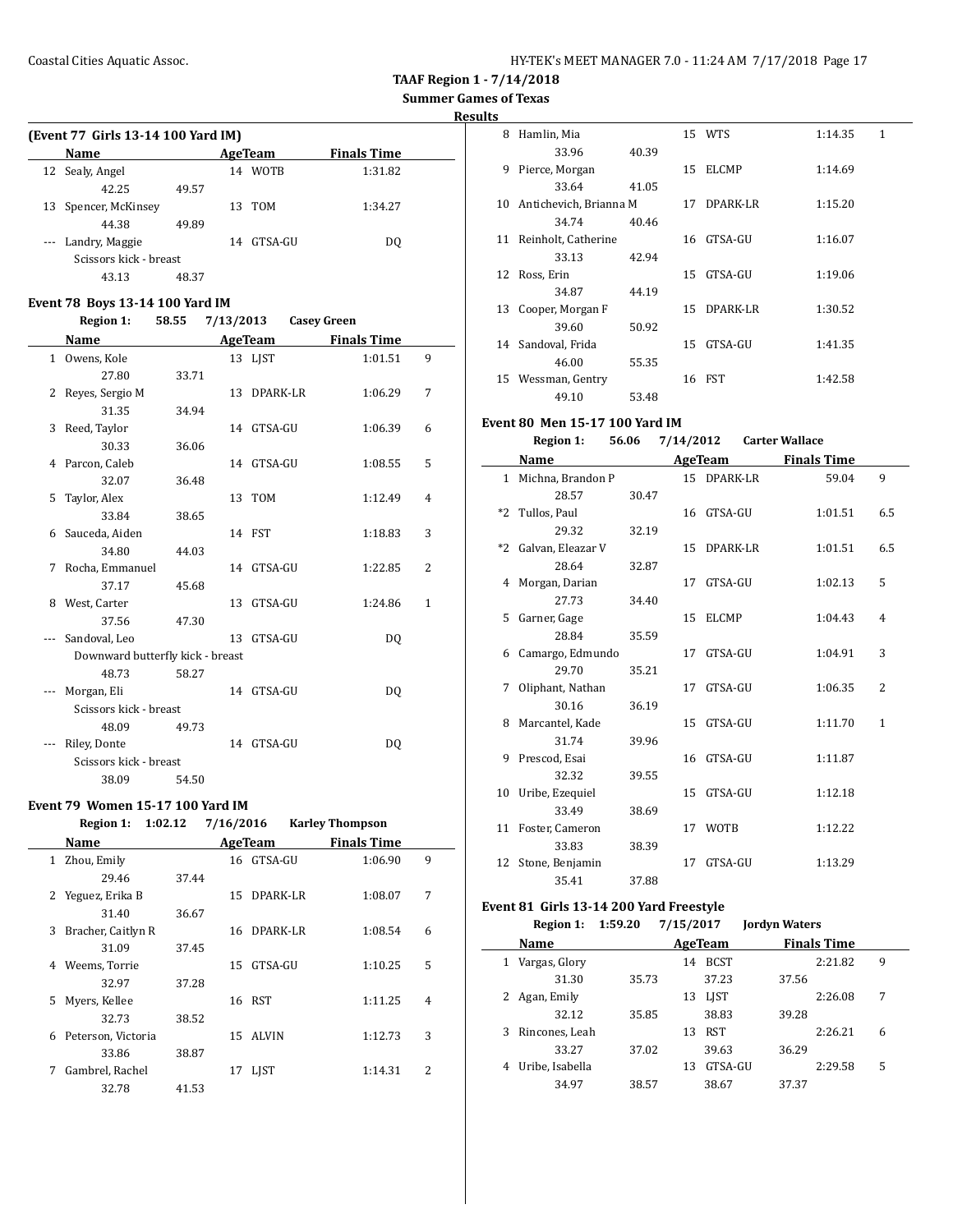**Results**

|              | (Event 81 Girls 13-14 200 Yard Freestyle) |       |           |                |                           |   |
|--------------|-------------------------------------------|-------|-----------|----------------|---------------------------|---|
|              | Name                                      |       |           | AgeTeam        | <b>Finals Time</b>        |   |
| 5.           | Ware, Lauren                              |       |           | 14 WTS         | 2:59.20                   | 4 |
|              | 36.77                                     | 46.63 |           | 50.07          | 45.73                     |   |
| 6            | Wind, Madeline                            |       |           | 14 WTS         | 3:03.13                   | 3 |
|              | 39.34                                     | 48.11 |           | 48.14          | 47.54                     |   |
|              | Event 82 Boys 13-14 200 Yard Freestyle    |       |           |                |                           |   |
|              | Region 1: 1:51.46                         |       | 7/20/2014 |                | <b>Salvador Contreras</b> |   |
|              | Name                                      |       |           | <b>AgeTeam</b> | <b>Finals Time</b>        |   |
| $\mathbf{1}$ | Boettcher, Kase                           |       |           | 14 RST         | 1:59.27                   | 9 |
|              | 26.36                                     | 30.43 |           | 31.55          | 30.93                     |   |
| 2            | Oros, Blake                               |       | 13        | <b>BCST</b>    | 2:29.79                   | 7 |
|              | 32.88                                     | 39.04 |           | 39.96          | 37.91                     |   |
| 3            | Foster, Dylan                             |       | 14        | <b>WOTB</b>    | 2:34.84                   | 6 |
|              | 33.75                                     | 39.68 |           | 41.56          | 39.85                     |   |
| 4            | Royal, Blaine A                           |       | 13        | DPARK-LR       | 2:45.68                   | 5 |
|              | 37.00                                     | 42.12 |           | 43.64          | 42.92                     |   |

#### **Event 83 Women 15-17 200 Yard Freestyle**

#### **Region 1: 1:57.88 7/19/2015 Karley Thompson**

| <b>Name</b>           |       | AgeTeam            |          | <b>Finals Time</b> |   |
|-----------------------|-------|--------------------|----------|--------------------|---|
| Waters, Jordyn N<br>1 |       | 15.                | DPARK-LR | 2:08.61            | 9 |
| 28.75                 | 32.55 | 33.92              | 33.39    |                    |   |
| 2 Gambrel, Kathryn    |       | LIST<br>15         |          | 2:13.53            | 7 |
| 30.22                 | 33.65 | 35.03              | 34.63    |                    |   |
| 3 Pierce, Morgan      |       | <b>ELCMP</b><br>15 |          | 2:15.73            | 6 |
| 30.09                 | 34.13 | 35.87              | 35.64    |                    |   |
| Bible, Katie<br>4     |       | <b>WOTB</b><br>16  |          | 2:51.10            | 5 |
| 39.48                 | 44.47 | 45.89              | 41.26    |                    |   |

### **Event 84 Men 15-17 200 Yard Freestyle**

### **Region 1: 1:47.17 7/2002 M Chamberlain Name Age Team Finals Time** 1 Penny, Evan J 15 DPARK-LR 1:57.36 9 26.69 29.47 31.39 29.81 2 Kesler, Mason 15 LJST 1:57.70 7 26.40 29.49 31.50 30.31 3 Camargo, Edmundo 17 GTSA-GU 2:08.23 6 28.56 32.38 33.69 33.60 4 Bailes, Jacob 15 WOTB 2:16.50 5 33.53 34.96 36.08 31.93 5 Stone, Benjamin 17 GTSA-GU 2:16.92 4 30.67 34.76 37.01 34.48 6 Uribe, Ezequiel 15 GTSA-GU 2:22.14 3 31.11 36.20 39.13 35.70 7 Neireiter, Aidan 15 GTSA-GU 2:22.51 2 29.67 35.93 39.00 37.91

### **Event 85 Girls 11-12 200 Yard Freestyle Relay**

| Region 1: 1:52.85                       | 7/24/2010 | Lake Jackson Swim Team |
|-----------------------------------------|-----------|------------------------|
| T Neely, N Nguyen, M Kuettel, A Robbins |           |                        |

| Team                |       | Relav                  | <b>Finals Time</b> |    |
|---------------------|-------|------------------------|--------------------|----|
| BCST                |       | А                      | 2:05.01            | 18 |
| 1) Moya, Megan 11   |       | 2) Frick, Lucy 12      |                    |    |
| 3) Ryman, Nicole 11 |       | 4) Gibbens, Grace G 12 |                    |    |
| 31.38               | 32.16 | 31.72                  | 29.75              |    |

| $\overline{\mathcal{L}}$ | GTSA-GU                  |       | A                      |       | 2:14.72 | 14 |
|--------------------------|--------------------------|-------|------------------------|-------|---------|----|
|                          | 1) Reed, Kendall 11      |       | 2) Liu, Crystal 11     |       |         |    |
|                          | 3) Douglas, Maelynn 11   |       | 4) Flanagan, Zaniya 11 |       |         |    |
|                          | 33.57                    | 35.00 | 33.29                  | 32.86 |         |    |
| 3                        | <b>LIST</b>              |       | A                      |       | 2:20.39 | 12 |
|                          | 1) Brown, Emily 12       |       | 2) Sparkman, Alex 12   |       |         |    |
|                          | 3) Kadlecik, Grace 11    |       | 4) Kesler, Mallory 11  |       |         |    |
|                          | 32.25                    | 40.48 | 33.61                  | 34.05 |         |    |
| 4                        | GTSA-GU                  |       | R                      |       | 2:30.38 | 10 |
|                          | 1) Broussard, Malaika 12 |       | 2) Doctor, Sydney 11   |       |         |    |
|                          | 3) Frost, Sophie 11      |       | 4) Milton, Reagan 11   |       |         |    |
|                          | 34.29                    | 41.51 | 39.55                  | 35.03 |         |    |
| 5.                       | <b>ALVIN</b>             |       | A                      |       | 2:32.54 | 8  |
|                          | 1) French, Kate 11       |       | 2) Rivas, Brianna 11   |       |         |    |
|                          | 3) Durant, Emily 12      |       | 4) Nemeth, Laurelie 12 |       |         |    |
|                          | 39.13                    | 43.91 | 38.61                  | 30.89 |         |    |

### **Event 86 Boys 11-12 200 Yard Freestyle Relay**

**Region 1: 1:55.42 7/20/2014 R&R Aquatics**

**N Koelzer, J Ahlberg, C McGrath, M Colmenares**

| Team                  |       | Relav                                                                                            | <b>Finals Time</b> |                                                                                                                                             |
|-----------------------|-------|--------------------------------------------------------------------------------------------------|--------------------|---------------------------------------------------------------------------------------------------------------------------------------------|
| RST                   |       | A                                                                                                | 2:08.43            | 18                                                                                                                                          |
| 1) Spurlock, Britt 11 |       |                                                                                                  |                    |                                                                                                                                             |
|                       |       |                                                                                                  |                    |                                                                                                                                             |
| 32.86                 | 33.01 | 32.48                                                                                            | 30.08              |                                                                                                                                             |
| <b>ELCMP</b>          |       | A                                                                                                | 2:19.71            | 14                                                                                                                                          |
| 1) Beal, Kaden 11     |       |                                                                                                  |                    |                                                                                                                                             |
|                       |       |                                                                                                  |                    |                                                                                                                                             |
| 33.58                 | 31.46 | 37.55                                                                                            | 37.12              |                                                                                                                                             |
| GTSA-GU               |       | A                                                                                                | 2:37.49            | 12                                                                                                                                          |
|                       |       |                                                                                                  |                    |                                                                                                                                             |
|                       |       |                                                                                                  |                    |                                                                                                                                             |
| 37.28                 | 43.57 | 50.36                                                                                            | 26.28              |                                                                                                                                             |
|                       |       | 3) Esparza, Ethan 11<br>3) Kocian, Cameron 11<br>1) Golemon, Matthew 11<br>3) Fontenot, Kevin 11 |                    | 2) Miller, Lance 11<br>4) Masters, George 11<br>2) Garner, Zane 12<br>4) Farquhar, Tyson 11<br>2) Morris, Easton 12<br>4) Chen, Benjamin 11 |

#### **Event 87 Girls 13-14 200 Yard Freestyle Relay**

**Region 1: 1:46.88 7/14/2012 Lake Jackson Swim Team A Robbins, N Nguyen, T Neely, M Kuettel**

| Team                   |       | Relav                  | <b>Finals Time</b> |    |
|------------------------|-------|------------------------|--------------------|----|
| RST                    |       | А                      | 2:00.82            | 18 |
| 1) Chancoco, Deanna 14 |       | 2) Deleon, Lyanna 13   |                    |    |
| 3) Malone, Bailey 14   |       | 4) Dronova, Sophia 14  |                    |    |
| 30.72                  | 33.12 | 29.35                  | 27.63              |    |
| GTSA-GU                |       | А                      | 2:14.79            | 14 |
| 1) Landry, Maggie 14   |       | 2) Sias, Holly 13      |                    |    |
| 3) Parra, Lily 13      |       | 4) Velazquez, Kelly 14 |                    |    |
| 34.03                  | 34.69 | 34.85                  | 31.22              |    |

#### **Event 88 Boys 13-14 200 Yard Freestyle Relay Region 1: 1:40.09 7/16/2016 R&R Aquatics**

 $\overline{a}$ 

|   | N Koelzer, M Colmenares, R Voelkel, J Ahlberg |       |                       |                    |    |
|---|-----------------------------------------------|-------|-----------------------|--------------------|----|
|   | Team                                          |       | Relav                 | <b>Finals Time</b> |    |
|   | <b>BCST</b>                                   |       | A                     | 1:56.38            | 18 |
|   | 1) Wright, Jordan 14                          |       | 2) Brooks, Mathew 13  |                    |    |
|   | 3) Dye, Daniel 14                             |       | 4) Vargas, Michael 13 |                    |    |
|   | 30.07                                         | 29.50 | 29.25                 | 27.56              |    |
| 2 | GTSA-GU                                       |       | A                     | 2:01.59            | 14 |
|   | 1) Wilcox, Cooper 14                          |       | 2) Vasseur, Kennon 13 |                    |    |
|   | 3) West, Carter 13                            |       | 4) Tohill, Donovan 14 |                    |    |
|   | 32.97                                         | 29.81 | 30.15                 | 28.66              |    |